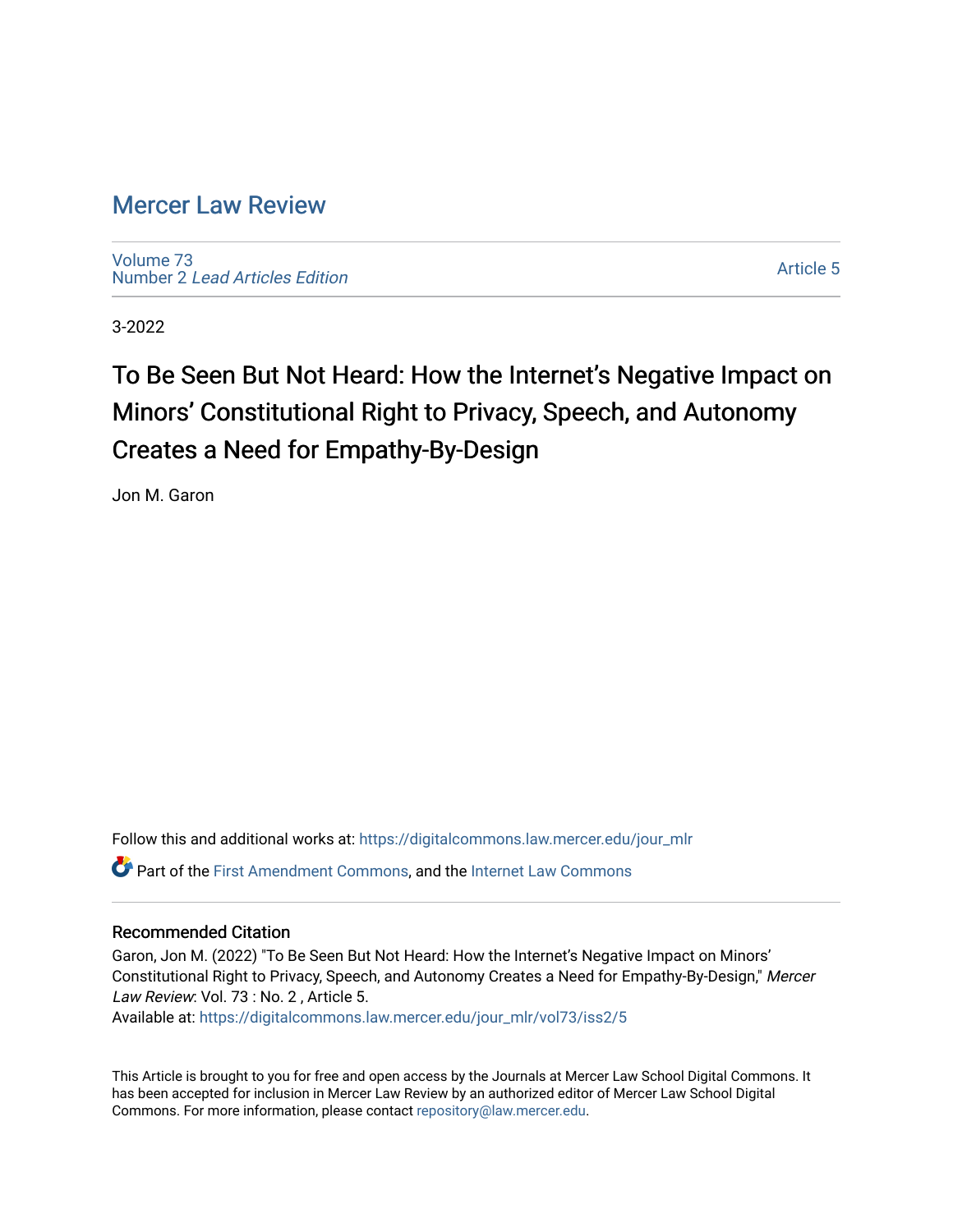# **To Be Seen But Not Heard: How the Internet's Negative Impact on Minors' Constitutional Right to Privacy, Speech, and Autonomy Creates a Need for Empathy-By-Design**

### **Jon M. Garon\***

#### I. ABSTRACT

This Article reviews the rights of individuals younger than eighteen to engage in their daily activities, now often mediated through online service providers, learning management systems, and other technological intermediaries. Unlike prior generations, modern adolescents must navigate the complex world of online society in addition to their family life, school day, and the time they spend away from school at work or in social activities.

This project includes concerns over bullying and harassment, contractual rights, social media policies, child pornography laws, revenge pornography laws, and end-user license agreements.

Neither sectoral privacy laws nor state privacy laws address the complex problems adolescents face in the online sphere. The landscape is such that the average teen spends much of the waking day online—a virtual existence that provides little anonymity and that leaves them vulnerable to predation and harsh consequences of their own mistakes. Parents are legally expected to be the primary authority for these teens'

463

<sup>\*</sup>Professor of Law and Director, Intellectual Property, Cybersecurity, and Technology Law Program, Nova Southeastern University Shepard Broad College of Law. University of Minnesota (B.A., 1985), Columbia Law School (J.D. 1988). Member, State Bar of California, Minnesota, and New Hampshire. The Author wishes to thank the University of Budapest Privacy Forum for the discussion forum on an earlier version of this paper.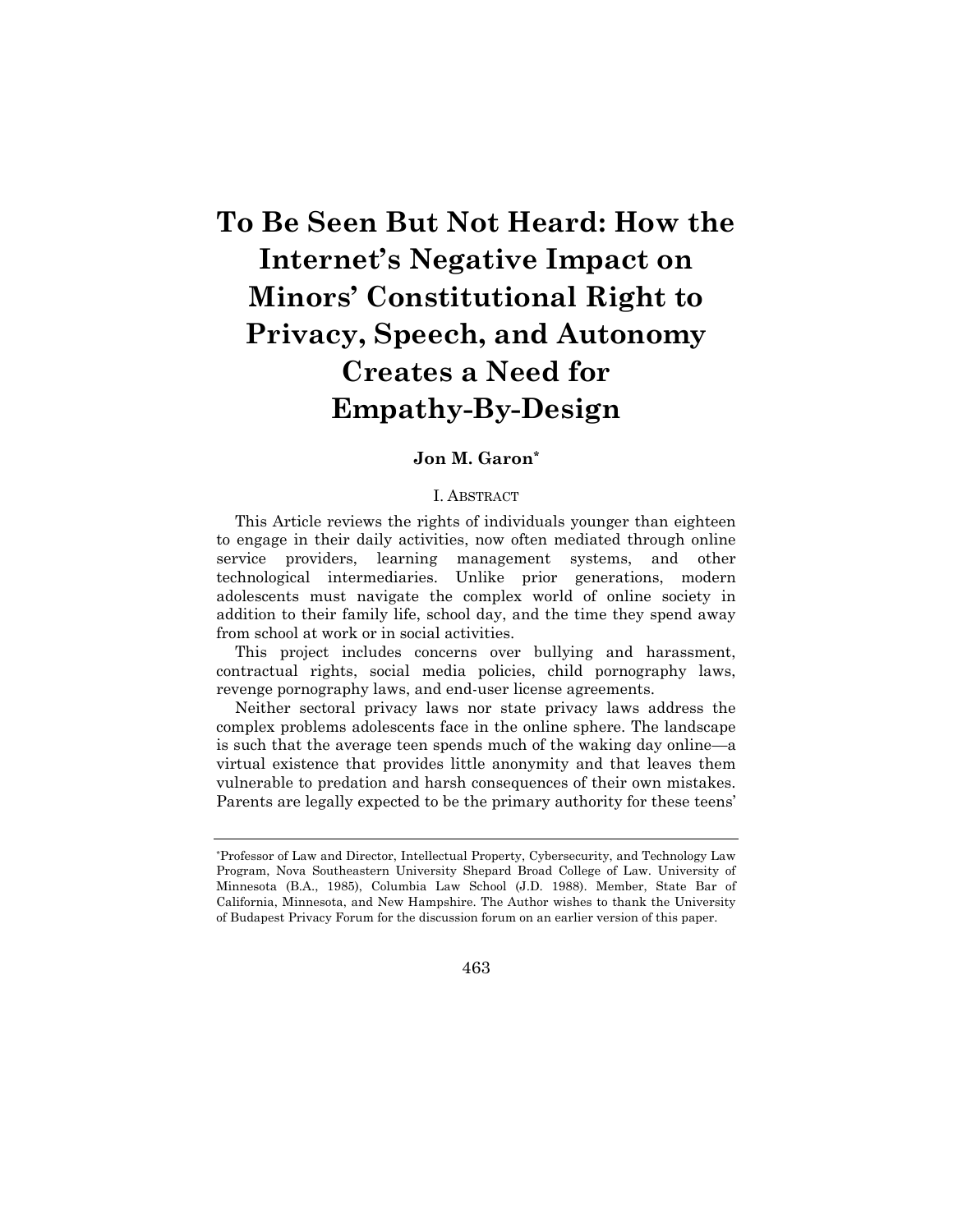upbringing and well-being, but the online competition often makes this a challenge. Parents and other authorities lack relevant knowledge to help the digital generation deal with this array of online issues.

Against this backdrop, many parents and states have turned to schools to regulate teen conduct. In response, the Supreme Court of the United States stated that the parent's traditional authority remains central, suggesting that while the schools have a role to play *in loco parentis*, the parents and guardians have primary responsibility. This is particularly true for online, off-campus speech. The cautious guidance provided by the Supreme Court will continue to pressure school districts and other state regulators to fashion practices to address these challenges.

This Article reviews the Supreme Court's school-speech jurisprudence within the larger context of online speech and conduct regulation for minors, including minors' right to access information, to create their own content, including sexual content, to transact online, and to obtain an abortion. In many of these activities, minors are barred, subjected to parental consent, or required to seek a judicial alternative to parental consent. By looking both in and beyond the schoolhouse, this Article will identify the constitutionally required protections for minors of various ages, providing a framework for assessing the constitutionality of new state laws.

#### II. INTRODUCTION

*Tell me is my voice too loud A grating sound piercing the beautiful silence: Children should be seen and not heard Compliant and quiet, empty husks for your indoctrination For your prescription For your fear of subversion* —Angel Xing<sup>1</sup>

At the most global and abstract level, the fate of children has improved in this century. For example, in 1980, "10 percent of the children born that year died from preventable causes. By 2018, that

<sup>1.</sup> Angel Xing, *If You Cut Us, Do We Not Bleed?*, YORK COMMUNITIES FOR PUBLIC COMMUNITIES FOR PUBLIC EDUCATION (Feb. 4, 2020), https://www.yorkcommunitiesfored.ca/angel\_xing\_poem. Performance of the full spoken word poem can be found at https://www.rogerstv.com/show?lid=12&rid=79&sid=8017&gid=325774 (beginning at 23:00).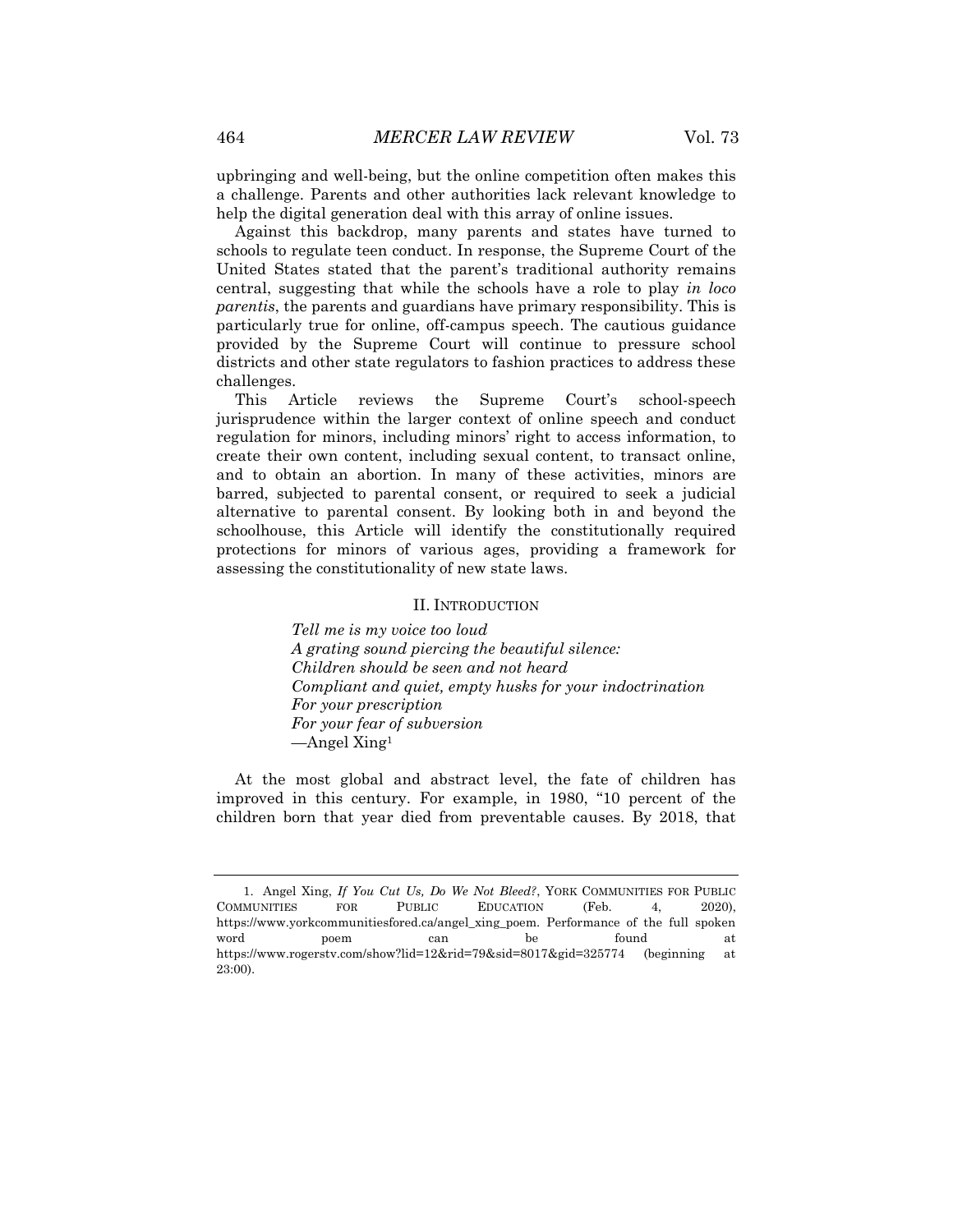number had declined to just 3 percent."<sup>2</sup> Today, United Nations International Children's Emergency Fund (UNICEF) focuses primarily on malnutrition and basic medicines. While the global outlook for children has improved, severe risks remain. UNICEF reported that "[i]n 2018, almost 200 million children under [the age of] 5 suffered from stunting or wasting while at least 340 million suffered from hidden hunger."<sup>3</sup> Thankfully, most of the world's children receive the nutrition and shelter they need. Children, however, need much more.

Adolescence is the pivotal period between childhood and adulthood . . . . [Y]outh need to acquire the attitudes, competencies, values, and social skills that will carry them forward to successful adulthood. It is also the time when they need to avoid choices and behaviors that will limit their future potential.<sup>4</sup>

Adolescents,<sup>5</sup> the rising generation of leaders, are a potent force in the global economy. The family is the fundamental and universal organizing principle of society, and parents are responsible for the education and well-being of their children. Article 16 of the United Nation's Universal Declaration of Human Rights provides that "[t]he family is the natural and fundamental group unit of society and is entitled to protection by society and the State."<sup>6</sup> In the United States, parental rights are considered fundamental rights that cannot be

<sup>2</sup>*. The State of the World's Children*, UNICEF (Oct. 2021), https://www.unicef.org/reports/state-of-worlds-children.

<sup>3</sup>*. The State of the World's Children 2019: Children, Food, and Nutrition*, UNICEF (2019),

https://www.unicef.org/media/106506/file/The%20State%20of%20the%20World%E2%80% 99s%20Children%202019.pdf.

<sup>4.</sup> National Research Council and Institute of Medicine, *Community Programs to Promote Youth Development*, INSTITUTE OF MEDICINE AND NATIONAL ACADEMIES PRESS 1 (2002), https://doi.org/10.17226/10022.

<sup>5.</sup> Throughout the paper, the terms adolescent, child, minor, and teen are used to reflect individuals younger than eighteen years of age. The age of majority is eighteen in all states except Alabama and Nebraska, which set the age at nineteen, and Mississippi, which sets the age at twenty-one. *See* Elissa Suh, *The Age of Majority (and the UTMA Account Distribution Age) in Every State*, POLICYGENIUS (Dec. 30, 2020), https://www.policygenius.com/estate-planning/age-of-majority-by-state/. Adolescents generally refers to minors under the age of eighteen; however, the World Health Organization (WHO) defines an adolescent as any person between ages ten and nineteen. *See Orientation Programme on Adolescent Health for Health Care Providers*, WHO (2012), https://www.who.int/maternal\_child\_adolescent/documents/pdfs/9241591269\_op\_handout. pdf.

<sup>6.</sup> U.N. Universal Declaration of Human Rights, Preamble (Dec. 10, 1948). *See* Hurst Hannum, *The Status of the Universal Declaration of Human Rights in National and International Law*, 25 GA. J. INTL. & COMP. L. 287, 289 (1996).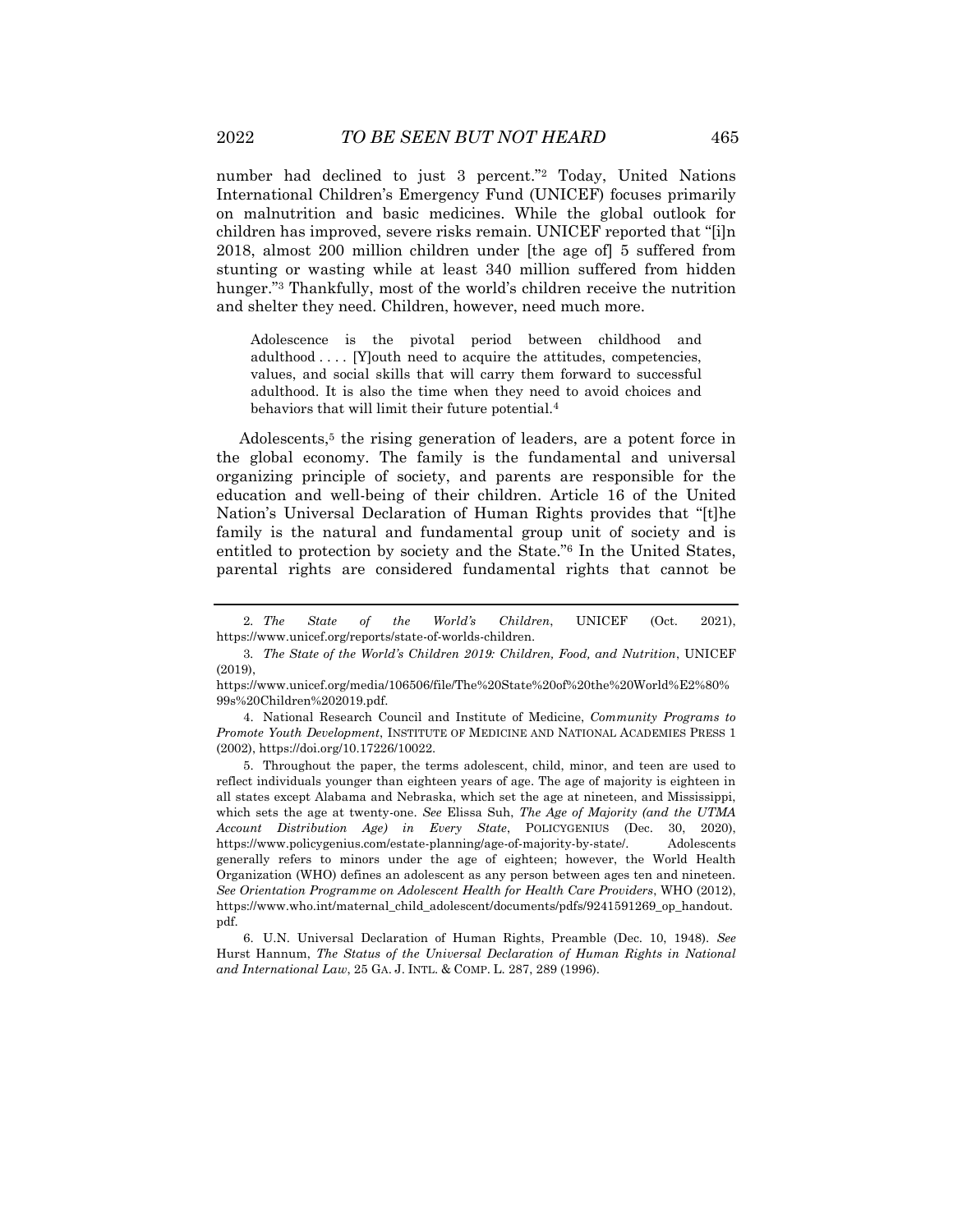usurped by state authority without a compelling state need.<sup>7</sup> "Yet at least 25 percent of adolescents in the United States are at serious risk of not achieving 'productive adulthood' and face such risks as substance abuse, adolescent pregnancy, school failure, and involvement with the juvenile justice system."<sup>8</sup>

Familial rights often interfere with the rights of the minor, reassigning a substantial amount of individual autonomy from the minor to the minor's parents. In conflicts between the parents' rights and the children's rights, legal doctrine is inconsistent regarding parents' fundamental rights to make decisions on behalf of their children and the rights of children to make their own decisions. Nowhere are these conflicts greater than in the related areas of privacy and speech. As a result of this historical tension, the legal fiction of the minor is used to retain a body of law that does not respect the minor's autonomy, nor does it adequately reflect the tension between minors and their parents or guardians. Minors express their autonomy in several ways. They enter contracts, participate in education, engage in public speech of political and social natures, and have sex—which means that many seek contraceptive services, and some seek abortions. This Article explores the many ways adolescents express their autonomy despite authority vested in their parents and guardians, in their schools, and in the state. As described in this Article, struggles for autonomy have become more difficult and complex due to the occasionally hostile and demeaning experience teens face online.

After reviewing the teen struggles for autonomy, this Article identifies specific counterproductive efforts in helping minors develop into healthy, productive adults. Specifically, this Article suggests that expanded school authority to punish students for antisocial behavior is ineffective at resolving the problems faced by teens. It also suggests that the rights and interests of teens in their own sexual activity should serve to limit certain instances where child pornography laws are used to punish individuals for their own sexual activities that do not involve adult predators.

Rather than finding the situation intractable and current solutions ineffective, however, this Article concludes with a prescription for how best to create a healthier environment for teen development and growth. Using the principles of "empathy-by-design," this Article suggests that a combination of steps can be undertaken to improve the environment for teen development. These include bringing advertisers, financiers, and other enablers of social media to help prioritize the end

<sup>7</sup>*. See infra* Section II.

<sup>8</sup>*. Community Programs to Promote Youth Development*, *supra* note 4, at 2.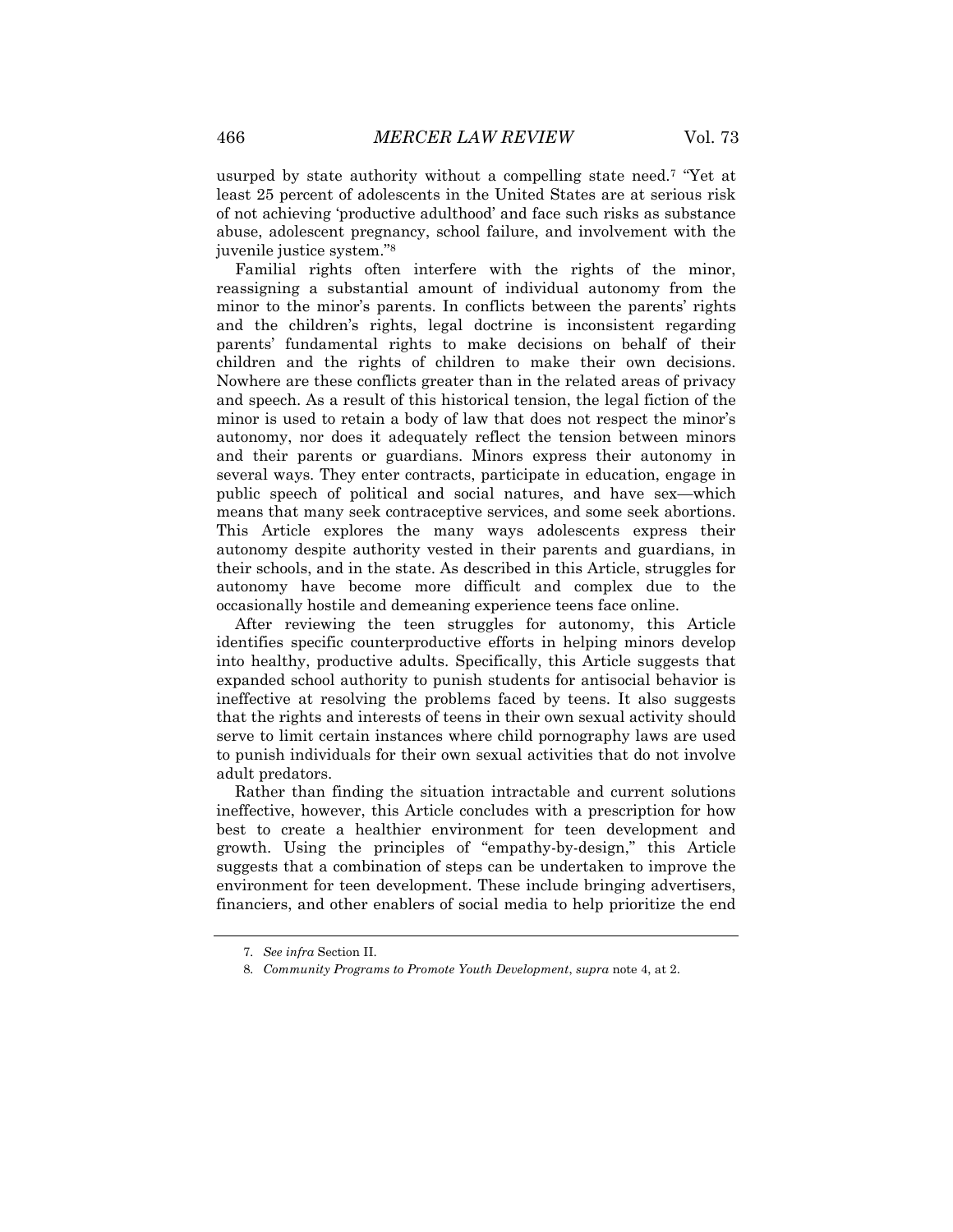to online harassment, the development of empathy-based humancentered design principles into the school setting, expanding restorative justice practices, and teaching the skills and science behind empathy to make empathy-based problem solving the standard for teen development and institutional processes. Only by moving from a rightsbased approach to an empathy-based model will the communal goals of raising healthy, well-adjusted, and productive teens be met.

#### II. THE LEGAL RIGHTS OF PARENTS OVER THEIR CHILDREN

The United Nations has recognized both the rights of parents and guardians. In both the 1959 Declaration of the Rights of the Child,<sup>9</sup> and the 1989 Convention on the Rights of the Child,<sup>10</sup> the United Nations emphasized the role of parents and guardians as the gatekeepers for child welfare. The Preamble to the Convention includes the following statement regarding families: "*Convinced* that the family, as the fundamental group of society and the national environment for the growth and well-being of all its members and particularly children, should be afforded the necessary protection and assistance so that it can fully assume its responsibilities within the community[.]"<sup>11</sup>

The rights of a parent have long been established as a fundamental part of domestic law and a foundational component of natural law.<sup>12</sup> "The parent, by natural law, is entitled to the custody and care of the child[.]"<sup>13</sup> This right comes with certain duties and limitations imposed by the state.

To society, organized as a state, it is a matter of paramount interest that the child shall be cared for, and that the duties of support and education be performed by the parent or guardian, in order that the child shall become a healthful and useful member of the community.<sup>14</sup>

"The liberty interest at issue in this case—the interest of parents in the care, custody, and control of their children—is perhaps the oldest of

<sup>9.</sup> U.N. Declaration of the Rights of the Child (1959). *See generally* Roger J.R. Levesque, *The Internationalization of Children's Human Rights: Too Radical for American Adolescents?*, 9 CONN. J. INTL. L. 237, 293 (1994).

<sup>10.</sup> U.N. Convention on the Rights of the Child (1990). The United States has signed the convention but has yet to send the treaty to the Senate for ratification.

<sup>11</sup>*. Id.* (emphasis in original).

<sup>12.</sup> People v. Ewer, 36 N.E. 4, 5 (N.Y. 1894).

<sup>13</sup>*. Id.*

<sup>14</sup>*. Id.*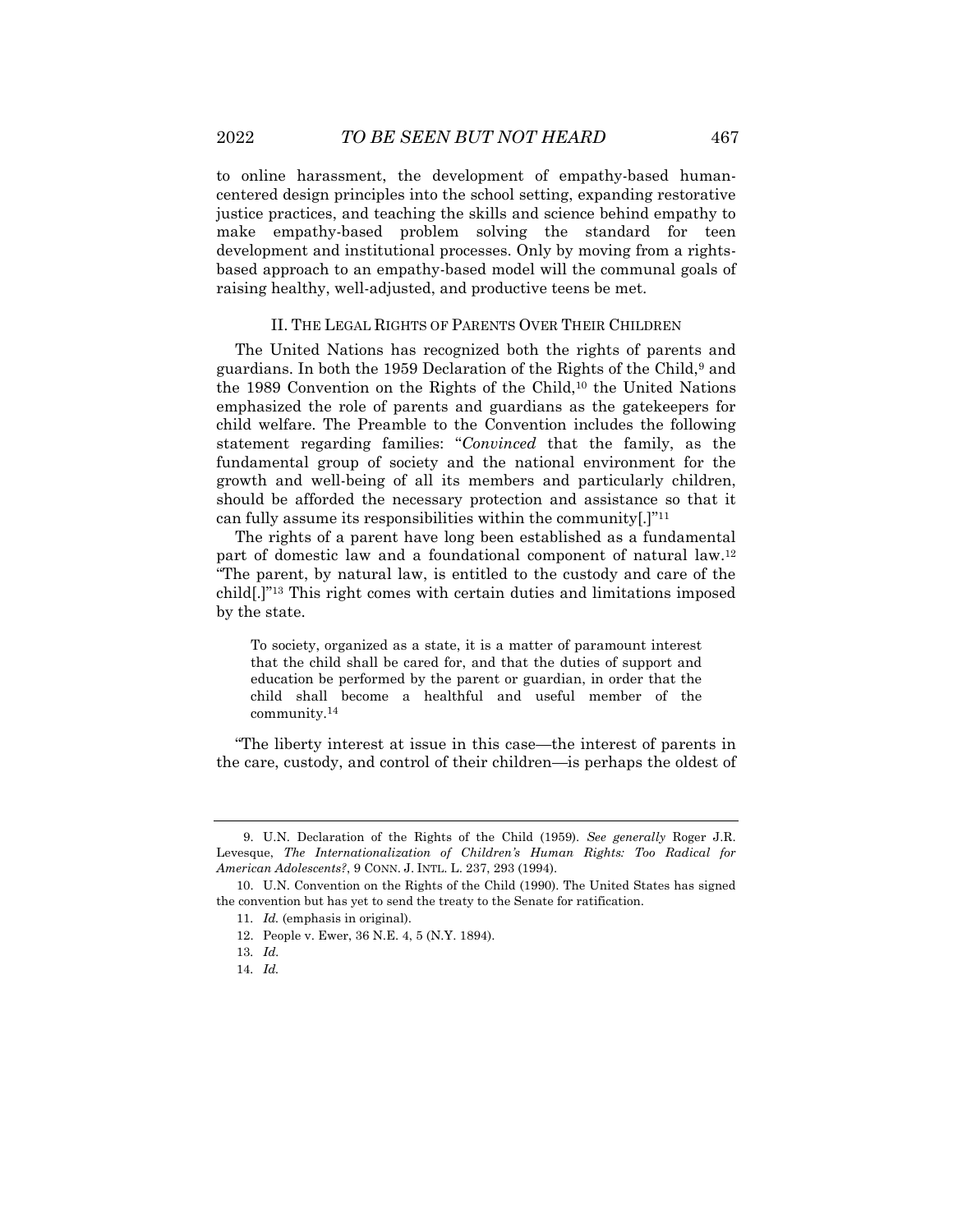the fundamental liberty interests recognized by this Court."<sup>15</sup> Unless there is a conflict, the child's legal rights are generally safeguarded by protecting the interests of the child's parents or legal guardians.<sup>16</sup> "[P]arents possess what a child lacks in maturity, experience, and capacity for judgment required for making life's difficult decisions."<sup>17</sup>

Parents are obligated to take care of their children, yet one-third of children in the U.S. do not live in two-parent homes.<sup>18</sup> The biological parents are presumed to be the custodians of their children without the need to demonstrate their ability to raise children or prove that their parenting is in the child's best interests.<sup>19</sup> The family is a universal component of most societies, and the parents possess the presumptive role for directing the family unit.<sup>20</sup> The Supreme Court of the United States, for example, has recognized the parental right to choose language education over the objection of state  $law$ ;<sup>21</sup> to participate in religious rather than secular education;<sup>22</sup> and "[t]he rights of children to exercise their religion, and of parents to give them religious training and to encourage them in the practice of religious belief[.]"<sup>23</sup>

Many local school districts, however, make parental participation in public schools an ongoing challenge as parents strive to balance their choices about their children's education with the choices made by the school district.<sup>24</sup> Caught in the middle of this tension are the wishes and interests of the children themselves. In *Prince v. Massachusetts*, for example, the Supreme Court addressed the right of a parent to compel

19*. See*, *e.g.*, U.N. Convention on the Rights of the Child, *supra* note 10, at Art. 3.2 ("State Parties undertake to ensure the child such protection and care as is necessary for his or her well-being, taking into account the rights and duties of his or her parents, legal guardians, or other individuals legally responsible for him or her . . . .").

20. The complex and evolving understanding of family, as defined by law, is beyond the scope of this Article. *See generally* Martha Minow, *Forming Underneath Everything That Grows: Toward a History of Family Law*, 1985 WIS. L. REV. 819 (1985).

21. Meyer v. Nebraska, 262 U.S. 390, 401 (1923) (holding that Latin, Greek, and Hebrew are not proscribed; but, German, French, Spanish, Italian, and every other alien speech are within the ban).

<sup>15.</sup> Troxel v. Granville, 530 U.S. 57, 65 (2000).

<sup>16</sup>*. Id.*

<sup>17.</sup> Parham v. J.R., 442 U.S. 584, 602 (1979).

<sup>18</sup>*. Youth Statistics: Family Structure and Relationships*, ACT FOR YOUTH http://actforyouth.net/adolescence/demographics/family.cfm (last visited Jan. 21, 2022) (citing *America's Families and Living Arrangements: 2018: Children (C table series)*, U.S. CENSUS BUREAU (2018), http://census.gov/data/tables/2018/demo/families/cps-2018.html (last visited Jan. 21, 2022)).

<sup>22.</sup> Pierce v. Society of Sisters, 268 U.S. 510, 534–35 (1925).

<sup>23.</sup> Prince v. Massachusetts, 321 U.S. 158, 165 (1944).

<sup>24</sup>*. See* Minow, *supra* note 20, at 833.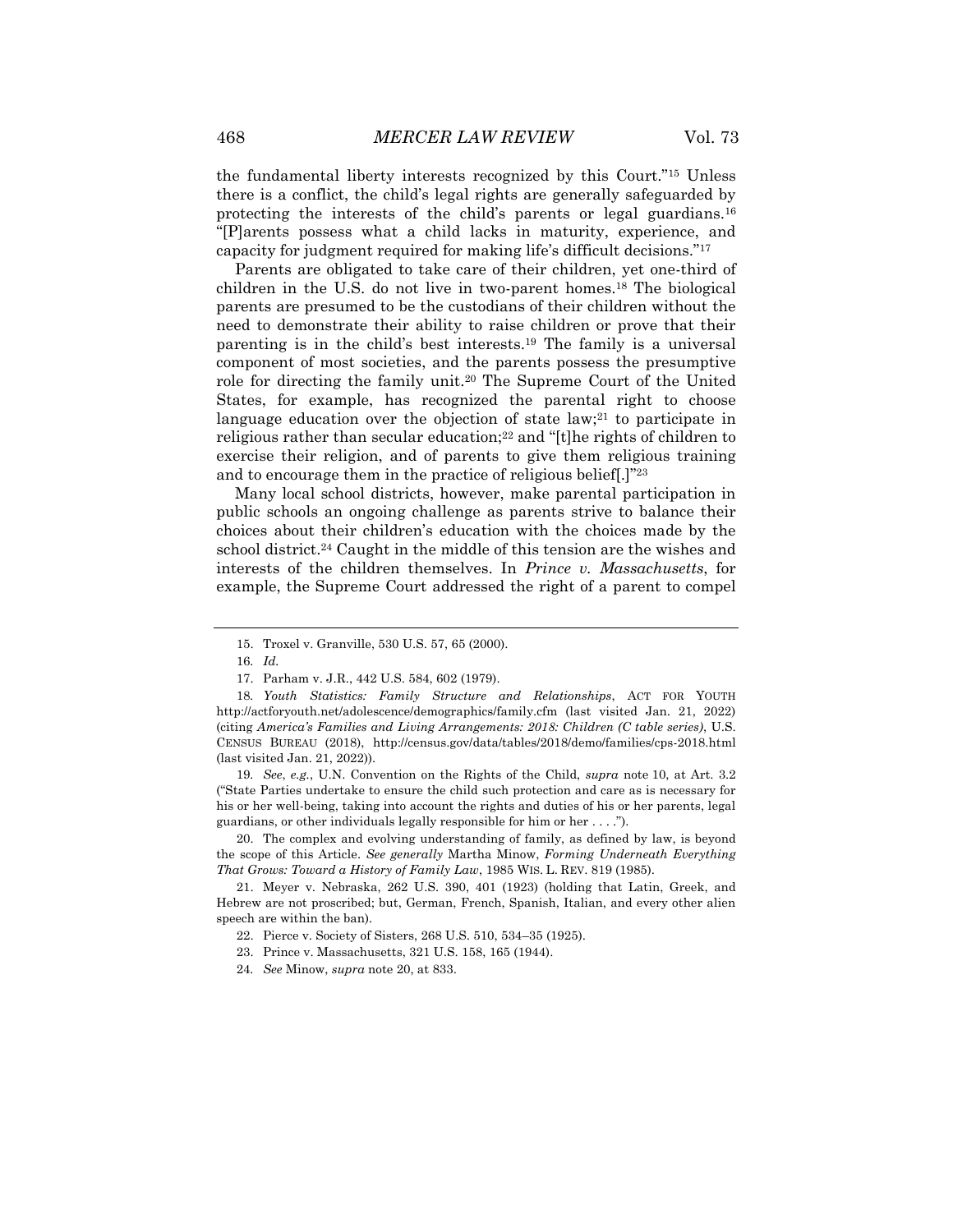or permit a minor to sell periodicals or engage in other street vending.<sup>25</sup> In addition to barring boys under twelve and girls under eighteen from various forms of street vending,<sup>26</sup> the law also singled out parents—but not children—for punishment under the law:

Any parent, guardian or custodian having a minor under his control who compels or permits such minor to work in violation [of the act] . . . shall for a first offence be punished by a fine of not less than two nor more than ten dollars or by imprisonment for not more than five days, or both[.]<sup>27</sup>

Nine-year-old Betty Simmons, the Court explained, cried until her guardian, Sarah Prince, relented and allowed Betty and Mrs. Prince's two other children to join her. Together they stood on a downtown street corner preaching and promoting publications central to the Jehovah's Witness's religious practices.<sup>28</sup> The Court acknowledged that the activities were protected under the First Amendment, and had the law prohibited all persons from selling the religious texts, the law would have been unconstitutional.<sup>29</sup> Nonetheless, since the religious publications were considered for sale to the passersby, the streetvending law was implicated, and the Court found that the state had an interest stronger than that of the parents in enforcing the ordinance.<sup>30</sup> "The state's authority over children's activities is broader than over like actions of adults."<sup>31</sup>

[T]he mere fact a state could not wholly prohibit this form of adult activity, whether characterized locally as a 'sale' or otherwise, does not mean it cannot do so for children. Such a conclusion granted would mean that a state could impose no greater limitation upon child labor than upon adult labor. Or, if an adult were free to enter dance halls, saloons, and disreputable places generally, in order to discharge his conceived religious duty to admonish or dissuade persons from frequenting such places, so would be a child with

31*. Id.*

<sup>25</sup>*. Prince*, 321 U.S. at 160–61 ("No boy under twelve and no girl under eighteen shall sell, expose or offer for sale any newspapers, magazines, periodicals or any other articles of merchandise of any description, or exercise the trade of bootblack or scavenger, or any other trade, in any street or public place.").

<sup>26</sup>*. See id.* The law in question under *Prince* would violate the Equal Protection Clause due to its gender disparities, an issue not before the Court in 1944.

<sup>27</sup>*. Id.* at 161.

<sup>28</sup>*. Id.* at 161–62.

<sup>29</sup>*. Id.* at 167–68.

<sup>30</sup>*. Id.* at 168.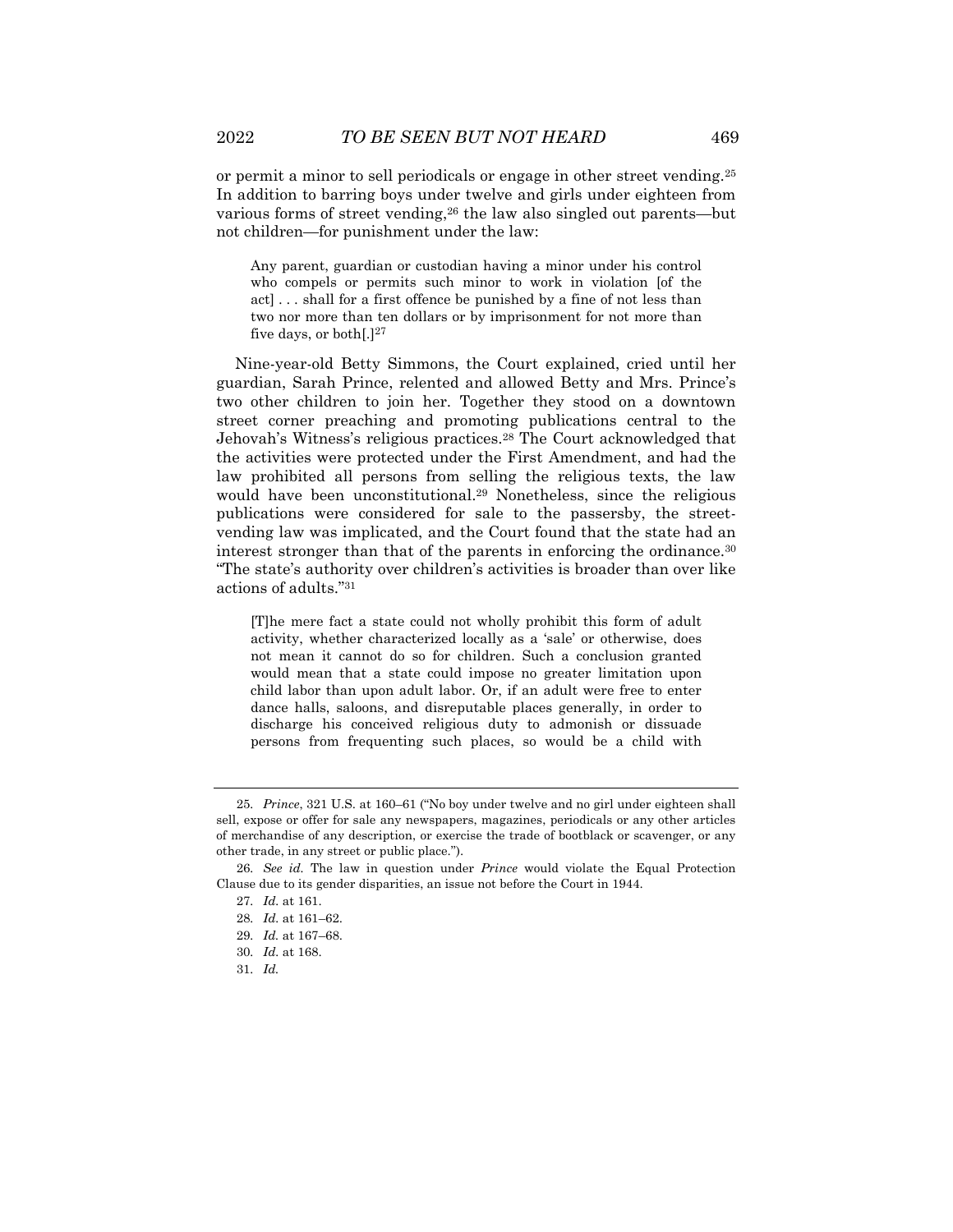similar convictions and objectives, if not alone then in the parent's company, against the state's command.<sup>32</sup>

*Prince* illustrates a judicial tolerance for regulations of minors and the access to various rights using age as a criterion. Age restrictions on driving automobiles<sup>33</sup> and voting<sup>34</sup> are other examples. A minor cannot undertake certain categories of work as determined by the Fair Labor Standards Act,<sup>35</sup> and laws in various states,<sup>36</sup> nor may a minor draft a will.<sup>37</sup> Finally, under common law doctrine, for example, a minor cannot enter a binding contract, making most consensual arrangements with a minor voidable.<sup>38</sup>

States impose these limitations on minors for a variety of reasons. As illustrated by the common law contract doctrine, the voidability rule is intended to protect the minor from both the minor's decisions and the predatory nature of commerce.<sup>39</sup>

The reason for allowing the minor the privilege of voiding his contracts was the protection of the minor. It was thought that the minor was immature in both mind and experience; therefore, he

35*. See* 29 C.F.R. § 570.125 (2015). *See* Dana M. Dohn & Amy Pimer, *Child Labor Laws and the Impossibility of Statutory Emancipation*, 33 HOFSTRA LAB. & EMP. L.J. 121, 166 (2015).

36*. See generally, Hazardous Jobs*, U.S. DEPT. OF LABOR, https://www.dol.gov/general/topic/youthlabor/hazardousjobs (providing links state labor offices/state laws) (last visited Sept. 4, 2021).

37. UNIF. PROBATE CODE § 2-501 (amended 2019) ("An individual 18 or more years of age who is of sound mind may make a will."). There are two states with statutory exceptions. *See* Mark Glover, *Rethinking the Testamentary Capacity of Minors*, 79 MO. L. REV. 69, 117 (2014) (The two exceptions are Georgia and Louisiana. O.C.G.A § 53-4-10 (authorizing children ages fourteen and older to execute a will); LA. CIV. CODE ANN. art. 1476 (authorizing children ages sixteen and older to execute a will)).

38*. See* Juanda Lowder Daniel, *Virtually Mature: Examining the Policy of Minors' Incapacity to Contract Through the Cyberscope*, 43 GONZ. L. REV. 239, 244 (2008); Larry A. DiMatteo, *Deconstructing the Myth of the "Infancy Law Doctrine": From Incapacity to Accountability*, 21 OHIO N.U. L. REV. 481, 485 (1994).

39. Robert G. Edge, *Voidability of Minors' Contracts: A Feudal Doctrine in a Modern Economy*, 1 GA. L. REV. 205 (1967).

<sup>32</sup>*. Id.*

<sup>33</sup>*. See generally, Driver's Licenses in the United States*, WIKIPEDIA, https://en.wikipedia.org/wiki/Driver%27s\_licenses\_in\_the\_United\_States (collecting stateby-state standards) (last visited Sept. 26, 2021).

<sup>34</sup>*. See* V. Nathaniel Ang, *Teenage Employment Emancipation and the Law*, 9 U. PA. J. LAB. & EMP. L. 389 (2007) ("Teenagers have limited rights in the United States. The minimum driving age is sixteen in most states. The minimum full working age is eighteen, when teenagers are legally allowed to work in any occupation. The minimum voting age is eighteen.").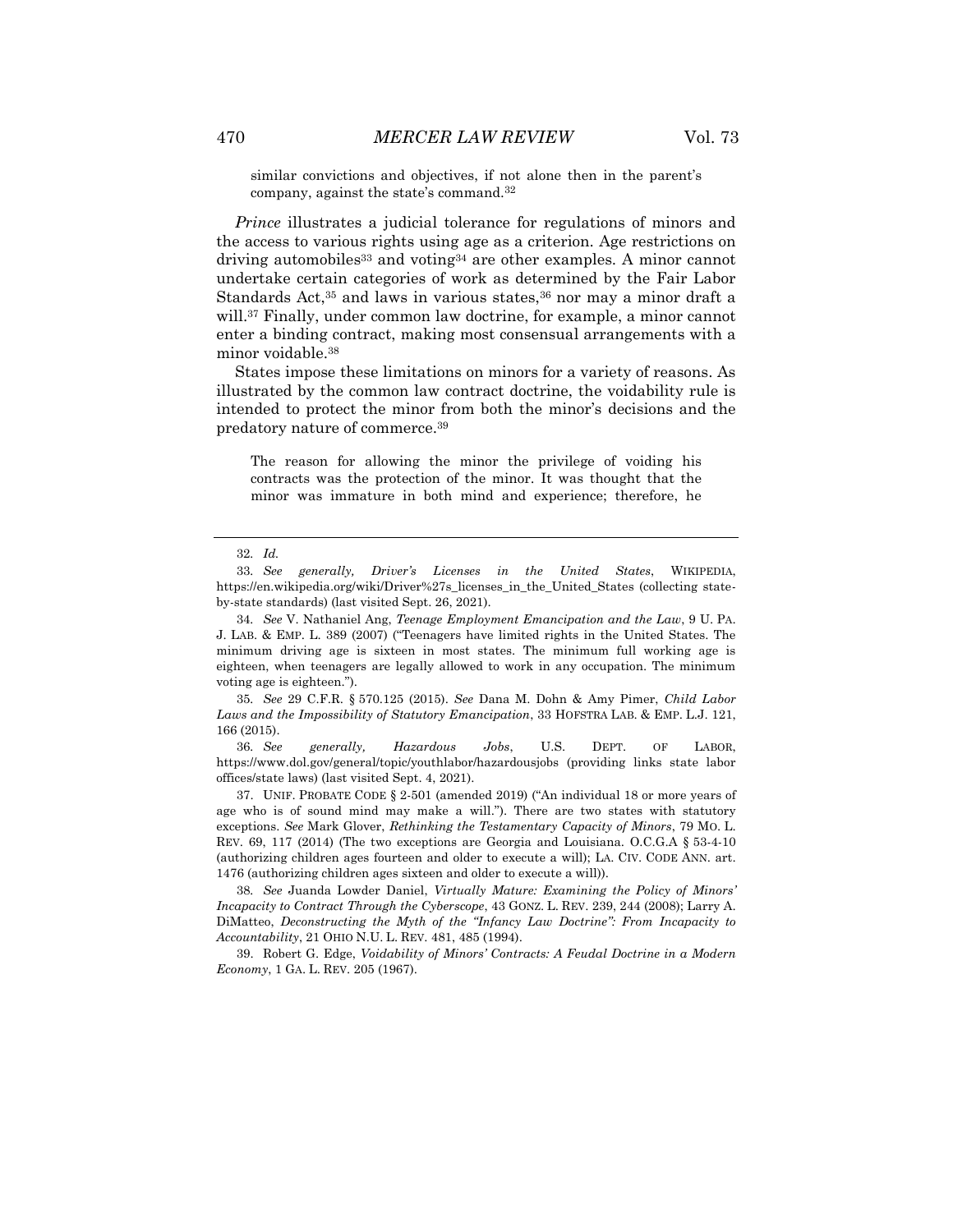should be protected from his own bad judgment as well as from adults who would take advantage of him. There can be little dispute with the reasoning behind this purpose.<sup>40</sup>

The voidability doctrine for minors' contracts dates back to the fifteenth century. "General education was not in existence, commerce was limited to Guilds, membership in which was restricted, industry as we know it today was not yet born; no opportunity was afforded for the foundation of an experience pattern in business transactions of even the simplest nature."<sup>41</sup> Given this set of assumptions about the ability of minors to understand their economic choices, the protective law seems appropriate. After all, "[s]uch children were untutored in the wiles of commerce and therefore easy prey for a designing and crafty adult."<sup>42</sup> Still, since their adult counterparts had little more education, the distinction might be overstated.

Professor Martha Minow challenged the notion that the common law rules regarding women's domestic roles in the nineteenth century were merely descriptive, propounding instead that the common law served "as one set of ideas and practices influencing and influenced by social life."<sup>43</sup> The same is likely true for the law of minors, particularly since more pernicious paternalistic aspects of state law impinge on the rights of female minors.<sup>44</sup> Professor Minow and others also have described how many of these laws are narrowed remnants of nineteenth-century patriarchal legal systems.<sup>45</sup> The state provided the male head of the household "property, contract, and suffrage rights; excluded his wife and children from such rights; and accorded him powers over the property and services of his wife and children, along with powers to discipline them."<sup>46</sup> The law's treatment of wives as subordinate and sublimated to their husbands extended to that of their children.<sup>47</sup> "The same protective justification accompanied traditional legal disabilities

<sup>40</sup>*. Id.* at 205 (quoting James L. Sivil, Jr*.*, *Contracts–Capacity of the Older Minor*, 30 U. KAN. CITY L. REV. 230, 230 (1962)).

<sup>41.</sup> Clark Miller, *Fraudulent Misrepresentations of Age As Affecting the Infant's Contracts-A Comparative Study*, 15 U. PITT. L. REV. 73, 74 (1953).

<sup>42</sup>*. Id.*

<sup>43.</sup> Minow, *supra* note 20, at 822.

<sup>44</sup>*. See infra* Section III.

<sup>45.</sup> Minow, *supra* note 20, at 828.

<sup>46</sup>*. Id*.; *see* I. W. BLACKSTONE, COMMENTARIES ON THE LAWS OF ENGLAND, 433–36 (1822).

<sup>47.</sup> Minow, *supra* note 20, at 828.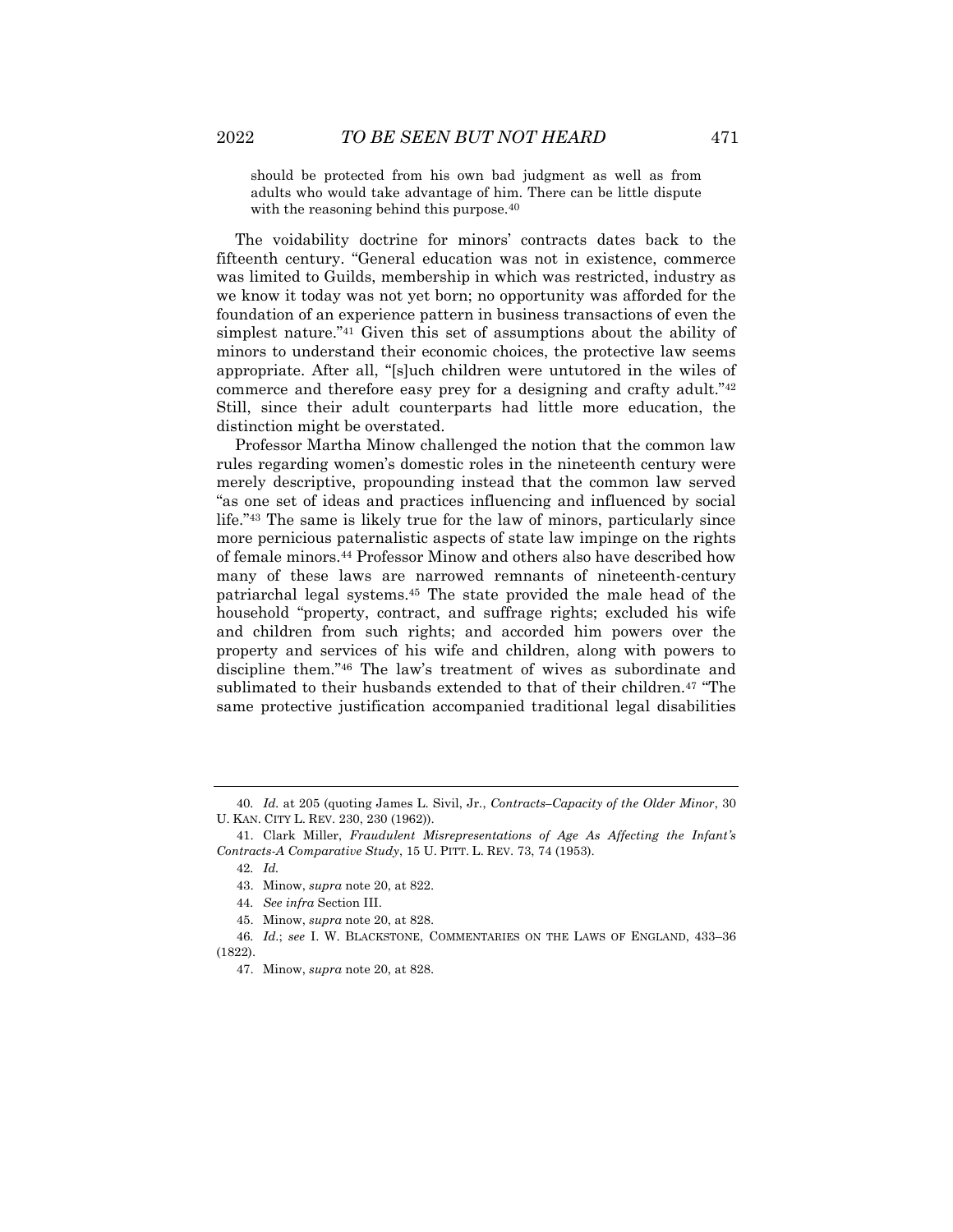applied to children and exempted them from responsible control of property, contractual relations, and criminal acts."<sup>48</sup>

Modern minors find themselves in a particularly unique situation. "Online markets are increasingly dependent on minors."<sup>49</sup> The common law rules on contract disaffirmance remain firmly in place, yet every app on a smartphone, every video game, and most websites require users to sign terms-of-service agreements (or end-user-license agreements).<sup>50</sup> Minors are often provided free games and services with in-app opportunities to purchase new features or in-game assets.<sup>51</sup> Everyone does, but few people read them.<sup>52</sup> "A Deloitte survey of 2,000 consumers in the U.S. found that 91% of people consent to legal terms and services conditions without reading them. For younger people, ages 18–34 the rate is even higher with 97% agreeing to conditions before reading."<sup>53</sup> In the academic setting, an important decision involving anti-plagiarism software elided over the disaffirmance issue by applying a copyright fair use analysis to give the software company the needed authority to archive copies of the student papers.<sup>54</sup>

In the environment of amusement parks, Six Flags was found to have failed to meet the requirement under the Illinois Biometric Information Privacy Act when it used fingerprint technology for park passes.<sup>55</sup> The minors who attended the park were incapable of meeting the waiver requirements upon which the company was relying to employ its biometric passes, and therefore there was no statutorily acceptable consent to the collection of the information.<sup>56</sup> In 2014, the ease with

52*. See* Caroline Cakebread, *You're Not Alone, No One Reads Terms of Service Agreements*, BUSINESS INSIDER (Nov. 15, 2017), https://www.businessinsider.com/deloittestudy-91-percent-agree-terms-of-service-without-reading-2017-11.

53*. Id.*

<sup>48.</sup> Minow, *supra* note 20, at 829; Edge, *supra* note 39.

<sup>49.</sup> Cheryl B. Preston, *Cyberinfants*, 39 PEPP. L. REV. 225, 228 (2012).

<sup>50</sup>*. See id.* at 226. ("Providers of such 'free' web services do so intending to recover their costs and make significant profit from advertisements and other monetized features.").

<sup>51</sup>*. See*, *e.g.*, Doe v. Epic Games, Inc., 435 F. Supp. 3d 1024, 1033 (N.D. Cal. 2020) ("Fortnite . . . can be downloaded at no cost but allows players to make 'in-App purchases' using virtual currency called 'V-Bucks,' which can be earned through game play or purchased for money.").

<sup>54.</sup> A.V. ex rel. Vanderhye v. iParadigms, LLC, 562 F.3d 630, 633, 637–38 (4th Cir. 2009) (permitting iParadigm's Turn-it-In software to archive student papers without either student or parental consent). *See* Preston, *supra* note 49, at 235–36.

<sup>55.</sup> Rosenbach v. Six Flags Entm't Corp., 129 N.E.3d 1197, 1206–07 (Ill. 2019).

<sup>56</sup>*. Id.* at 1206 ("The Act vests in individuals and customers the right to control their biometric information by requiring notice before collection and giving them the power to say no by withholding consent.").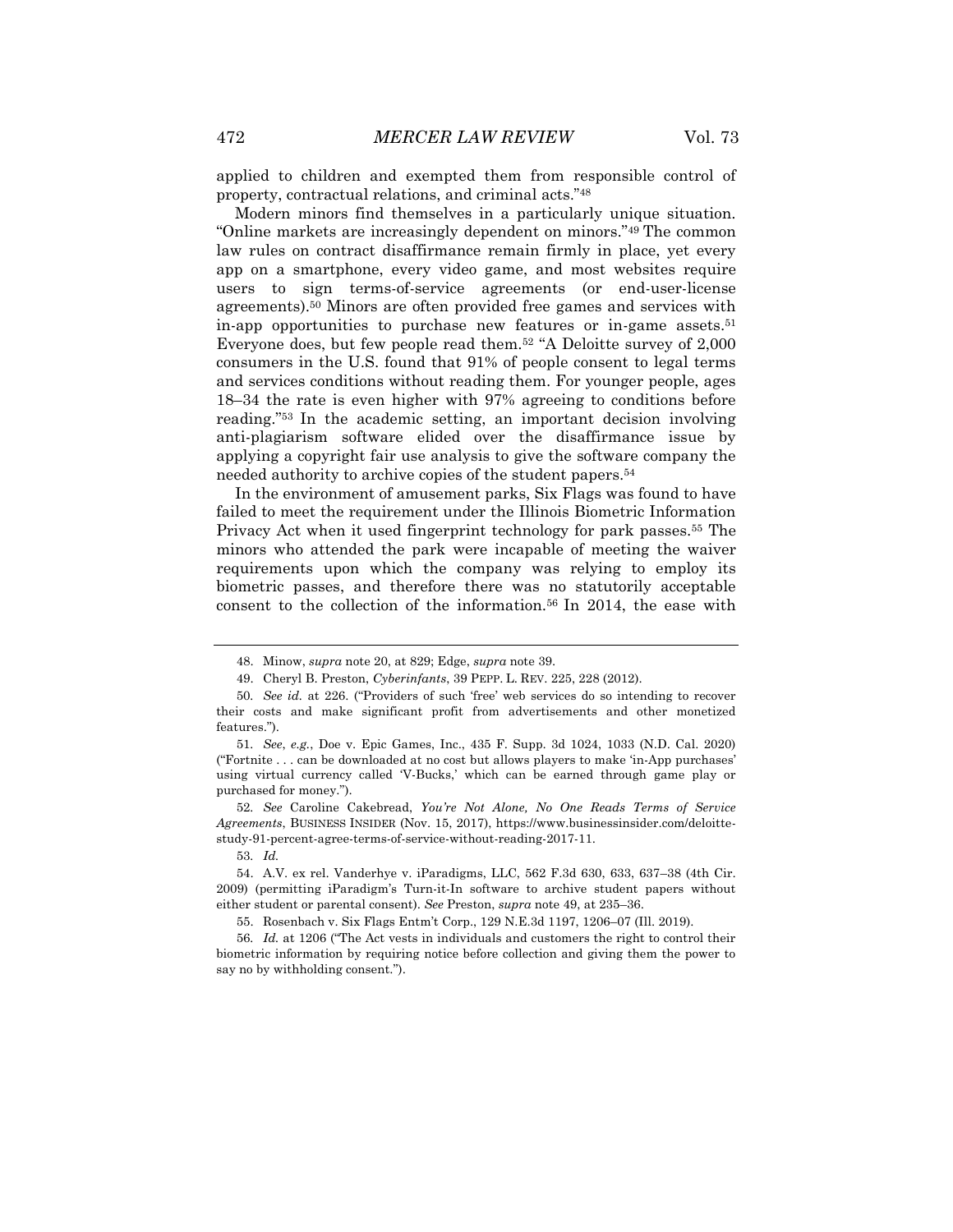which minors could use their parents' phones to make in-app purchases led to an FTC settlement by Apple.<sup>57</sup> A similar action led to a summary judgment action against Amazon for failing to address in-app purchases by minors who could easily buy game benefits without parental consent.<sup>58</sup>

There have been surprisingly few disaffirmance class action suits, but that may change. Given the tremendous economic interest in collecting funds from minors, the pressure will then mount to restrict the rights of disaffirmance. In the alternative, in-app purchases may and indeed should—require more meaningful consent from parents or guardians.<sup>59</sup> But while in-app purchases capture the attention of the FTC, waivers of privacy, rights of publicity, copyright, and other interests are all being lost by minors to these opaque terms-of-service agreements with little regard to the policies underlying contractual disaffirmance. The lack of disaffirmance protections empowers minors to contract, but the structure of clickwrap agreements means that the adolescents may not be aware of the consequences of these contracts.<sup>60</sup>

In his essay *On Liberty*, John Stuart Mill asserted that "the only purpose for which power can be rightfully exercised over any member of a civilized community, against his will, is to prevent harm to others."<sup>61</sup> This assertion of liberty, however, ignores the liberty interests of the minor which are held either by the parent or by the state. Yet

59*. See*, *e.g.,* Emily Guy Birken and Dia Adams, *Real Money for Virtual Gems: What to Do When Kids Overspend on Apps*, FORBES (Dec. 9, 2020), https://www.forbes.com/advisor/credit-cards/real-money-for-virtual-gems-what-to-dowhen-kids-overspend-on-apps/.

60*. See* Katy Hull, *The Overlooked Concern with the Uniform Computer Information Transactions Act*, 51 HASTINGS L.J. 1391, 1406 (2000) ("[T]he act of the minor clicking a button which asserts competency to enter into a contract will not remove the consumer protections which allow the minor to disaffirm."). *See generally* MARGARET JANE RADIN, BOILERPLATE: THE FINE PRINT, VANISHING RIGHTS, AND THE RULE OF LAW (2013) (describing the degradation of meaningful consent in clickwrap and similar online agreements); Randy E. Barnett, *Consenting to Form Contracts*, 71 FORDHAM L. REV. 627, 635 (2002); Steven W. Feldman, *Mutual Assent, Normative Degradation, and Mass Market Standard Form Contracts-A Two-Part Critique of Boilerplate: The Fine Print, Vanishing Rights and the Rule of Law (Part i)*, 62 CLEV. ST. L. REV. 373, 399 (2014).

61. JOHN STUART MILL, ON LIBERTY, 1, 13 (1859).

<sup>57</sup>*. See Apple Inc. Will Provide Full Consumer Refunds of At Least \$32.5 Million to Settle FTC Complaint It Charged for Kids' In-App Purchases Without Parental Consent*, FTC (Jan. 14, 2014), https://www.ftc.gov/news-events/press-releases/2014/01/apple-incwill-provide-full-consumer-refunds-least-325-million.

<sup>58.</sup> F.T.C. v. Amazon.com, Inc., 71 F.Supp.3d 1158, 1165 (W.D. Wash. 2014). Amazon unsuccessfully argued that the minors had "apparent authority" to purchase items, but the court deflected this claim, stating "[t]he Court notes that it is not inclined to extend apparent authority to child users without more persuasive legal authority." *Id.*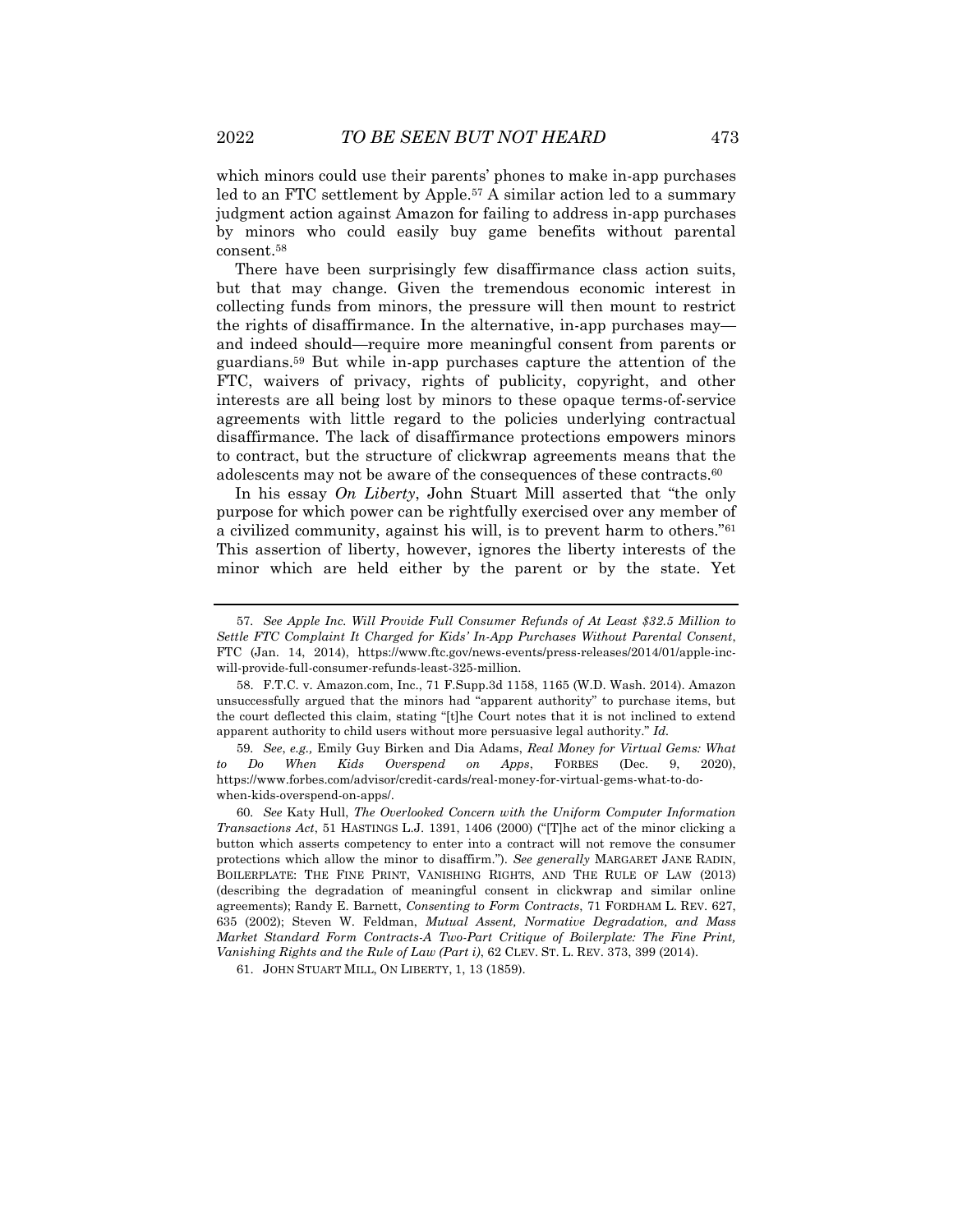compulsory education and truancy laws are designed to tell the child that the state has the final say in the child's best interests. The Franklin D. Roosevelt Administration established a national goal of school attendance, explaining in a 1935 report that "[t]he ideal of having all the children of elementary and secondary school age (6 to 17, inclusive) attend school has not been attained."<sup>62</sup> The Roosevelt Administration promoted the government's interest in enforcing truancy laws "in the faith that education is essential to the perpetuity of popular government and social justice."<sup>63</sup> In doing so, the government supplanted the parents, emphasizing that the family's economic needs for child labor or other objections to universal education must take a backseat to the government's interest in its citizenry. Truancy laws offered no possibility that the minor had any personal stake in the decision to participate in the decision to attend school.

To a lesser degree, parental control over a child's health care has also been usurped by state interests. In *Jacobson v. Commonwealth of Massachusetts*, <sup>64</sup> the Supreme Court of the United States upheld Massachusetts' mandatory vaccinations, allowing exceptions based on medical issues.<sup>65</sup> All states have continued to enforce similar laws.<sup>66</sup> In addition to medical exemptions, almost all states provide religious exemptions for mandatory vaccination of children.<sup>67</sup> Beyond vaccinations, states can intervene when a parent refuses to permit lifesaving medical treatment,<sup>68</sup> or when child neglect or abuse is

66*. See* Alan R. Hinman *et al*., *Childhood Immunization: Laws That Work*, 30 J.L. MED. & ETHICS 122, 124–25 (2002).

67*. Id.* at 124 ("Forty-eight states currently allow religious exemptions, and sixteen permit philosophical exemptions. Additionally, Arizona and Missouri allow philosophical exemptions in some settings.").

68. Emily G. Narum, *Making the Grade: School-Based Telemedicine and Parental Consent*, 53 SAN DIEGO L. REV. 745, 754 (2016); Jennifer E. Chen, *Family Conflicts: The Role of Religion in Refusing Medical Treatment for Minors*, 58 HASTINGS L.J. 643 (2007).

> [W]here parents assert the right of refusal, the decision seems to turn on a number of factors relating to the strength of the state's interest which includes the danger to the child, the potential success of the treatment being refused, and the danger to others in the case of communicable diseases.

*Id.* at 655.

<sup>62.</sup> WALTER DEFENBAUGH & WARD KEESECKER, U.S. DEPT. OF INTERIOR, COMPULSORY SCHOOL ATTENDANCE LAWS AND THEIR ADMINISTRATION 1 (1935), available at https://files.eric.ed.gov/fulltext/ED542358.pdf (last visited Jan. 23, 2022).

<sup>63</sup>*. Id.* at 311.

<sup>64.</sup> 197 U.S. 11 (1905).

<sup>65</sup>*. Id.* at 26.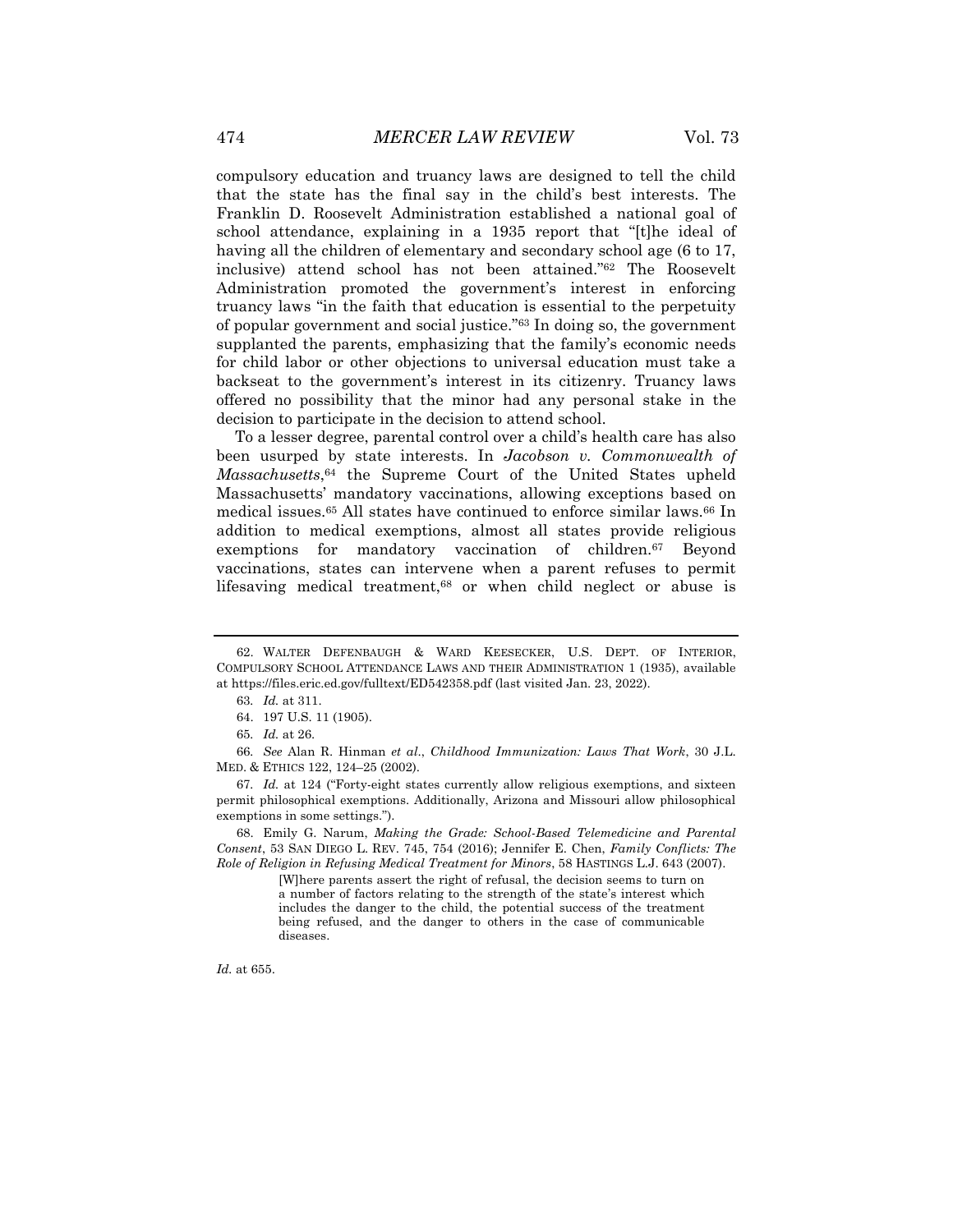suspected.<sup>69</sup> Because parents have an affirmative duty to seek medical treatment for their children, the failure to do so can itself give rise to claims of neglect, leading to state intervention.<sup>70</sup>

These changes reflect a general trend that a parent's rights, though protected by Due Process as fundamental liberty rights,<sup>71</sup> are nonetheless being increasingly eroded. "The historical changes moved children from the control of their parents, notably their fathers, to a position as special charges of the state, and then to a position as rightsbearing individuals subject to state regulation and control."<sup>72</sup>

Still, in 2000, a fractured Supreme Court was unwilling to go so far. In *Troxel v. Granville*, the Court rejected Washington State's highly permissive statute that empowered "*any person* may petition the court for visitation rights *at any time*,' and the court may grant such visitation rights whenever 'visitation may serve the *best interest of the child*.'"<sup>73</sup> The Court found that such a broad interest violated the Fourteenth Amendment's Due Process Clause.<sup>74</sup> The Court wrote, "[t]he liberty interest at issue in this case—the interest of parents in the care, custody, and control of their children—is perhaps the oldest of the fundamental liberty interests recognized by this Court."<sup>75</sup> The very broad legislation substituted the judge for the parent in making the initial determination of what is in the best interest of the parent's child.<sup>76</sup>

Once the visitation petition has been filed in court and the matter is placed before a judge, a parent's decision that visitation would not be in the child's best interest is accorded no deference. Section 26.10.160(3) contains no requirement that a court accord the parent's decision any presumption of validity or any weight whatsoever.

76*. Id.* at 67.

<sup>69</sup>*. See generally, Child Welfare Information Gateway*, U.S. DEPT. HEALTH AND HUMAN SERVICES, CHILDREN'S BUREAU (2019) (providing state-by-state requirements) https://www.childwelfare.gov/topics/systemwide/laws-policies/statutes/manda/.

<sup>70</sup>*. See* Kimberly M. Mutcherson, *Whose Body Is It Anyway–An Updated Model of Healthcare Decision-Making Rights for Adolescents*, 14 CORNELL J. L. & PUBLIC POLICY 251, 311 (2005).

<sup>71</sup>*. See Troxel*, 530 U.S. at 65 ("The 'liberty' protected by the Due Process Clause includes the right of parents to 'establish a home and bring up children,' and 'to control the education of their own.'") (quoting *Meyer*, 262 U.S. at 399, 401).

<sup>72.</sup> Minow, *supra* note 20, at 832.

<sup>73</sup>*. Troxel,* 530 U.S. at 67 (emphasis in original) (quoting Rev. Code Wash. § 26.10.160(3) (2000)).

<sup>74</sup>*. Id.* at 72–73.

<sup>75</sup>*. Id.* at 65.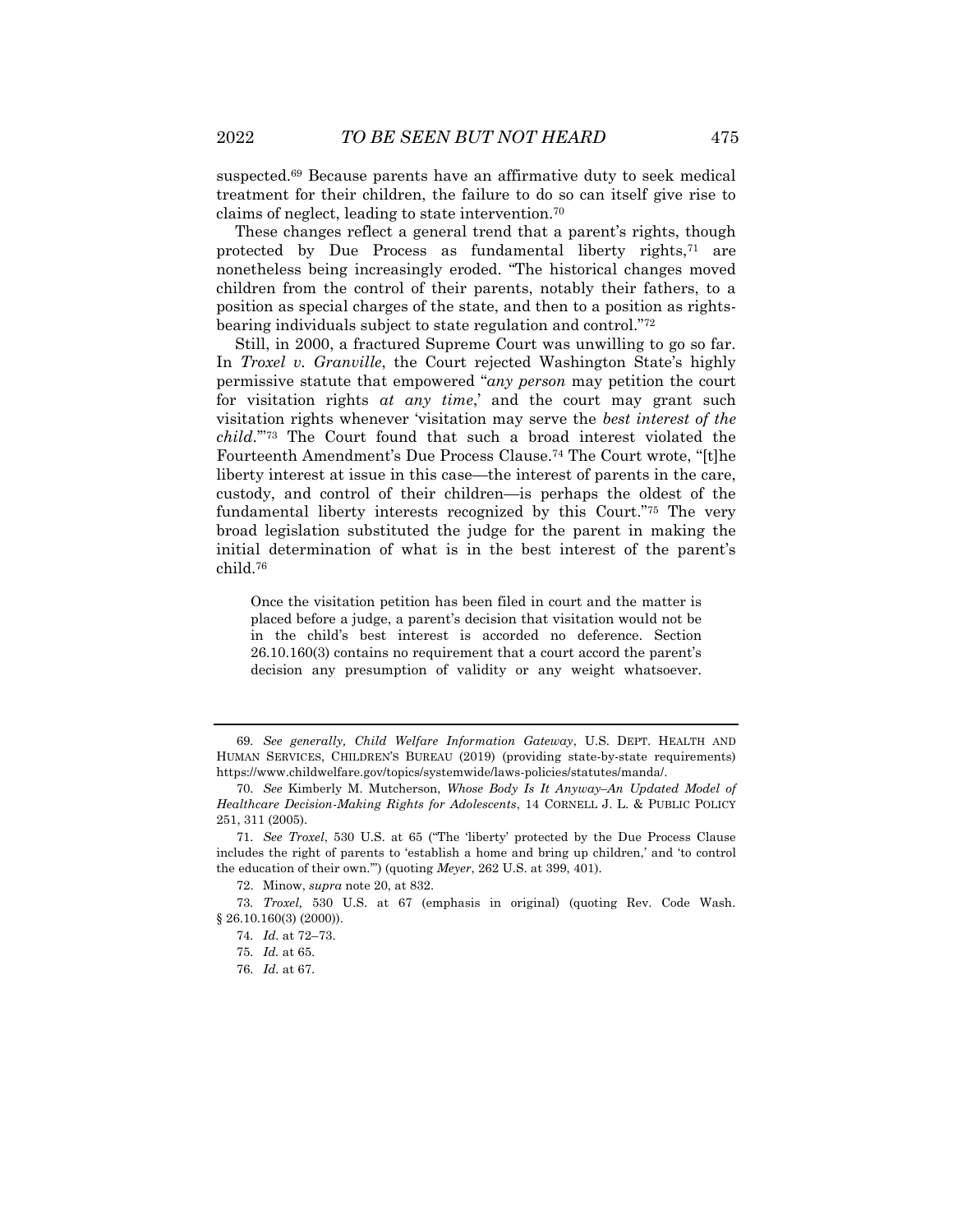Instead, the Washington statute places the best-interest determination solely in the hands of the judge.<sup>77</sup>

Dissenting in *Troxel*, Justice Kennedy raised a consideration that may well evolve into a new majority rule over time.<sup>78</sup> He explained that "*Pierce* and *Meyer*, had they been decided in recent times, may well have been grounded upon First Amendment principles protecting freedom of speech, belief, and religion."<sup>79</sup> Justice Scalia, in his dissent, reinforced this suggestion: "Only three holdings of this Court rest in whole or in part upon a substantive constitutional right of parents to direct the upbringing of their children—two of them from an era rich in substantive due process holdings that have since been repudiated."<sup>80</sup> Religious conflict has often been a source of disagreement between the state and the right of parents to raise their children.<sup>81</sup> The conflict for Betty Simmons in *Prince* also turned on how she sought to reflect her faith.<sup>82</sup> Once the conflicts involving religious conflict are excluded, there are few areas where the state seeks to usurp the power of the family. What that leaves, however, is little movement regarding the rights of adolescents.

At the heart of these conflicts is a triangular relationship between the child, the parent, and the state.<sup>83</sup> In many of these instances, the state is asserting greater authority over the parent in decision-making for the best interest of the child, but by leaving the infirmity rules in place, the state is reducing rather than enhancing the autonomy of the individual child.<sup>84</sup> As a practical matter, children have a lifetime—

81*. See*, *e.g*., Wisconsin v. Yoder, 406 U.S. 205, 235–36 (1972) (The First Amendment prohibited the state of Wisconsin from requiring Amish children to attend public school).

82*. See Prince*, 321 U.S. at 165.

83*. See* Laura A. Rosenbury, *Between Home and School*, 155 U. PA. L. REV. 833, 898 (2007) ("Family law in the United States has long embraced the image of a triangle to describe the allocation of legal authority over childrearing. Parents, children, and the state stand at the three points of this triangle."); Barbara Bennett Woodhouse, *Ecogenerism: An Environmentalist Approach to Protecting Endangered Children*, 12 VA. J. SOC. POL'Y & L. 409, 422 (2005) ("As a teacher of constitutional and family law for over fifteen years, I have illustrated the tensions between parents, children and the state with a triangular diagram.").

84*. See* Rosenbury, *supra* note 83, at 839 ("This orientation of the triangle emphasizes that children are rarely given power to control their own destinies, but rather are subject to the decisions of either their parents or the state."); Ira C. Lupu, *The Separation of Powers and the Protection of Children*, 61 U. CHI. L. REV. 1317, 1318 (1994) ("[C]onflicts primarily involve the state and the mediating entity—the family or other

<sup>77</sup>*. Id.*

<sup>78</sup>*. Id.* at 101–02 (Kennedy, J., dissenting).

<sup>79</sup>*. Id.* at 95 (Kennedy, J., dissenting).

<sup>80</sup>*. Id.* at 92 (Scalia, J., dissenting).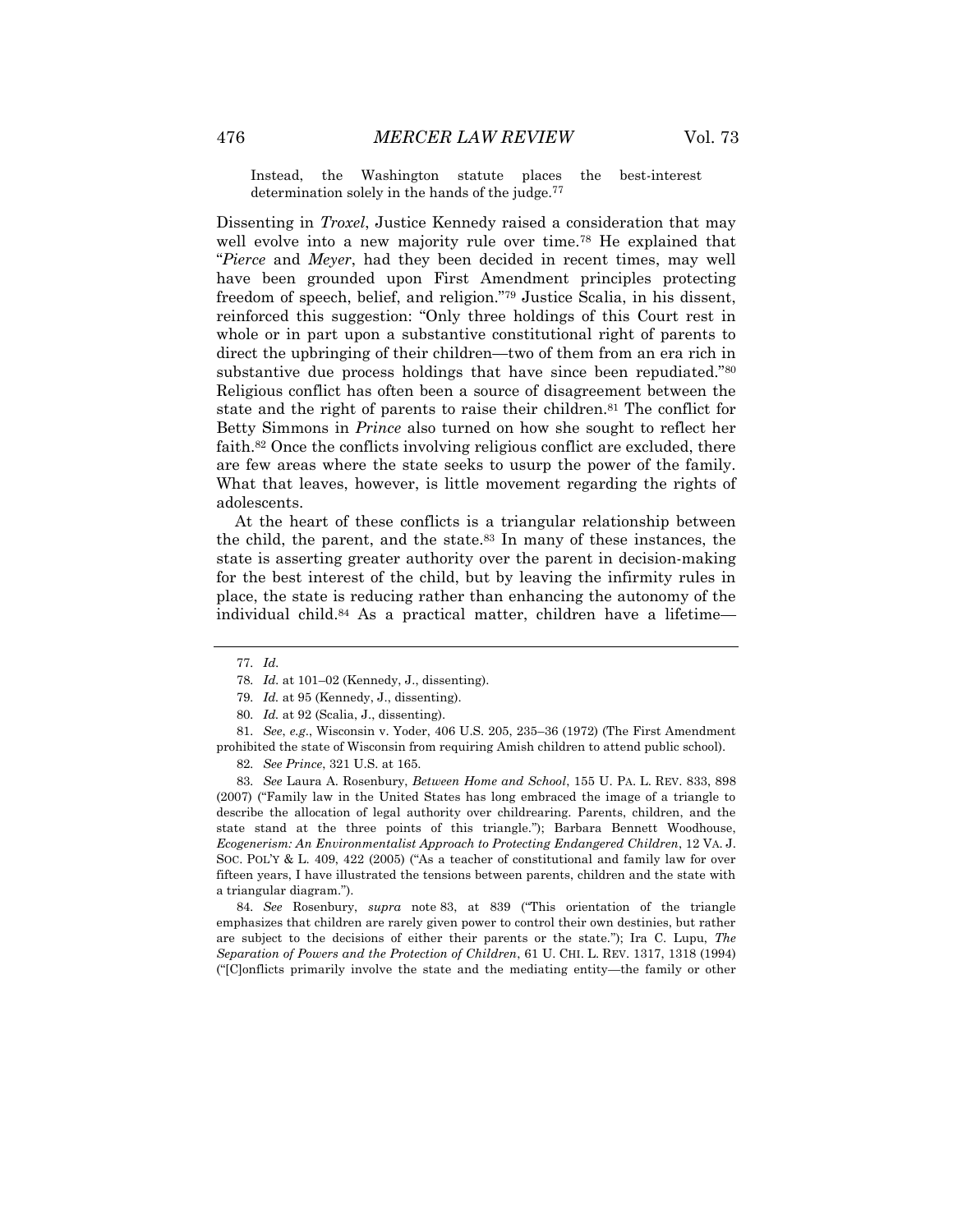though perhaps a limited one—of experience negotiating to wrest personal authority from parents. But few children have the experience or power to demand the same authority from the state itself. The majority recognized this risk in *Troxel*, rejecting judicial authority over parental authority, but it did not do so in hopes that the child would become a more active participant in determining visitation.<sup>85</sup>

The economic infirmity of adolescents remains a rather arbitrary rule. Many minors are quite capable of independent decision-making, while others evidence poor impulse control, but this is equally true of eighteen-year-old adults and many adults who are much older.<sup>86</sup> Once public policy can move past simplistic categories and replace them with more nuanced policies on decision-making and autonomy by adolescents, there can be improved understanding of the rights held by minors and their individual interests regarding privacy and speech, as well as the need to respect their ability to conduct transactions, often implicating both these interests.

#### III. A MINOR FEMALE'S RIGHT TO CONTRACEPTION AND ABORTION

One area where the Supreme Court has carved out a clear exception to parental control is in access to abortion. Whether this continues, however, will turn on the Supreme Court's willingness to recognize the precedential authority of *Roe v. Wade,*<sup>87</sup> and *Planned Parenthood of Southeastern Pennsylvania v. Casey*. <sup>88</sup> In *Whole Woman's Health v. Jackson*, <sup>89</sup> the Supreme Court denied an emergency stay against a Texas law that empowers anyone to bring suit against anyone providing an abortion or assisting in the procurement of an abortion.<sup>90</sup> The Texas law attempted to avoid state action by permitting the public to enforce

custodian—without the independent, autonomous voice of the child being heard in the formal legal controversies.").

<sup>85</sup>*. See Troxel*, 530 U.S. at 65.

<sup>86.</sup> Daniel, *supra* note 38, at 244–45.

At one point, the age of majority was set at twenty-one years of age. However, it was reduced to eighteen in many jurisdictions to coincide with the lowering of the voting age. This sweeping change in the age of majority with a simple stroke of a pen further demonstrates that arbitrary age limits are not an appropriate means of determining true contractual capacity. The fact that a twenty-year-old person could be generally regarded as incapable of contracting on one day and legally capable of contracting the next day due to a legislative enactment highlights the lack of consideration given to a person's actual cognitive abilities under the current scheme.

<sup>87.</sup> 410 U.S. 113 (1973).

<sup>88.</sup> 505 U.S. 833 (1992).

<sup>89.</sup> 141 S. Ct. 2494 (2021).

<sup>90</sup>*. Id.* at 2495–96.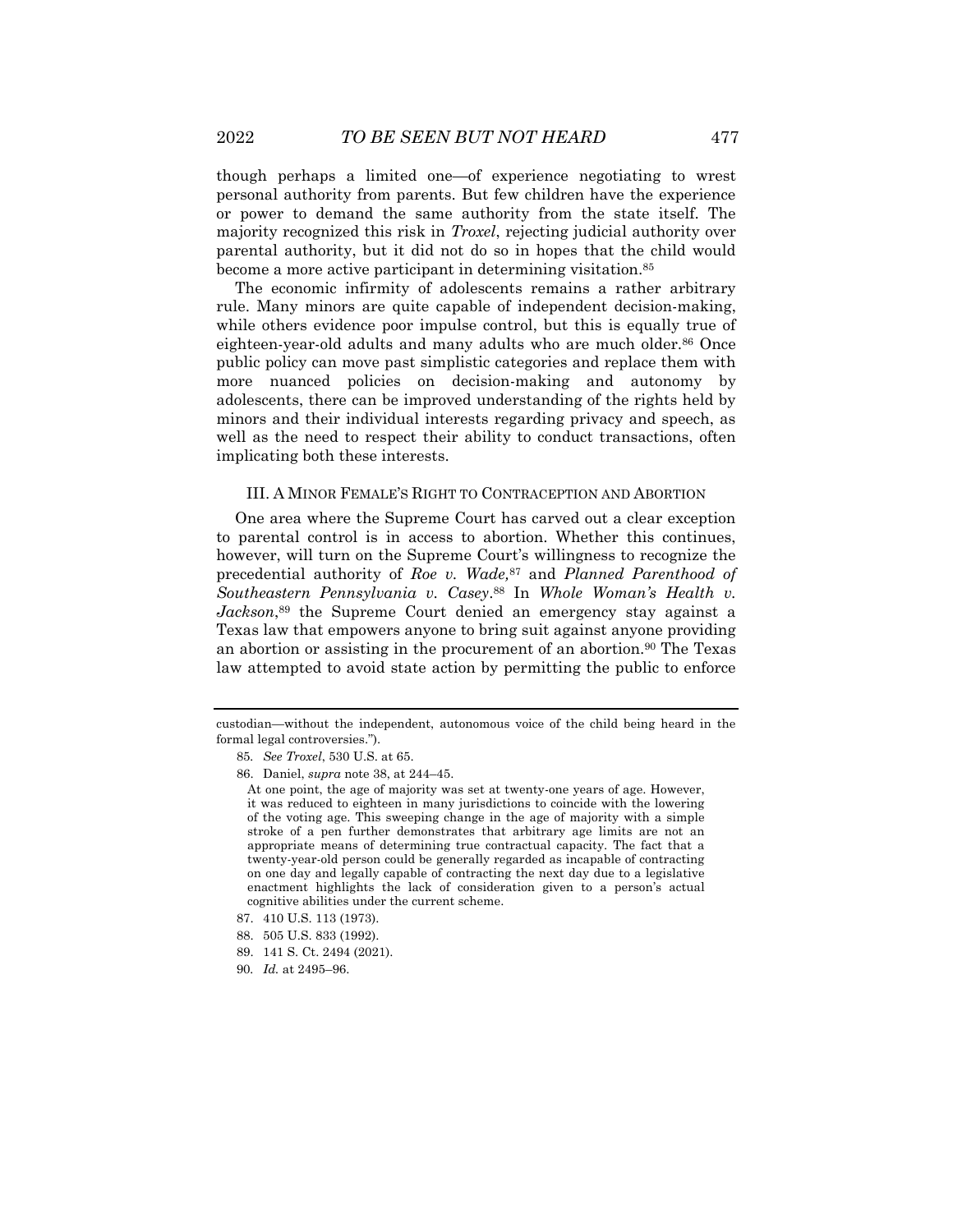the public policy, in much the same way that restrictive covenants were once used to bar Black, Jewish, or other "undesirable" home buyers from desegregating neighborhoods. In addition, the Supreme Court has agreed to hear *Dobbs v. Jackson Women's Health Organization*, <sup>91</sup> a Mississippi law that directly challenges the central holding of *Casey* that protects a woman's right to an abortion prior to the viability of the fetus.<sup>92</sup> Whatever the future of abortion rights, for women under eighteen, the Supreme Court has been consistent that they possess similar rights to those of adult women. Those rights, however, are generally mediated through their parents.

Under the precedent established by *Roe v. Wade* and *Planned Parenthood of Southeastern Pennsylvania v. Casey*, a woman's right to obtain an abortion was protected as a constitutional privacy right until the viability of the fetus.<sup>93</sup> The Supreme Court recognized that this same right was just as fundamental to adolescent girls as to those who had reached the age of adulthood.<sup>94</sup>

The jurisprudence reflects the reality that most adolescents have sex before they turn eighteen. For women, the median age for engaging in sex is 17.4 years of age, while for men, the median age for engaging in sex is slightly older at 17.7 years of age.<sup>95</sup> Since many teens engage in behaviors that are sexual but do not result in intercourse, the age at which they begin to expose themselves to sexually transmitted diseases are even younger.

The Supreme Court recognized that minors had the same need and the same rights to contraceptives.<sup>96</sup> In *Carey*, the Court explained:

<sup>91.</sup> 945 F.3d 265, 277 (5th Cir. 2019) ("This law is facially unconstitutional because it directly conflicts with *Casey*. Accordingly, the district court did not abuse its discretion in declining to fashion relief narrowly . . . .").

<sup>92</sup>*. Id.* at 276.

<sup>[</sup>T]he Act is invalid as applied to every Mississippi woman seeking an abortion for whom the Act is an actual restriction, never mind a large fraction of them. And for those women, the obstacle is insurmountable, not merely substantial. That the Act applies both pre- and post-viability does not save it.

<sup>93</sup>*. Casey*, 505 U.S. at 846.

*Roe*'s essential holding, the holding we reaffirm, has three parts. First is a recognition of the right of the woman to choose to have an abortion before viability and to obtain it without undue interference from the State. Before viability, the State's interests are not strong enough to support a prohibition of abortion or the imposition of a substantial obstacle to the woman's effective right to elect the procedure.

<sup>94</sup>*. Id.*

<sup>95.</sup> John Santelli et al., *Abstinence and Abstinence-Only Education: A Review of U.S. Policies and Programs*, 38 J. ADOLESCENT HEALTH 72, 73 (2006).

<sup>96.</sup> Carey v. Population Serv., Intern., 431 U.S. 678, 687 (1977).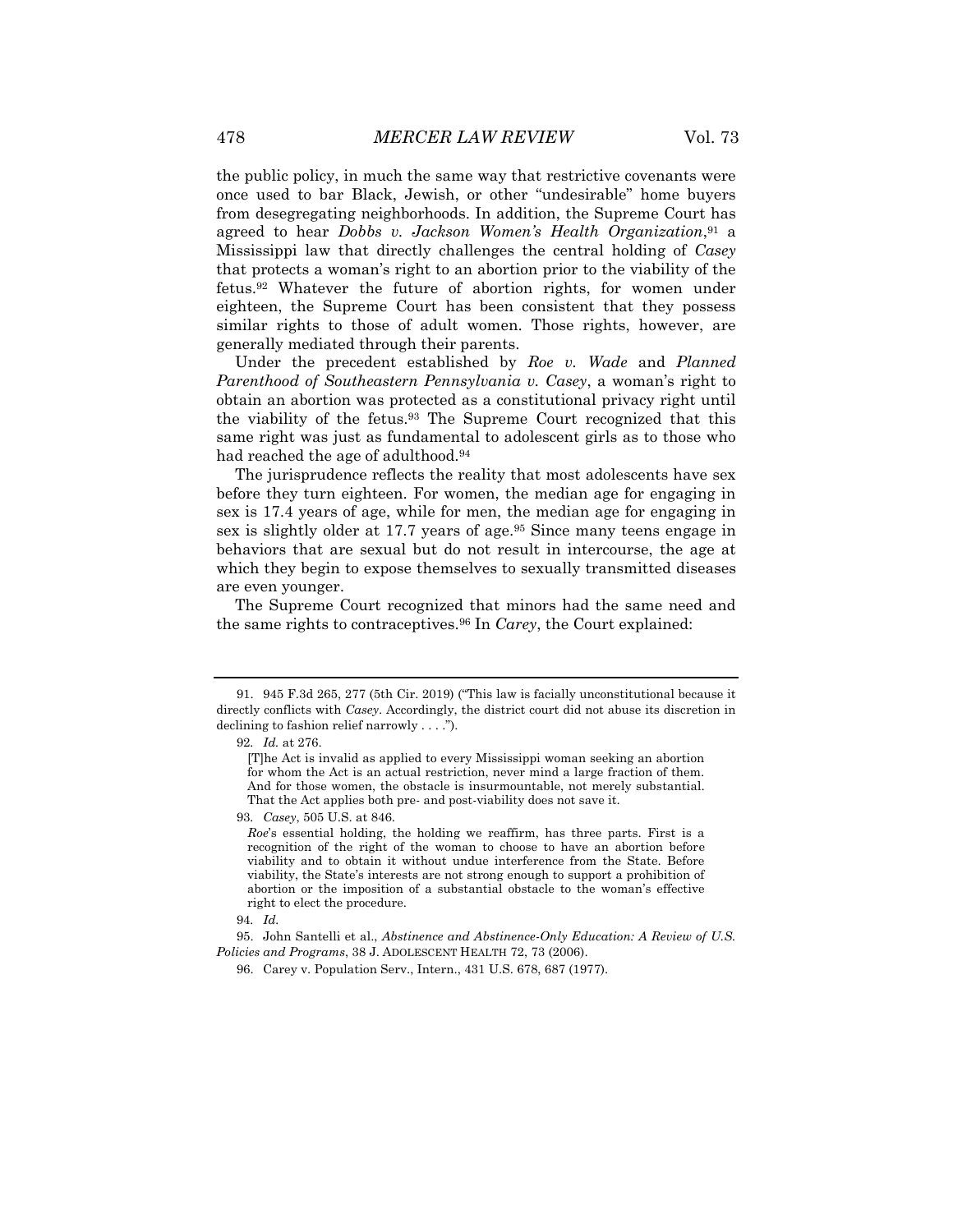The decision whether or not to beget or bear a child is at the very heart of this cluster of constitutionally protected choices. That decision holds a particularly important place in the history of the right of privacy, a right first explicitly recognized in an opinion holding unconstitutional a statute prohibiting the use of contraceptives . . . and most prominently vindicated in recent years in the contexts of contraception . . . . 97

In *Carey*, the Supreme Court struck down a law prohibiting nonprescription contraceptives for minors under sixteen.<sup>98</sup> In explaining why access to contraceptives falls within the penumbra of privacy interests, the Court made clear the reality that "the Constitution protects 'the right of the individual . . . to be free from unwarranted governmental intrusion into . . . the decision whether to bear or beget a child.'"<sup>99</sup> While strongly advocating for the privacy rights related to sex, procreation, and abortion, the Court in *Carey* was less expansive regarding the issues of the state's regulation of minors and the role parental authority exerted over the conduct of minors.<sup>100</sup> "The question of the extent of state power to regulate conduct of minors not constitutionally regulable when committed by adults is a vexing one, perhaps not susceptible of precise answer. We have been reluctant to attempt to define 'the totality of the relationship of the juvenile and the state."'<sup>101</sup>

Without answering the question as to the scope of the minor's independent liberty interest, the Court in *Carey* relied on earlier precedent that a state could not legislate "a blanket provision . . . requiring the consent of a parent or person *in loco parentis* as a condition for abortion of an unmarried minor during the first 12 weeks of her pregnancy."<sup>102</sup> It held that the restriction of access to nonprescription contraception must therefore also be unconstitutional because such a restriction would also interfere with the minor's decisions regarding sex and childbirth.<sup>103</sup>

*Carey* was particularly disdainful of New York's arguments that the restriction served to "emphasize to young people the seriousness with

103*. Id.*

<sup>97</sup>*. Id.* at 685 (citing Griswold v. Connecticut, 381 U.S. 479 (1965)).

<sup>98</sup>*. Id.* at 687–88.

<sup>99</sup>*. Id.* at 687 (quoting Eisenstadt v. Baird, 405 U.S. 438, 453 (1972)).

<sup>100</sup>*. Id.* at 693.

<sup>101</sup>*. Id.* at 692.

<sup>102.</sup> Planned Parenthood of C. Mo. v. Danforth, 428 U.S. 52, 74 (1976) ("[T]he State does not have the constitutional authority to give a third party an absolute, and possibly arbitrary, veto over the decision of the physician and his patient to terminate the patient's pregnancy, regardless of the reason for withholding the consent.").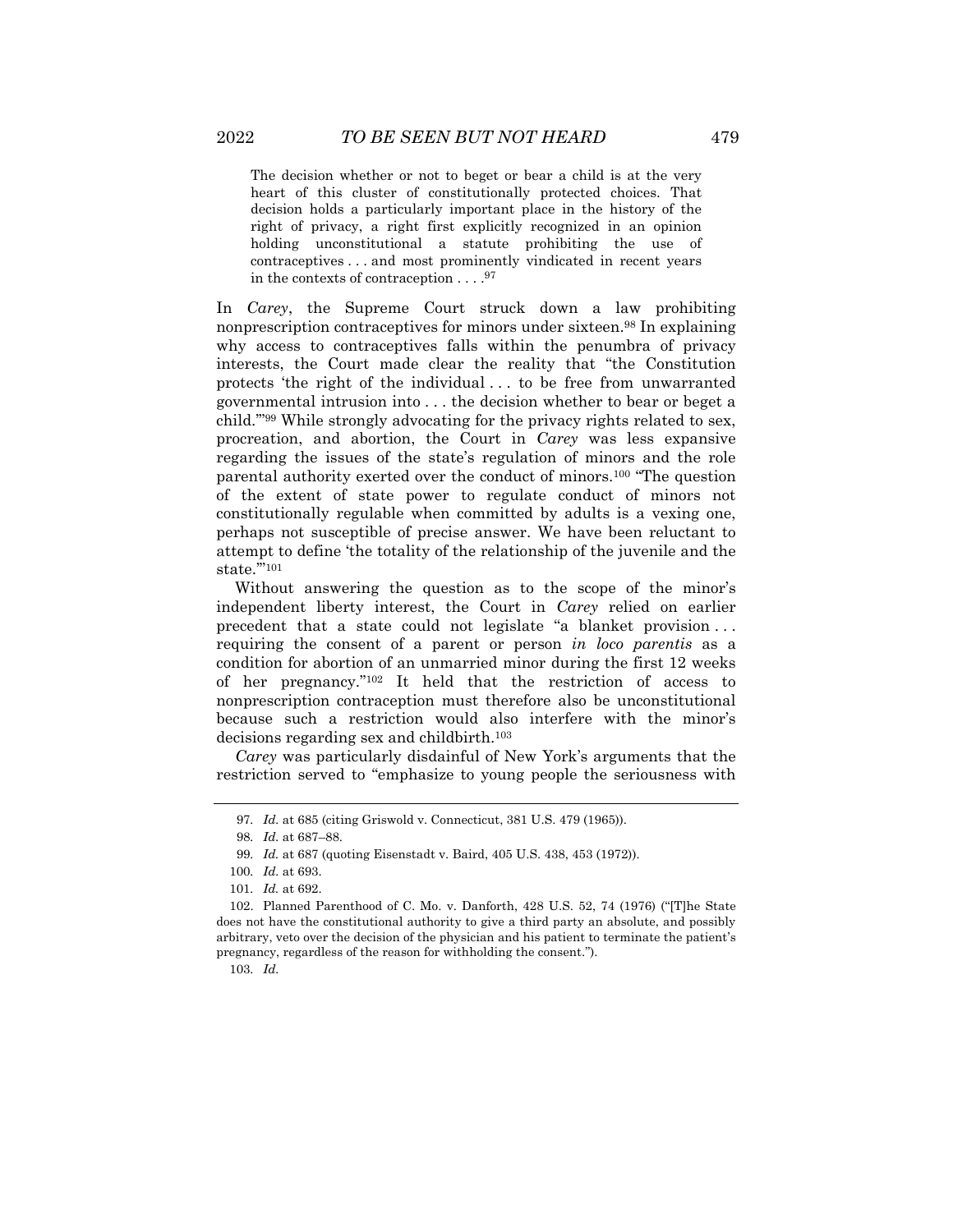which the State views the decision to engage in sexual intercourse at an early age."<sup>104</sup> The Court rejected the state's position that contraception should be increasingly inaccessible to deter juvenile sexual activity.<sup>105</sup>

*Carey* also looked at the First Amendment implications of restrictions on the advertisement and display of contraceptives.<sup>106</sup> It extended protection for truthful commercial speech as falling within the ambit of the First Amendment.<sup>107</sup> Despite the prudish position of the state that "advertisements of contraceptive products would be offensive and embarrassing to those exposed to them, and that permitting them would legitimize sexual activity of young people,"<sup>108</sup> the Court refused to bar protected speech because some members of the public were uncomfortable acknowledging that people have sex and use contraception.<sup>109</sup> "At least where obscenity is not involved," the Court remarked, "we have consistently held that the fact that protected speech may be offensive to some does not justify its suppression."<sup>110</sup>

*Carey* extended a minor's access to contraception, but the earlier case of *Planned Parenthood of Central Missouri v. Danforth* first extended the rights of minor females to include abortion.<sup>111</sup> Under the Missouri law at issue, the written consent of a parent or person *in loco parentis* was required to approve the decision to have an abortion, unless "the abortion is certified by a licensed physician as necessary in order to preserve the life of the mother."<sup>112</sup> Missouri supported the state's right to insist on parental approvals as part of its broader role in regulating the decision-making of minors:

Missouri law, it is said, "is replete with provisions reflecting the interest of the state in assuring the welfare of minors," citing statutes relating to a guardian *ad litem* for a court proceeding, to the care of delinquent and neglected children, to child labor, and to compulsory education . . . . Certain decisions are considered by the State to be outside the scope of a minor's ability to act in his own best interest or in the interest of the public, citing statutes proscribing the

110*. Id.*

<sup>104</sup>*. Carey*, 431 U.S. at 697.

<sup>105</sup>*. Id.* at 697–98.

<sup>106</sup>*. Id.* at 700.

<sup>107</sup>*. Id.* at 699 (citing Va. State Bd. of Pharmacy v. Va. Citizens Consumer Council, 425 U.S. 748, 773 (1976)) ("[A] State may not 'completely suppress the dissemination of concededly truthful information about entirely lawful activity,' even when that information could be categorized as 'commercial speech.'").

<sup>108</sup>*. Id.* at 701.

<sup>109</sup>*. Id.*

<sup>111</sup>*. Danforth,* 428 U.S. at 74–75.

<sup>112</sup>*. Id.* at 72.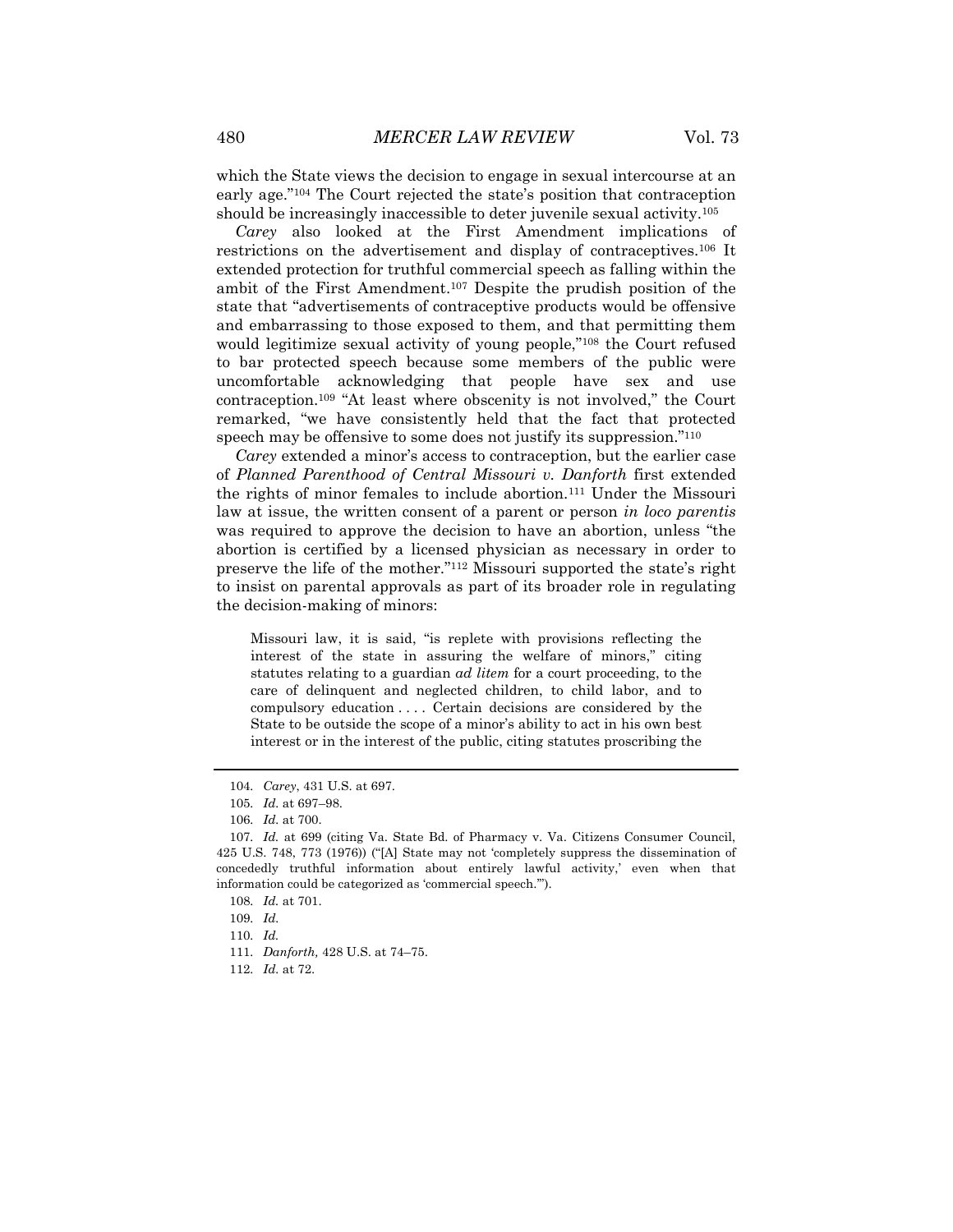sale of firearms and deadly weapons to minors without parental consent, and other statutes relating to minors' exposure to certain types of literature, the purchase by pawnbrokers of property from minors, and the sale of cigarettes and alcoholic beverages to minors. It is pointed out that the record contains testimony to the effect that children of tender years (even ages 10 and 11) have sought abortions. Thus, a State's permitting a child to obtain an abortion without the counsel of an adult "who has responsibility or concern for the child would constitute an irresponsible abdication of the State's duty to protect the welfare of minors."<sup>113</sup>

The state provided a clear roadmap highlighting the many ways in which a minor's conduct is subject to parental control, the state's control, or a combination of both.<sup>114</sup> Of course, as a conflict over abortion rights, the case is less about privacy than it is about the continuing conflict of whether the life of a not-yet viable fetus should take precedence over the female who is pregnant with it.<sup>115</sup> The distinction is highlighted by the Court, noting that "no other Missouri statute specifically requires the additional consent of a minor's parent for medical or surgical treatment, and that in Missouri a minor legally may consent to medical services for pregnancy (excluding abortion), venereal disease, and drug abuse."<sup>116</sup>

In denying the right of the state to require parental consent, the Supreme Court made clear "the State does not have the constitutional authority to give a third party an absolute, and possibly arbitrary, veto over the decision of the physician and his patient to terminate the patient's pregnancy, regardless of the reason for withholding the consent."<sup>117</sup> Other decisions have continued to prohibit absolute parental approval laws.<sup>118</sup>

Nonetheless, the Court did not prohibit the state's attempt to require parental consent:

Constitutional rights do not mature and come into being magically only when one attains the state-defined age of majority. Minors, as well as adults, are protected by the Constitution and possess

<sup>113</sup>*. Id.* at 72–73 (internal citations omitted). It is worth noting that even though the statute in question refers to a woman's access to abortion, the appellee's brief still uses "his own best interest" when referring to the minors under regulation, further disenfranchising the adolescent females seeking their privacy rights.

<sup>114</sup>*. Id.*

<sup>115</sup>*. Id.* at 73.

<sup>116</sup>*. Id.*

<sup>117</sup>*. Id.* at 74.

<sup>118</sup>*. See* Ayotte v. Planned Parenthood, 546 U.S. 320 (2006); *Casey*, 505 U.S. at 833.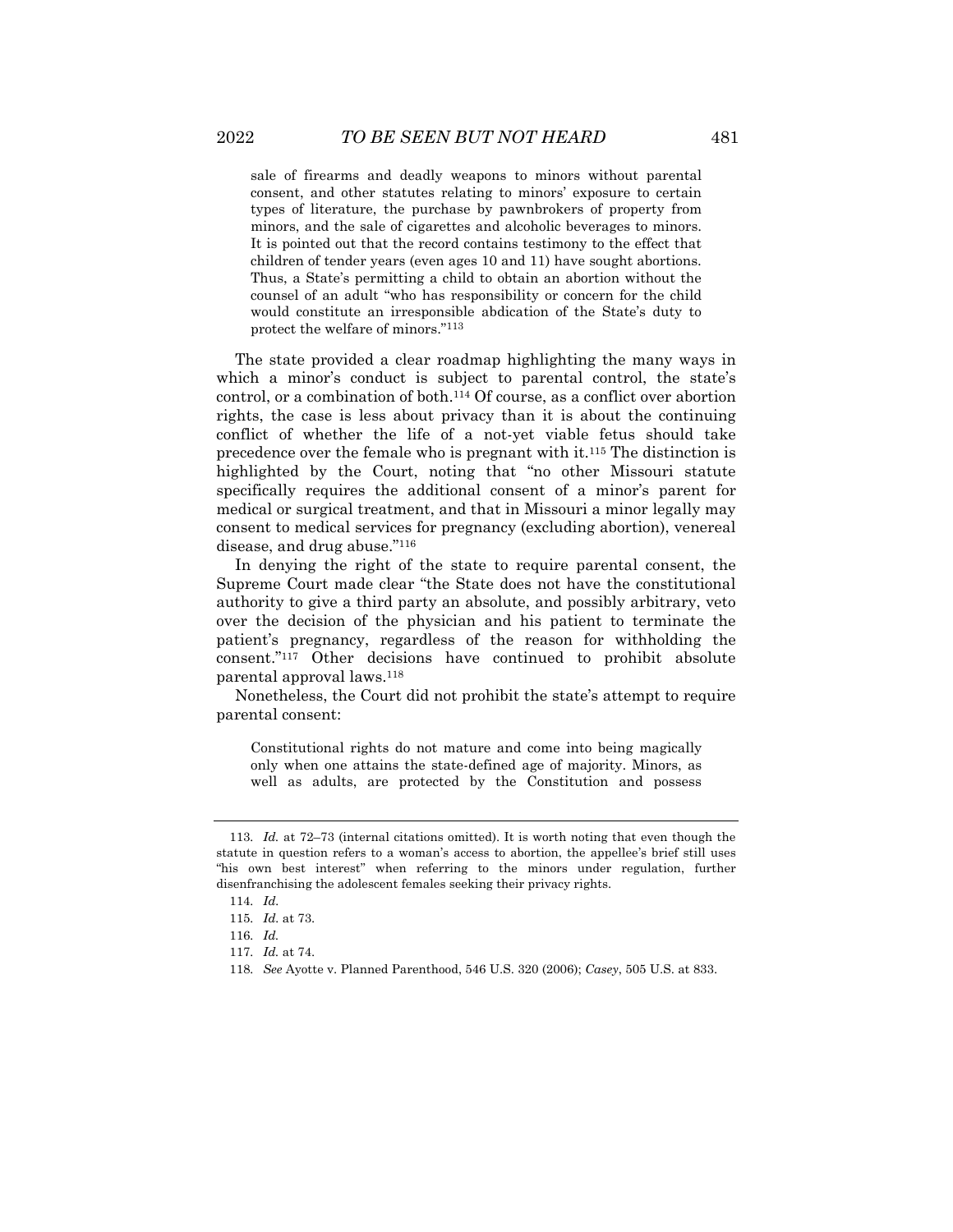constitutional rights . . . . [Nonetheless,] the State has somewhat broader authority to regulate the activities of children than of adults.<sup>119</sup>

In addition, in the case of teen pregnancy, no rights are extended to the fathers-to-be. This remains equally the case for both adolescents and adult males responsible for the pregnancies.<sup>120</sup> This exclusion of input under *Roe* flows from the decisional privacy rights recognized under the law rather than the earlier property-based authority that gave fathers the power to determine who had legal custody and parental rights over their children.<sup>121</sup>

The Court analogized a minor's decision to abort a pregnancy with decisions to undergo an operation, marry, or enter military service, noting that all these activities require parental consent.<sup>122</sup> Despite encouraging parental consent, the Court also emphasized the importance of a judicial bypass option that enabled a court rather than a parent to provide the necessary approval.<sup>123</sup> The portion of the opinion by Justice O'Connor emphasized the prior decision in *Ashcroft* that parental consent may be upheld if there is an "alternative procedure whereby a pregnant minor may demonstrate that she is sufficiently mature to make the abortion decision herself or that, despite her immaturity, an abortion would be in her best interests."<sup>124</sup>

As a result of the complex and tortured constitutional jurisprudence surrounding abortion rights, a minor female does not have the same level of constitutional protection as her eighteen-year-old counterpart. Despite the sexual activity of the majority of these women and their unfettered right to contraception, the states continue to create obstacles

122. Hodgson v. Minnesota, 497 U.S. 417, 424–26 (1990).

123*. Id.* at 456; *see also*, Bellotti v. Baird, 443 U.S. 622, 643–644 (1979); Planned Parenthood Association of Kansas City, Mo., Inc. v. Ashcroft, 462 U.S. 476, 491 (1983).

124*. Ashcroft*, 462 U.S. at 491.

<sup>119</sup>*. Danforth*, 428 U.S. at 74.

<sup>120</sup>*. See* Lynne Marie Kohm, *Roe's Effects on Family Law*, 71 WASH. & LEE L. REV. 1339, 1350 (2014); Sally Sheldon, *Unwilling Fathers and Abortion: Terminating Men's Child Support Obligations?*, 66 MOD. L. REV. 175 (2003); Marshall B. Kapp, *The Father's (Lack of) Right and Responsibilities in the Abortion Decision: An Examination of Legal-Ethical Implications*, 9 OHIO N.U. L. REV. 369 (1982).

<sup>121</sup>*. See* Cynthia Soohoo, *Reproductive Justice and Transformative Constitutionalism*, 42 CARDOZO L. REV. 819, 835 (2021) ("Free women were charged with the majority of work in the home and child-rearing under prevailing custom and the common law, but fathers enjoyed the legal right to custody and control over minor children born to married couples, and mothers did not have a right to custody upon divorce."); *see also*, Jill Elaine Hasday, *Parenthood Divided: A Legal History of the Bifurcated Law of Parental Relations*, 90 GEO. L. J. 299, 310 (2002).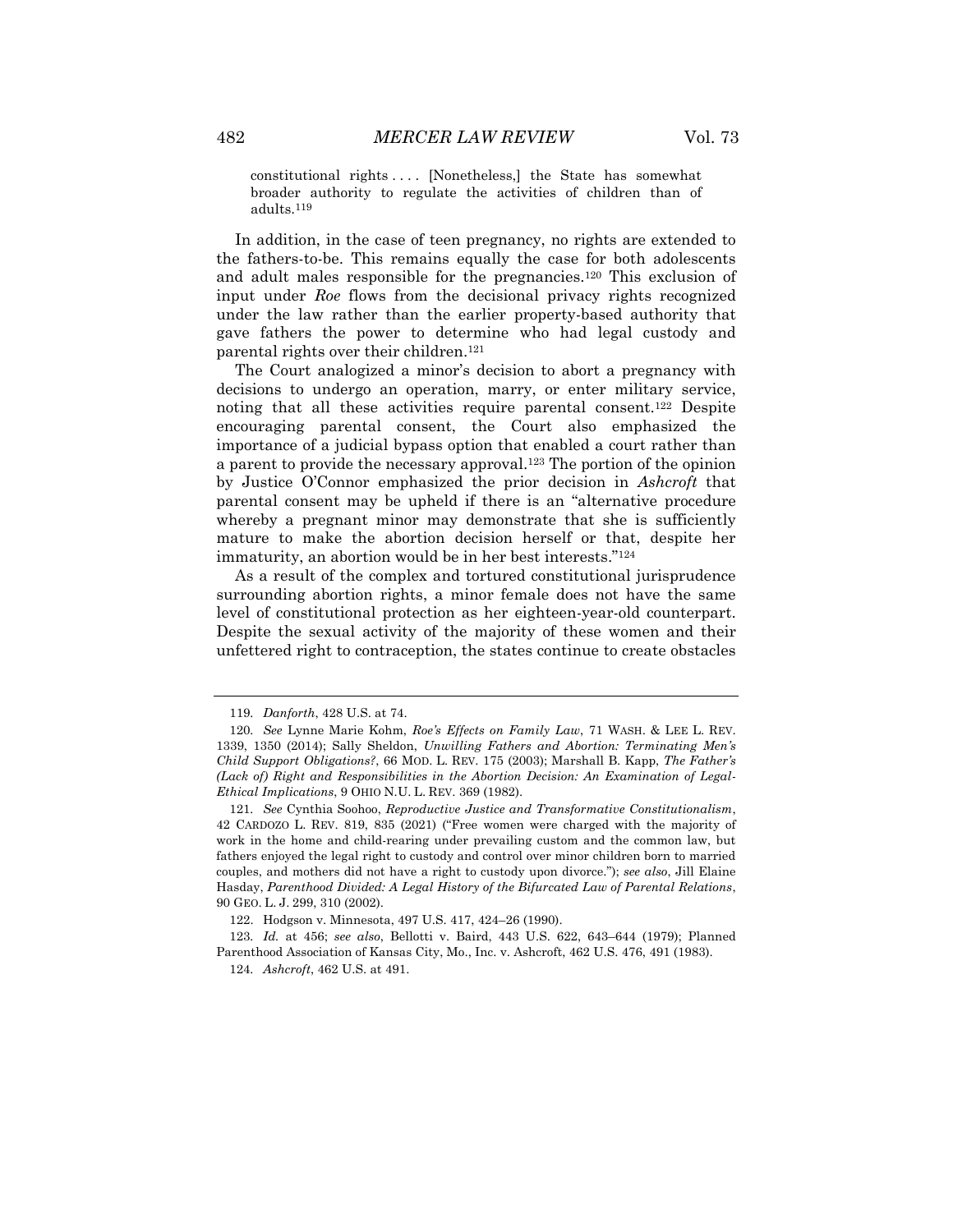to accessing abortion. Nonetheless, despite the tepid support for constitutional privacy rights for minors in these cases, the Court recognizes that the right exists, and the state can only undermine those rights because of its own compelling interest.

#### IV. ADOLESCENT AUTONOMY AND THE ONLINE EXPERIENCE

Among the many challenges of developing an appropriate policy to balance adolescents' rights with the need for parental guidance and school discipline is the stark reality facing teens both at home and online. For many teens, the world is harsh and unforgiving.

Approximately one of every two marriages end in divorce. Unrebutted evidence indicates that only 50% of minors in the State of Minnesota reside with both biological parents.<sup>125</sup> This conclusion is substantially corroborated by a study indicating that 9% of the minors in Minnesota live with neither parent and 33% live with only one parent.<sup>126</sup>

A more recent national study roughly matches the earlier Minnesota data, stating that "[t]wo out of three (66%) of adolescents ages 12–17 live with both parents, 24% with their mother only, 5% with their father only, and 5% with neither parent."<sup>127</sup>

Compounding the wide variety of living arrangements in which adolescents might find themselves, their complex development from childhood to adulthood often comes with additional stressors and mental health issues. Mental health issues, depressive episodes, and substance abuse disorders appear in adolescents at rates significantly above younger children and adults.<sup>128</sup> "Studies have shown that there is nearly a twofold increase in mood disorders from the 13-to-14-year-old age group to the 17-to-18-year-old age group."<sup>129</sup> The data reflect that "[a]pproximately 938,000 U.S. adolescents aged 16 to 17 had [a major

<sup>125</sup>*. Hodgson*, 497 U.S. at 437.

<sup>126</sup>*. Id.* at 437–38.

Involuntary involvement of the second biological parent is especially detrimental when the minor comes from an abusive, dysfunctional family. Notification of the minor's pregnancy and abortion decision can provoke violence . . . . Studies have shown that violence and harassment may continue well beyond the divorce, especially when children are involved.

<sup>127</sup>*. Youth Statistics: Family Structure and Relationships*, *supra* note 18.

<sup>128</sup>*. See Serious Mental Health Challenges Among Older Adolescents and Young Adults*, SAMHSA (May 6, 2014), https://www.samhsa.gov/data/sites/default/files/sr173 mh-challenges-young-adults-2014/sr173-mh-challenges-young-adults-2014/sr173-mhchallenges-young-adults-2014.htm.

<sup>129</sup>*. Id*.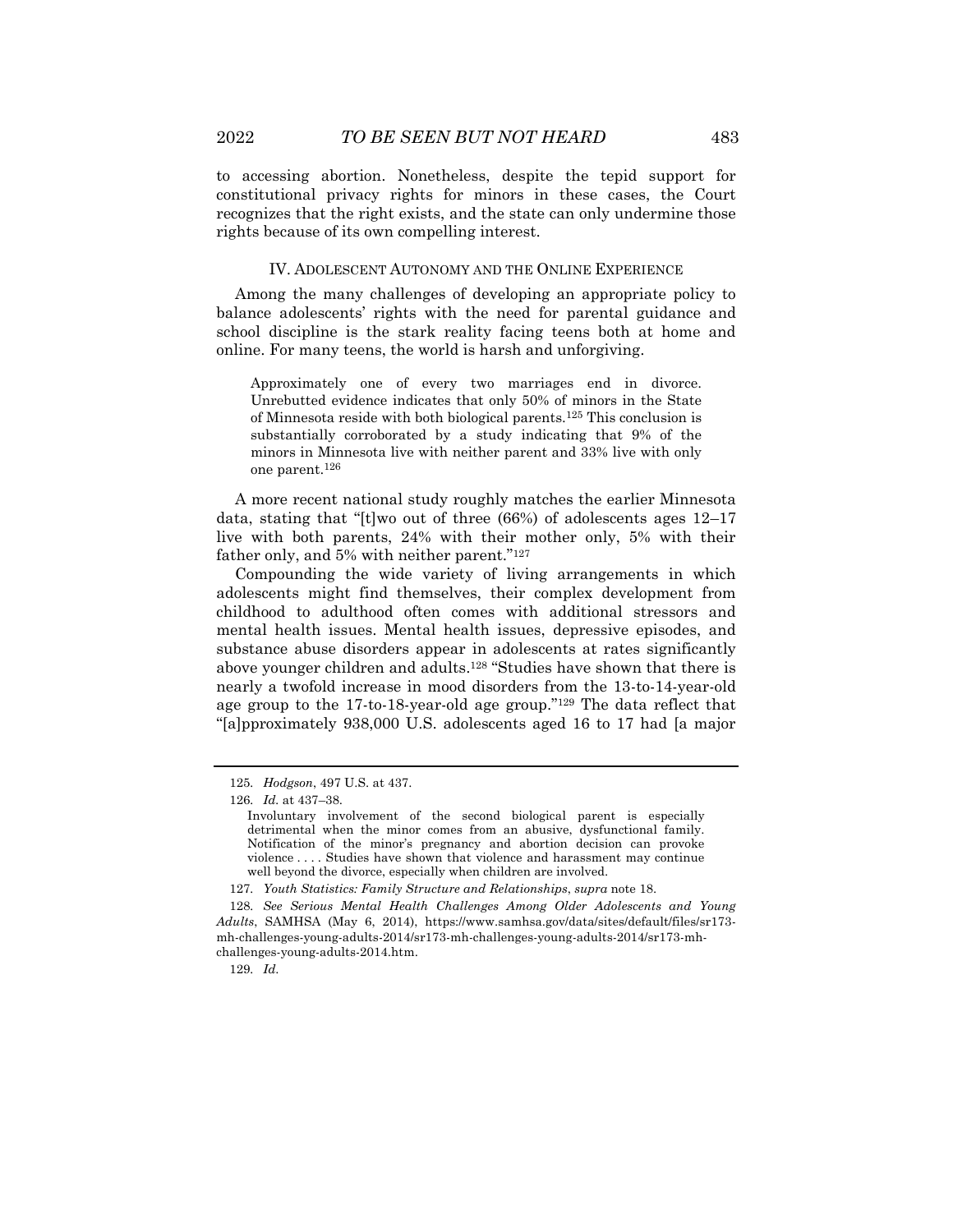depressive episode] in the past year. This represents 1 out of every 10 older adolescents in this country (11.2 percent)."<sup>130</sup> Teens need social services and familial support to help reduce the likelihood of these negative mental health outcomes and to address them as they arise. Students without healthy families are at significant risk of increased health issues and isolation.

Another challenging aspect of adolescence is the development of a person's sexual identity. "About 3.5% Americans identify themselves as lesbian, gay, or bisexual while 0.3% identify themselves as transgender. The LGBT (lesbian, gay, bisexual, and transgender) community belongs to almost every race, ethnicity, religion, age, and socioeconomic group."<sup>131</sup>

According to multiple studies, LGBT teens were reported to have five times as many reports of suicidal ideation. These teens "are prone to be isolated and disconnected from the social networks," which may further the risk of depression.<sup>132</sup> Additionally, "LGBT youth receive poor quality of care due to stigma, lack of healthcare providers' awareness, and insensitivity to the unique needs of this community."<sup>133</sup>

For adolescents abandoned because of their sexual identity, for those who are diagnosed with a mental illness, for those living in violent or unhealthy domestic settings, or for those who simply cannot communicate effectively with their parents, the regulatory system must provide a meaningful alternative like that of the judicial bypass that exists in the abortion context. Unfortunately, it is only around abortion where a strategy has been adopted. Were there not a Supreme Court mandate and constitutional imperative to do so, it is unlikely that there would be a strategy to provide the resources needed for these millions of teens with mental health and developmental issues.

The need for sufficient maturity to address the concerns of independent decision-making regarding an adolescent's online speech, privacy, and sexual activity should also be considered in the context of the environment in which they find themselves:

Even though digital media has become an essential part of everyday life . . . [i]t is not uncommon for writers to receive death threats for

<sup>130</sup>*. Id.*

<sup>131.</sup> Hudaisa Hafeez, et al., *Health Care Disparities Among Lesbian, Gay, Bisexual, and Transgender Youth: A Literature Review*, CUREUS (Apr. 20, 2017). *See* JON M. GARON, PARENTING FOR THE DIGITAL GENERATION 131, 133 (2022) (forthcoming, manuscript on file with author) ("Other reports suggest the LGBTQ population is twice the amount quoted, hovering at around 7%.").

<sup>132.</sup> Hudaisa, *supra* note 131.

<sup>133</sup>*. Id.*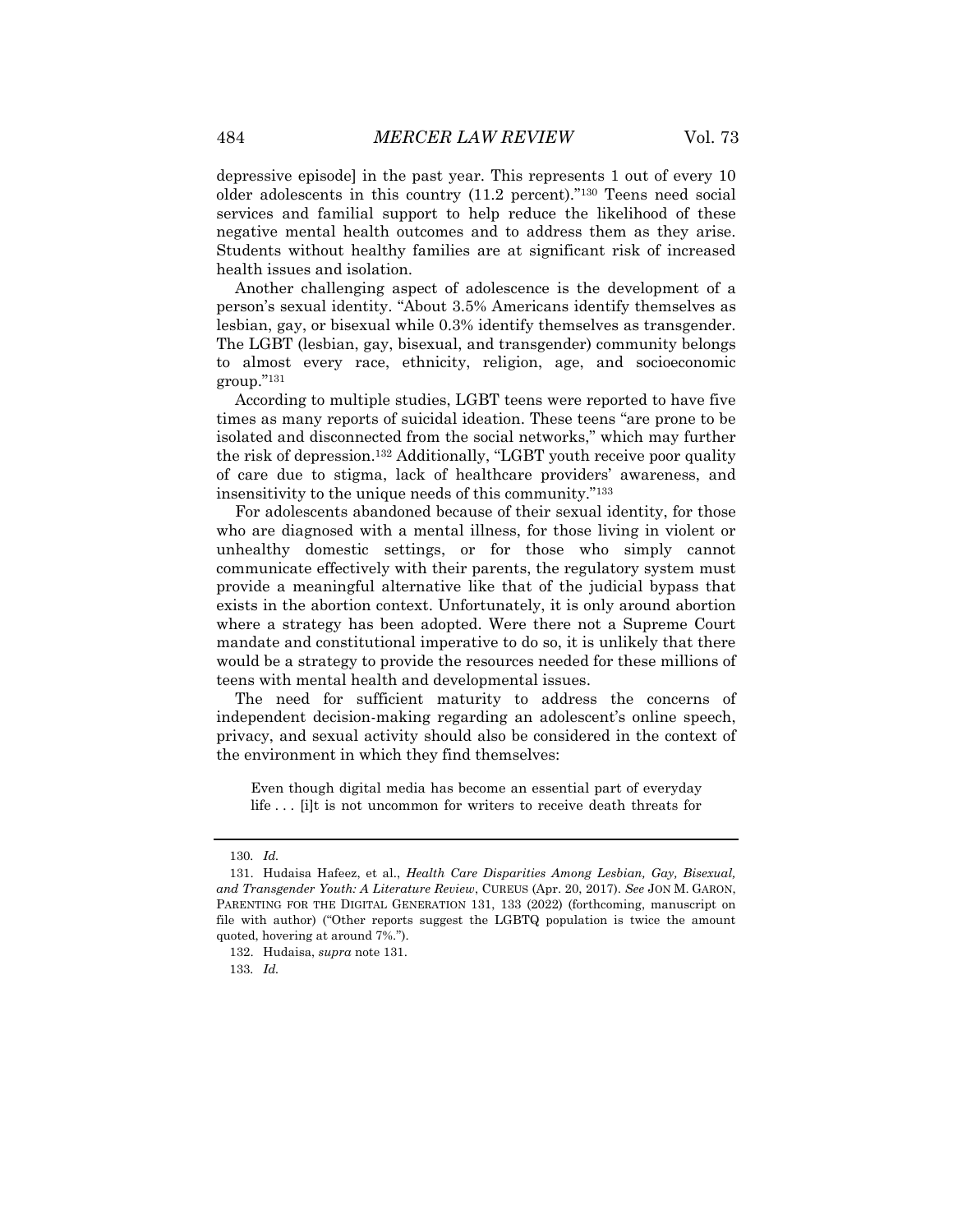unpopular posts or for athletes to receive hate-filled posts because of errors on the field or comments off the field. High school athletes have received attacks regarding their choice of where to play in college . . . . High school athletes, cheerleaders, and other school celebrities are often the focus of shameful attacks. For other students, the bullying, harassment, and stalking come from within the school, using the power of digital media to magnify and exacerbate bullying behavior. The real harm of online harassment cannot be overstated.<sup>134</sup>

According to a Pew Research Survey, 59% of teens ages 13–17 have been victims of cyberbullying of some kind.<sup>135</sup> The most common version of online abuse is name-calling as 42% of students having been namecalled at some point in their lives. A quarter of all students report receiving explicit images they did not request, and 7% of students have had their explicit images shared without their consent. More than a fifth of students (21%) have been stalked by others using digital media, and nearly a third (32%) have been the victims of false rumor campaigns. Girls are more likely than boys to be the targets of false rumors and sexually explicit content, but both groups have been victimized substantially. Girls, however, are much more likely to be the targets of four or more different forms of online harassment than boys. 15% of girls report high levels of targeted abuse compared to only 4% of boys.<sup>136</sup>

Teens that participated in the survey universally agreed that cyberbullying and online harassment are problems, with 63% describing them as major problems. The survey found that the teens do not believe that schools, social media platforms, or politicians are helping solve the problems. The only good news is that the teens surveyed found that parents were more effective than the other groups in addressing these concerns.<sup>137</sup> "Although the federal government has many mandates regarding K-12 education, there are no federal programs, curricula, or staff training mandates regarding bullying for the schools. Federal statistics do not reflect the number of students who report being bullied or harassed while in school."<sup>138</sup>

<sup>134.</sup> GARON, *supra* note 131, at 143.

<sup>135.</sup> Monica Anderson, *A Majority of Teens Have Experienced Some Form of Cyberbullying*, PEW RESEARCH CENTER (Sept. 27, 2018), https://www.pewresearch.org/internet/2018/09/27/a-majority-of-teens-have-experiencedsome-form-of-cyberbullying/.

<sup>136</sup>*. Id.*

<sup>137</sup>*. Id.*

<sup>138.</sup> GARON, *supra* note 131, at 210.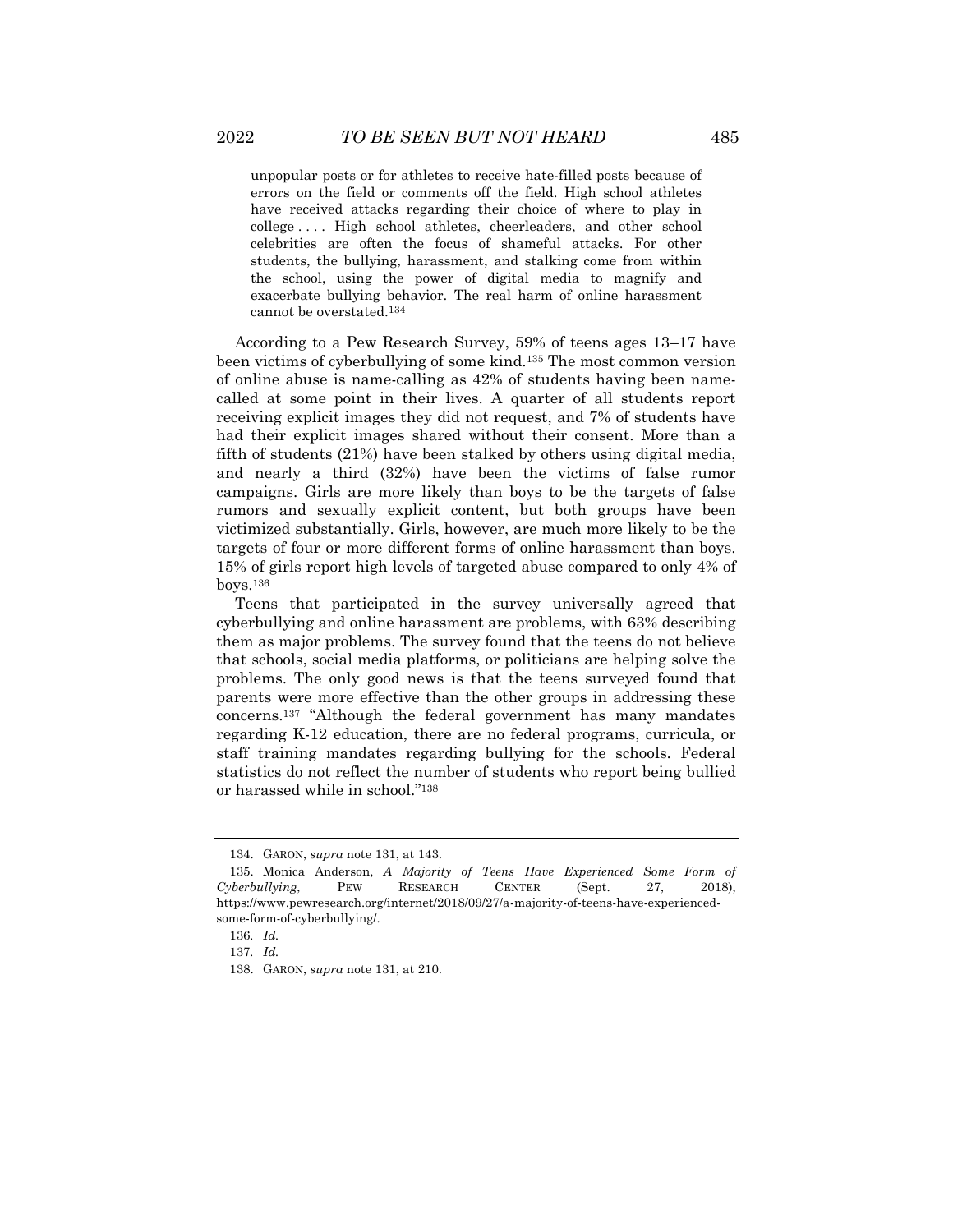In comparing decisional privacy to informational privacy, the most relevant and expansive right under the abortion jurisprudence is the right to access nonprescription birth control. Although the Court in *Carey* was focused on the decisional privacy choice regarding conception and contraception, it directly implicated the minor's access to the information about contraception.<sup>139</sup> Interestingly, the right to advertise abortion services was recognized as protected commercial speech three years before *Virginia Board of Pharmacy* was decided.<sup>140</sup> In *Bigelow v. Virginia*, the Supreme Court rejected the state's attempt to block regulations related to New York abortion services.<sup>141</sup>

Just as the First Amendment rights in commercial speech expanded in the 1960's and 1970's, the First Amendment rights of minors to access content is well recognized,<sup>142</sup> reflecting an aspect of minors' rights that have similarly expanded in the past half-century.<sup>143</sup> Most notably, in *Tinker v. Des Moines Independent Community School*  District,<sup>144</sup> the Court espoused a vigorous defense of students' free speech rights and the very limited role that the age of the individual had on the individual's constitutional protections.<sup>145</sup> The Court rejected the position advocated in the concurrence of Justice Stewart that "school discipline aside, the First Amendment rights of children are coextensive with those of adults."<sup>146</sup>

The First Amendment rights of children are not limited to domestic law. At least in theory, the international treaties protecting children suggest that children have more rights than those being recognized in

142*. See* Erznoznik v. City of Jacksonville, 422 U.S. 205 (1975).

<sup>139</sup>*. Carey*, 431 U.S. at 685 ("The decision whether or not to beget or bear a child is at the very heart of this cluster of constitutionally protected choices. That decision holds a particularly important place in the history of the right of privacy . . . .").

<sup>140</sup>*. See* Bigelow v. Virginia, 421 U.S. 809, 825 (1975) ("Virginia courts erred in their assumptions that advertising, as such, was entitled to no First Amendment protection . . . ."); *Va. State Bd. of Pharmacy*, 425 U.S. at 748.

<sup>141</sup>*. Bigelow*, 421 U.S. at 812 ("It is to be observed that the advertisement announced that the Women's Pavilion of New York City would help women with unwanted pregnancies to obtain 'immediate placement in accredited hospitals and clinics at low cost' and would 'make all arrangements' on a 'strictly confidential' basis . . . .").

Speech that is neither obscene as to youths nor subject to some other legitimate proscription cannot be suppressed solely to protect the young from ideas or images that a legislative body thinks unsuitable for them. In most circumstances, the values protected by the First Amendment are no less applicable when government seeks to control the flow of information to minors.

*Id.* at 213–14.

<sup>143.</sup> Brown v. Ent. Merchants Ass'n, 564 U.S. 786 (2011).

<sup>144.</sup> 393 U.S. 503 (1969).

<sup>145</sup>*. Id.* at 513–14.

<sup>146</sup>*. Id.* at 515 (Stewart, J., concurring).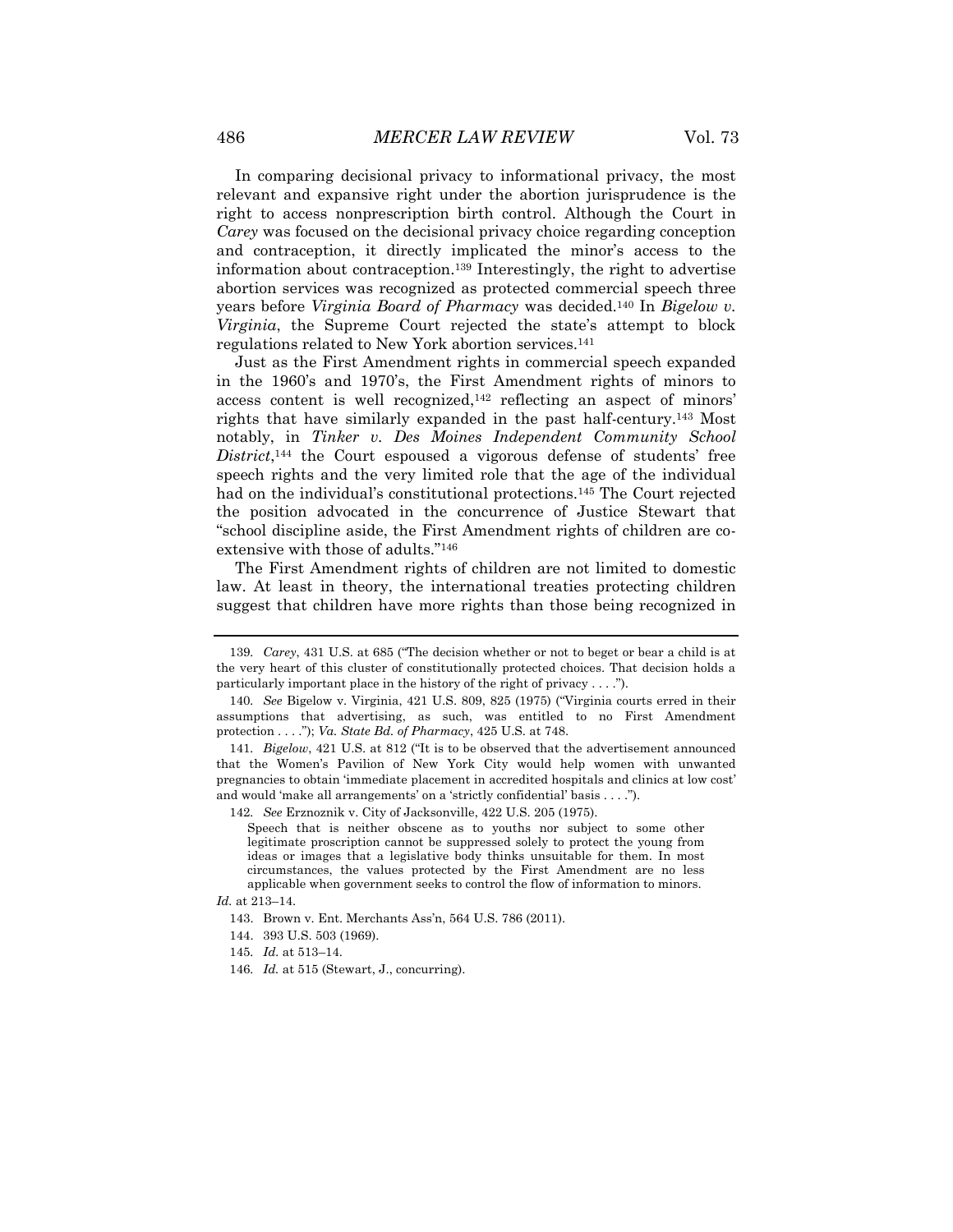domestic court decisions. The United Nations Convention on the Rights of the Child recognizes that children are entitled to parental obligations but also economic rights, minority rights, education, and political rights analogous to those found in the First Amendment procedural protections.<sup>147</sup> Articles 13–15 provide the rights analogous to the First Amendment:

Article 13

1. The child shall have the right to freedom of expression; this right shall include freedom to seek, receive and impart information and ideas of all kinds, regardless of frontiers, either orally, in writing or in print, in the form of art, or through any other media of the child's choice . . . .

Article 14

1. States Parties shall respect the right of the child to freedom of thought, conscience and religion.

2. States Parties shall respect the rights and duties of the parents and, when applicable, legal guardians, to provide direction to the child in the exercise of his or her right in a manner consistent with the evolving capacities of the child.

3. Freedom to manifest one's religion or beliefs may be subject only to such limitations as are prescribed by law and are necessary to protect public safety, order, health or morals, or the fundamental rights and freedoms of others.

Article 15

1. States Parties recognize the rights of the child to freedom of association and to freedom of peaceful assembly.

2. No restrictions may be placed on the exercise of these rights other than those imposed in conformity with the law and which are necessary in a democratic society in the interests of national security or public safety, public order (ordre public), the protection of public health or morals or the protection of the rights and freedoms of others.<sup>148</sup>

<sup>147</sup>*. See* U.N. Convention on the Rights of the Child, *supra* note 10; *see* also Levesque, *supra* note 9, at 271.

<sup>148.</sup> U.N. Convention on the Rights of the Child, *supra* note 10, at Art. 13–15.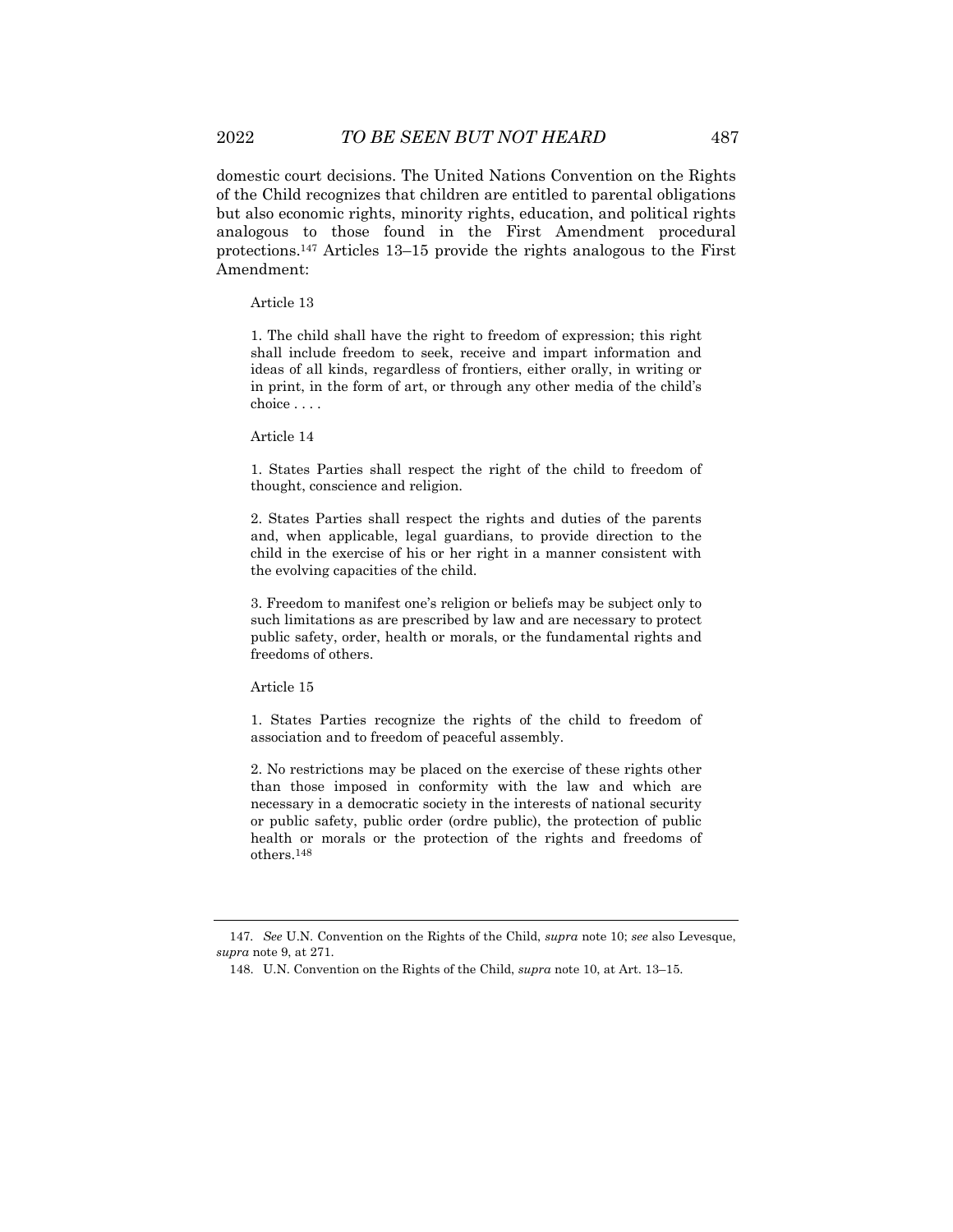In addition, Article 16 goes much further than United States law, providing specific privacy protection:

1. No child shall be subjected to arbitrary or unlawful interference with his or her privacy, family, home or correspondence, nor to unlawful attacks on his or her honour and reputation.

2. The child has the right to the protection of the law against such interference or attacks.<sup>149</sup>

Despite the First Amendment rights of minors, Congress and state legislators have not stopped their efforts to protect minors from informational harms. For example, in 1968, in *Ginsberg v. State of N.Y*., <sup>150</sup> the Supreme Court upheld a regulation barring the sale of pornography to minors which was non-obscene and lawful to sell to adults.<sup>151</sup> Regulators have attempted to extend *Ginsberg*, but without success. As the Internet became a social force, Congress attempted to censor the Internet from pornographic content to protect minors, but that effort was expeditiously deemed unconstitutional by the courts.<sup>152</sup> A similar effort was made in municipal and state laws to extend *Ginsberg* to ultraviolent or obscene levels of violence in videogames, which efforts were also held as unconstitutional.<sup>153</sup>

Revelations about the ongoing harm to minors on social media are likely to spur additional legislative efforts. In September 2021, the *Wall Street Journal* exposed internal reports of Facebook, the parent company for Instagram, that demonstrated the continuing harm to some of its adolescent users—even as the company's CEO was testifying before Congress that no such harms existed.<sup>154</sup> According to the *Wall Street Journal* story, internal reports provided damning insights into

152*. See* The Children's Online Protection Act (COPA), 47 U.S.C. § 231 (2006); Ashcroft v. ACLU, 542 U.S. 656, 672–73 (2004); ACLU v. Mukasey, 534 F.3d 181, 207 (3rd Cir. 2008).

153*. See Brown*, 564 U.S. at 821.

154. Georgia Wells, Jeff Horwitz, & Deepa Seetharaman, *The Facebook Files: Facebook Knows Instagram Is Toxic for Teen Girls, Its Research Shows*, WALL ST. J. (Sept. 14, 2021), https://www.wsj.com/articles/facebook-knows-instagram-is-toxic-for-teen-girlscompany-documents-show-11631620739.

<sup>149</sup>*. Id.* at Art. 16.

<sup>150.</sup> 390 U.S. 629 (1968).

<sup>151</sup>*. Id.* at 639.

The well-being of its children is of course a subject within the State's constitutional power to regulate, and, in our view, two interests justify the limitations in § 484-h upon the availability of sex material to minors under 17, at least if it was rational for the legislature to find that the minors' exposure to such material might be harmful.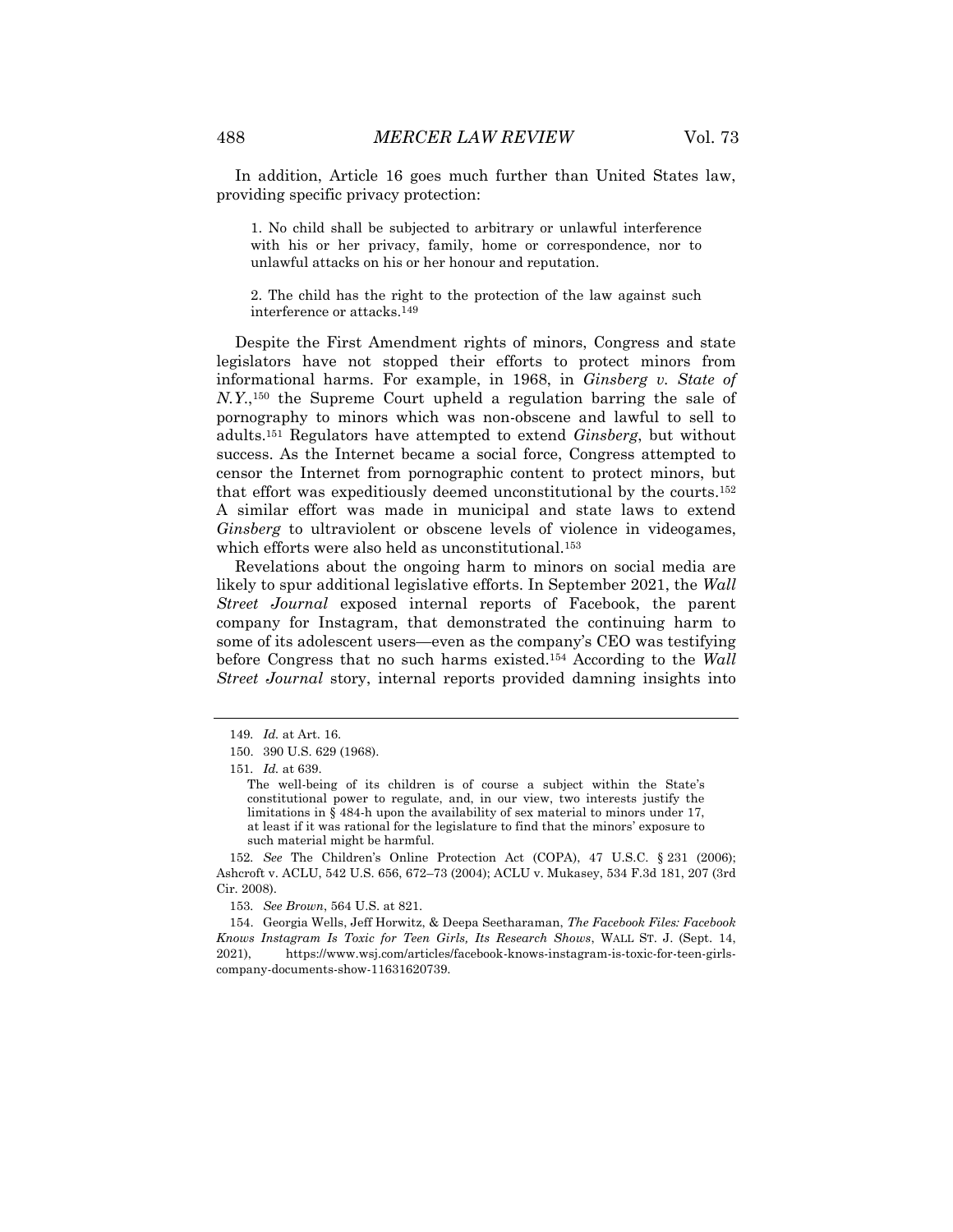the negative impact of Instagram on a portion of its most vulnerable users:

We make body image issues worse for one in three teen girls ... Teens blame Instagram for increases in the rate of anxiety and depression . . . This reaction was unprompted and consistent across all groups . . . . 32 percent of teen girls said that when they felt bad about their bodies, Instagram made them feel worse.... Comparisons on Instagram can change how young women view and describe themselves.<sup>155</sup>

Reports of the data included in the story show that Facebook tracked information demonstrating that "[a]mong teens who reported experiencing suicidal thoughts, 6 percent of U.S. users and 13 percent of U.K. users attributed ideation to Instagram."<sup>156</sup> Instead of releasing this data, when testifying before Congress in March 2021, Facebook CEO Mark Zuckerberg stated, "[t]he research that we've seen is that using social apps to connect with other people can have positive mentalhealth benefits."<sup>157</sup> While the statement may contain some truth, the omission of the harm makes the statement materially misleading.

Each social media platform has its own attributes. Instagram emphasizes still pictures and emphasizes images and beauty in ways very different from Facebook's stories or TikTok's dance-infused movement clips. It may be that the emphasis on image exacerbates the anxieties of users who struggle with their body image or their aesthetic appeal.<sup>158</sup>

At this point, it's a cliché even to note that social media makes us feel like shit about ourselves. A series of studies have shown a correlation between activities like scrolling through Instagram and negative body image. A 2020 study of undergraduate women has shown further that those asked to scroll through Instagram—but not Facebook, which emphasizes text more than photos—showed significantly decreased body satisfaction than those asked to do the

<sup>155</sup>*. See id.*; Claire Lampen, *Instagram Knows Just How Damaging It Is for Teen Girls*, N.Y. MAG. (Sept. 14, 2021), https://www.thecut.com/2021/09/facebook-very-awarethat-instagram-harms-teen-mental-health.html.

<sup>156.</sup> Lampen, *supra* note 155.

<sup>157</sup>*. Id.*

<sup>158</sup>*. See* Rebecca Jennings, *The Paradox of Online "Body Positivity*," VOX (Jan. 13, 2021), https://www.vox.com/the-goods/22226997/body-positivity-instagram-tiktokfatphobia-social-media (last visited Jan. 23, 2022).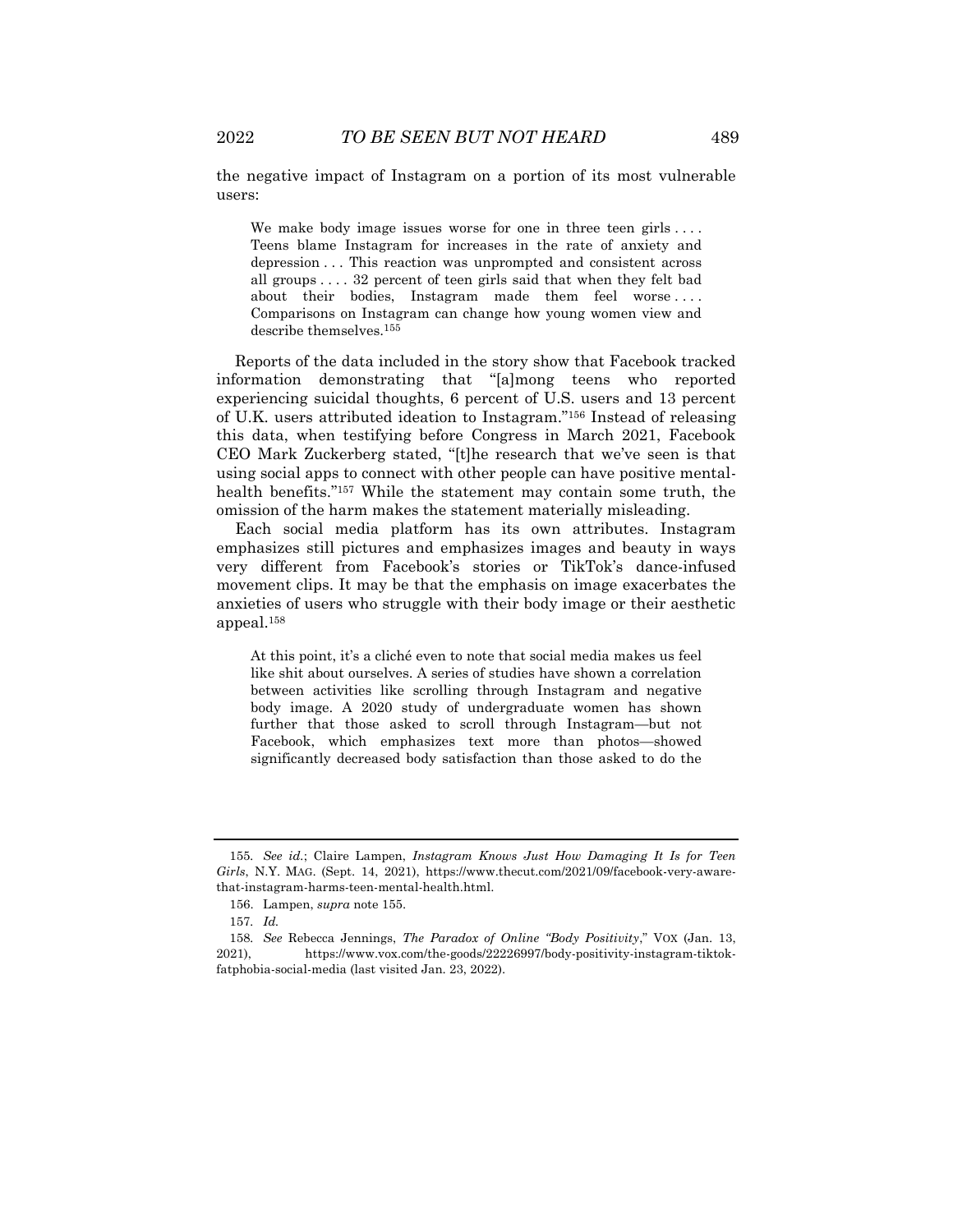reverse.<sup>159</sup> For homosexual men, Instagram can also reinforce the idea that queer culture is only for "ripped, statuesque men."<sup>160</sup>

The negative impact of Instagram, TikTok, and other doom-scrolling services should not be newsworthy because there has been public data available for years. The importance of the Facebook revelations is the extent to which the company's internal data has validated researcher concerns and to which the company has been misleading regulators about its products' ongoing harm.<sup>161</sup>

Facebook used external data to justify its response, which emphasized that much of the company's internal research matches the data collected by other researchers.<sup>162</sup>

The research on the effects of social media on people's well-being is mixed, and our own research mirrors external research . . . . A mixed methods study from Harvard described the "see-saw" of positive and negative experiences that US teens have on social media.... According to research by Pew Internet on teens in the US, 81% of teens said that social media makes them feel more connected to their friends, while 26% reported social media makes them feel worse about their lives. Our findings were similar. Many said Instagram makes things better or has no effect, but some, particularly those who were already feeling down, said Instagram may make things worse.<sup>163</sup>

Although Facebook has responded with an acknowledgment that social media has this effect, it has not identified how its own algorithms and editorial systems promote obsessive and destructive usage and engagement rather than safe behaviors of use. The response included the laughably lame reply, "[o]ne idea we think has promise is finding opportunities to jump in if we see people dwelling on certain types of content."<sup>164</sup> Given that the data has been available for years, this tepid

<sup>159</sup>*. Id.* (citing Renee Engel, et. al., *Compared to Facebook, Instagram Use Causes More Appearance Comparison and Lower Body Satisfaction in College Women*, BODY IMAGE (Sept. 2020), https://doi.org/10.1016/j.bodyim.2020.04.007.).

<sup>160</sup>*. Id.*

<sup>161</sup>*. See* Grace Holland & Marika Tiggemann, *A Systematic Review of the Impact of the Use of Social Networking Sites on Body Image and Disordered Eating Outcomes*, BODY IMAGE (Jun. 2016), 2016),

https://www.sciencedirect.com/science/article/abs/pii/S1740144516300912?via%3Dihub.

<sup>162.</sup> Karina Newton, *Using Research to Improve Your Experience*, INSTAGRAM (Sept. 14, 2021), https://about.instagram.com/blog/announcements/using-research-to-improveyour-experience (last visited Jan. 23, 2022).

<sup>163</sup>*. Id.*

<sup>164</sup>*. Id.*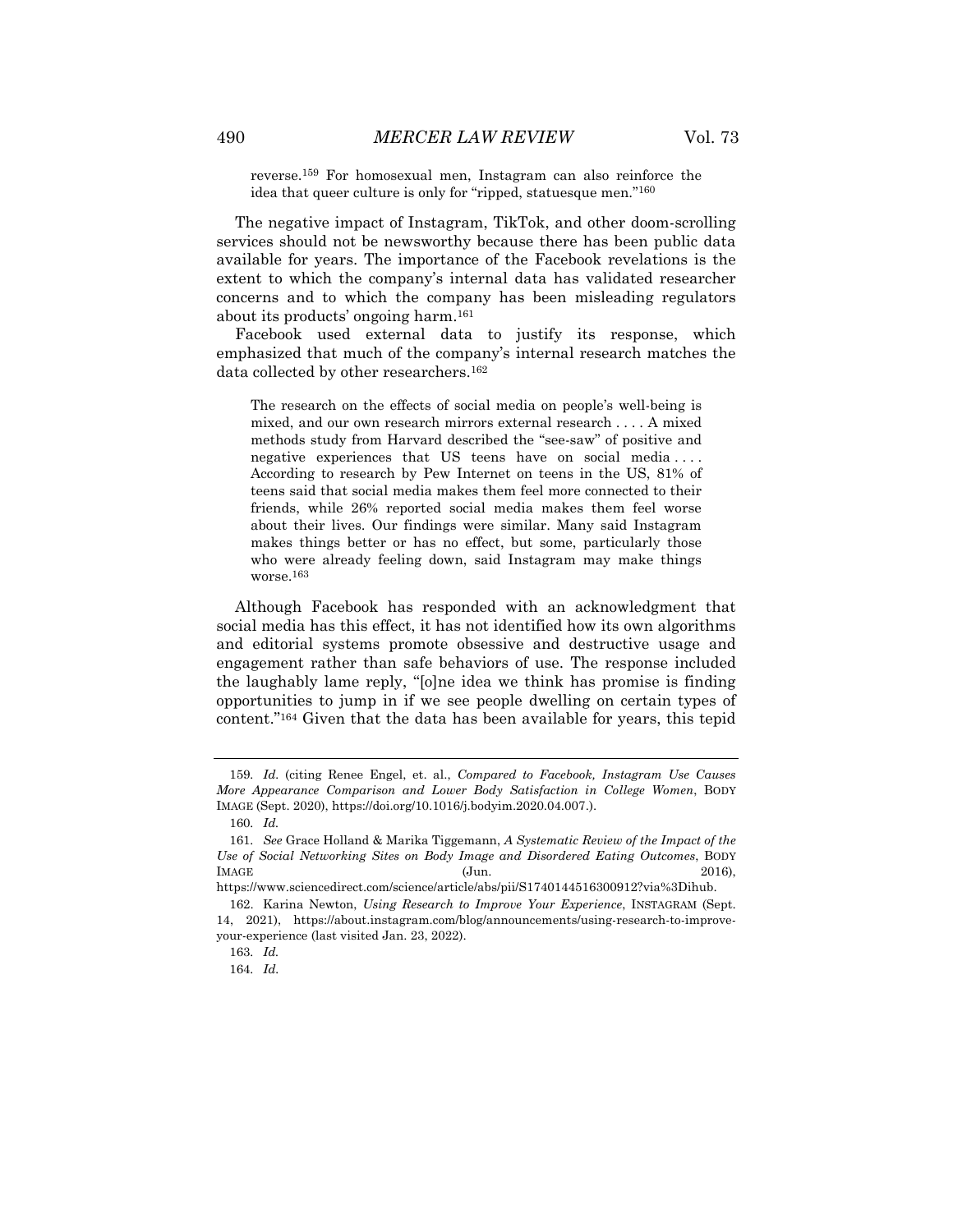musing highlights the "profits over people" perspective that has been at the heart of the company from its foundation—and this is the behavior that regulators at home and abroad need to address.

If U.S. law treated the treaty obligation to protect children's "privacy, family, home or . . . honour,"<sup>165</sup> then substantial additional efforts would be necessary to protect adolescents from the predatory behavior of social media purveyors who collect data on the mental health harms they are perpetrating while continuing to develop algorithms that feature these harmful—but legal—images into the user's feed. State and federal officials may wish to consider regulations similar to those governing casinos that obligate the companies to undertake efforts to reduce compulsive behaviors and to hold them accountable once the companies are on notice that compulsive behavior is occurring.<sup>166</sup>

#### *A. COPPA's Limitations on Minor's Access to Control Informational Privacy*

Congress has had modest success in extending privacy protection for minors under the age of thirteen. Congress enacted the Children's Online Privacy Protection Act (COPPA) to limit advertising directed at children and restrict the amount of personal information that advertisers can collect regarding children.<sup>167</sup> The implementing regulations, known as the COPPA Rule, were adopted by the Federal Trade Commission (FTC) in 1999,<sup>168</sup> and substantially updated in 2012.<sup>169</sup> In enacting and revising the COPPA Rule, the FTC's goal was to put parents in charge of privacy and accessibility for websites when visited by children under the age of thirteen.<sup>170</sup> As the FTC explained, "[t]he [FTC] adopted final amendments to the Children's Online Privacy Protection Rule that strengthen kids' privacy protections and give

<sup>165.</sup> U.N. Convention on the Rights of the Child, *supra* note 10, at Art. 16.

<sup>166</sup>*. See*, *e.g.*, Lauren Woods, *Setting Limits to Stop the Gambling Epidemic*, UCONN TODAY (Apr. 18, 2019), https://today.uconn.edu/2019/04/setting-limits-stop-gamblingepidemic/ (last visited Jan. 23, 2022); *Responsible Gaming: Regulations & Statutes*, AM. GAMBLING ASS'N (Sept. 17, 2019), https://www.americangaming.org/resources/responsiblegaming-regulations-statutes-2/ (last visited Jan. 23, 2022).

<sup>167.</sup> Children's Online Privacy Protection Act (COPPA), 15 U.S.C. §§ 6501–6506 (2021).

<sup>168</sup>*. See* Children's Online Privacy Protection Rule, 16 C.F.R. § 312 (2000). The COPPA Rule took effect on April 21, 2000.

<sup>169</sup>*. Id.*

<sup>170</sup>*. Id.*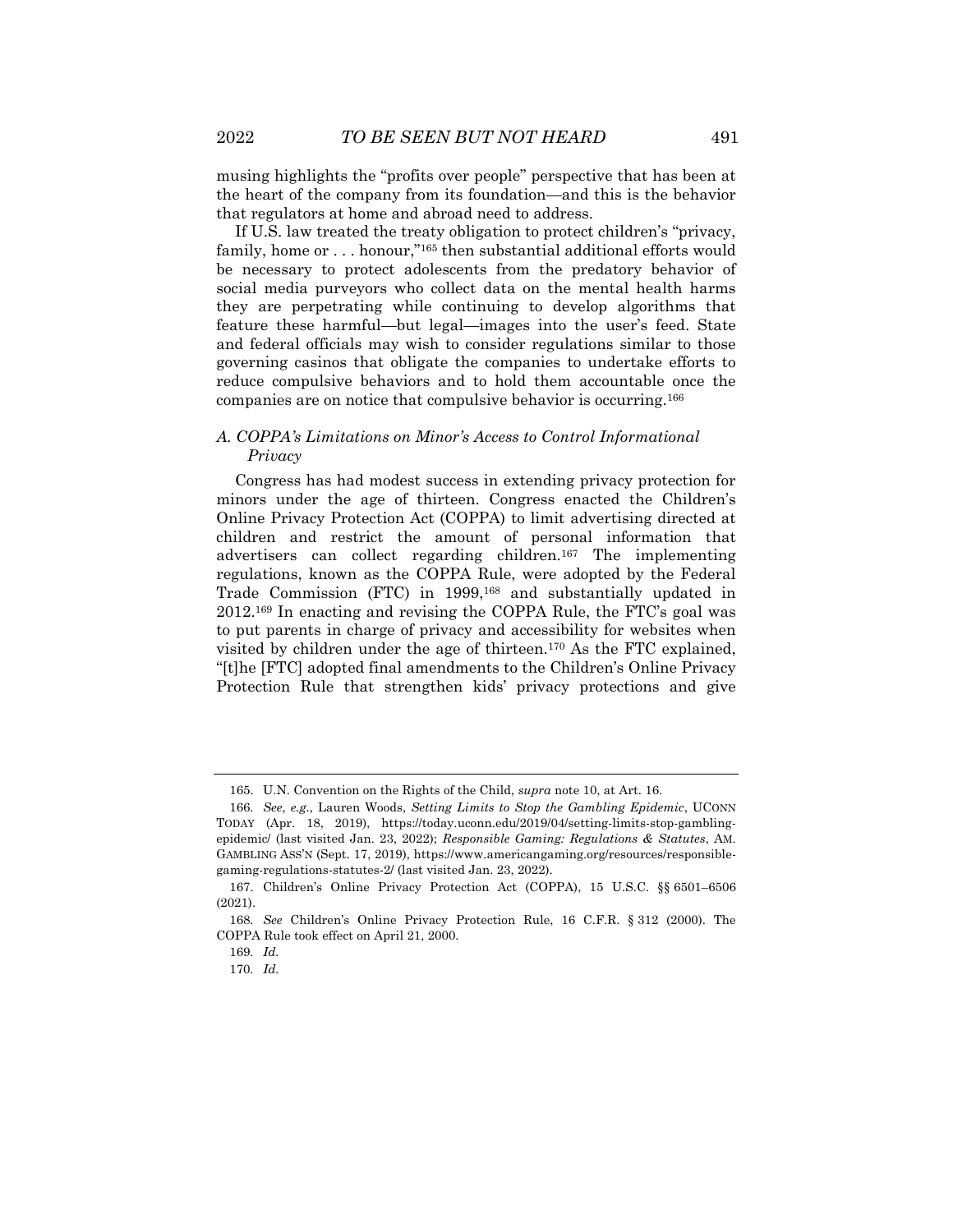parents greater control over the personal information that websites and online services may collect from children under 13."<sup>171</sup>

To the extent that the COPPA Rule limits or restricts the ability of commercial vendors to collect information about their customers because they are under the age of thirteen, those First Amendment considerations are primarily the interests of the commercial vendors rather than the minor, which at least has been the approach taken by the Supreme Court when reviewing analogous regulations. The most similar example of this limitation to collect information is the Telephone Consumer Protection Act of 1991 (TCPA), enacted to rein in unsolicited telephone calls.<sup>172</sup> Despite the clear speech issues at stake in limiting telephone solicitation, the TCPA has withstood constitutional challenge.<sup>173</sup> Like COPPA, the TCPA is an administrative restriction administered by the FTC.<sup>174</sup> As a result, neither COPPA nor the TCPA extends to nonprofit organizations because the FTC does not have statutory authority over those entities.<sup>175</sup> The FTC can limit the commercial speech activities of for-profit organizations, provided the standards adopted by Congress and the agency are consistent with the protections for commercial speech,<sup>176</sup> and meet at least the constitutional review standard of intermediate scrutiny.<sup>177</sup> If the speech

<sup>171.</sup> Press Release, Fed. Trade Comm'n, *FTC Strengthens Kids' Privacy, Gives Parents Greater Control over Their Information by Amending Children's Online Privacy Protection Rule* (Dec. 19, 2012), FTC, http://www.ftc.gov/opa/2012/12/coppa.shtm (last visited Jan. 23, 2022).

<sup>172.</sup> Telephone Consumer Protection Act, 47 U.S.C. § 227 (2012)) ("The use of the telephone to market goods and services to the home and other businesses is now pervasive due to the increased use of cost-effective telemarketing techniques."); *see* Justin Hurwitz, *Telemarketing, Technology, and the Regulation of Private Speech: First Amendment Lessons from the FCC's TCPA Rules*, 84 BROOK. L. REV. 1, 2 (2018).

<sup>173</sup>*. See* Barr v. Am. Ass'n of Political Consultants, Inc., 140 S. Ct. 2335 (2020).

<sup>174.</sup> 47 U.S.C. § 227.

<sup>175</sup>*. See* 15 U.S.C. §§ 44, 45(a) (2006); *Federal Trade Commission Report to Congress Pursuant to the Do Not Call Implementation Act on Regulatory Coordination in Federal Telemarketing Laws*, FTC 1, 7 n. 20 (Sept. 1, 2003), https://www.ftc.gov/reports/federaltrade-commission-report-congress-pursuant-do-not-call-implementation-act-regulatory.

Although non-profit organizations are outside the jurisdiction of the FTC, § 1011 of the USA Patriot Act, Pub. L. 107-56, 115 Stat. 272 (Oct. 26, 2001), expanded the Telemarketing Act's definition of "telemarketing" to encompass any call soliciting a "charitable contribution, donation, or gift of money or any other thing of value."

<sup>176</sup>*. See e.g.*, Sorrell v. IMS Health Inc., 564 U.S. 552 (2011); Cohen v. Cowles Media Co., 501 U.S. 663 (1991); *Va. State Bd. of Pharmacy*, 425 U.S. at 748.

<sup>177</sup>*. Barr*, 140 S. Ct. at 2356 (Sotomayor, J., concurring) ("In my view, however, the government-debt exception in 47 U.S.C. § 227(b) still fails intermediate scrutiny because it is not narrowly tailored to serve a significant governmental interest.").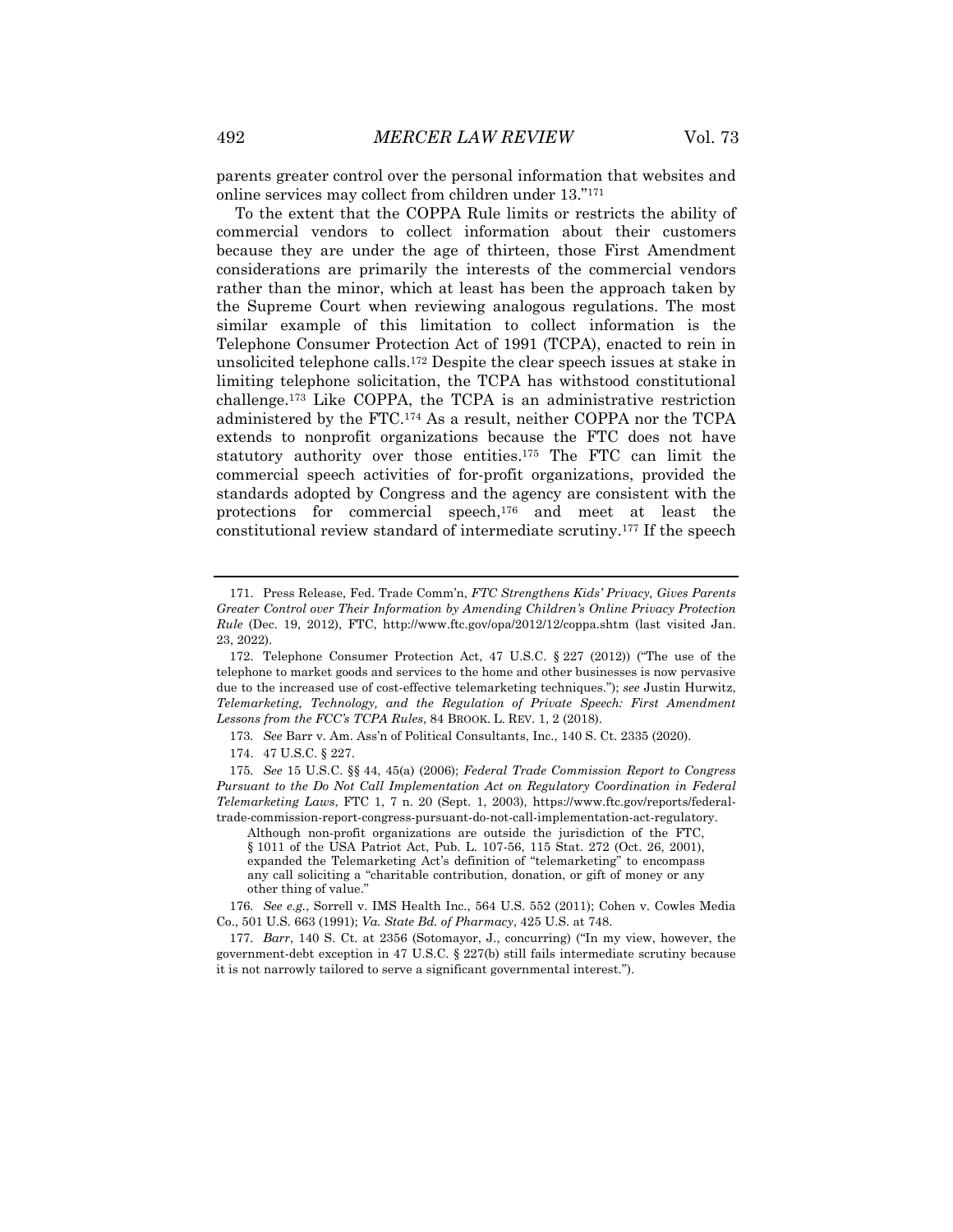regulations are also based on content, then the regulations must meet strict scrutiny.<sup>178</sup>

COPPA has not been heavily litigated.<sup>179</sup> By its terms, COPPA "prohibits unfair or deceptive acts or practices in connection with the collection, use, and/or disclosure of personal information from and about children on the Internet."<sup>180</sup> The COPPA Rule prohibits a website operator or online service provider from collecting personal information of a minor under thirteen without the advance consent of the child's parent or guardian.<sup>181</sup>

At the same time, COPPA has a "mixed audience exception" that prominent social media companies use to market to children under thirteen and collect their information for purposes of behavioral advertising.<sup>182</sup>

The mixed-audience exception makes clear that where an app does not target children as its primary audience, as long as it screens its users for age and does not collect personal information from users who identify themselves as under thirteen without complying with certain notice and consent requirements, the app will not be deemed directed to children.<sup>183</sup>

If an app is not child directed, it follows that an ad network that collects information from users of that app could not be found to have "actual knowledge" that the app is directed to children.<sup>184</sup>

<sup>178</sup>*. See id.*

<sup>179</sup>*. See* Ari Ezra Waldman, *Privacy Law's False Promise*, 97 WASH. U. L. REV. 773, 834 (2020) ("Since the mid-1990s, the FTC has enforced a largely self-regulatory privacy regime, which has allowed industry to set the terms of the debate."); Daniel J. Solove & Woodrow Hartzog, *The FTC and the New Common Law of Privacy*, 114 COLUM. L. REV. 583, 606 (2014) ("In nearly all of the FTC's Section 5 cases and complaints alleging violations of COPPA, GLBA, and the Safe Harbor Agreement, the final disposition of the matter is a settlement, default judgment, or abandonment of the action by the FTC in the investigatory stage.").

<sup>180.</sup> 16 C.F.R. § 312.1 (2013); *See* New Mexico ex rel. Balderas v. Tiny Lab Productions, 516 F.Supp.3d 1293, 1296–98 (D.N.M. Feb. 2, 2021).

<sup>181.</sup> 15 U.S.C. § 6502(a)(1) (1998) (Under the COPPA Rule, "[i]t is unlawful for an operator of a website or online service directed to children, or any operator that has actual knowledge that it is collecting personal information from a child, to collect personal information from a child in a manner that violates the [COPPA] regulations."); 16 C.F.R. § 312.3(a) (2013)("[A]n operator must . . . . [o]btain verifiable parental consent prior to any collection, use, and/or disclosure of personal information from children[.]").

<sup>182</sup>*. New Mexico ex rel. Balderas*, 516 F.Supp.3d at 1296.

<sup>183</sup>*. Id.* at 1297–98.

<sup>184</sup>*. Id.* at 1299 (citing 16 C.F.R. § 312.2 (2013)).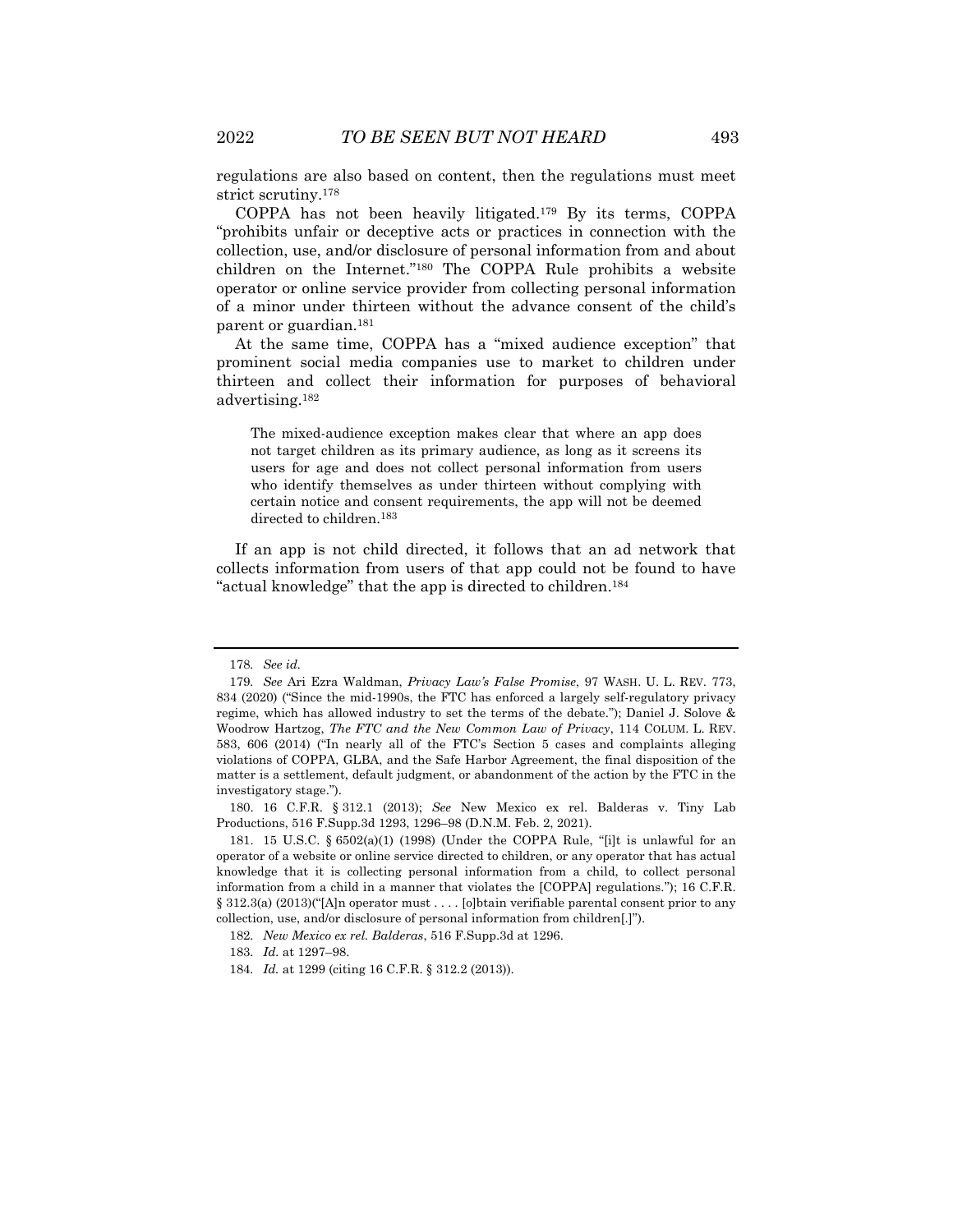As explained by Google and adopted by the Federal District Court order, asking users for their age is essentially all a company needs to do to avoid violating COPPA.<sup>185</sup> Since most content targeting children can be conceptualized as targeting families including children under thirteen, the "mixed audience" exception largely sidelines COPPA as a meaningful regulation.

From a perspective of privacy, COPPA's failure is quite disappointing. Although the FTC did negotiate a \$170 million fine against Google and its subsidiary, YouTube, for flagrant violations of COPPA in 2019, only after many years did YouTube market itself as the leading children's media platform while simultaneously using cookies to aggressively track children's usage without even the fig-leaf of age self-verification.<sup>186</sup> The FTC's Business Center lists only thirtysix cases involving COPPA actions between February 1999 and July 2020.<sup>187</sup> This is hardly a compelling regulation of the untold number of website operators and app vendors who solicit or target children. COPPA is "not designed to protect children from viewing particular types of content wherever they might go online."<sup>188</sup> COPPA "does not require operators to ask the age of visitors. However, an operator of a general audience site or service that chooses to screen its users for age in a neutral fashion may rely on the age information its users enter, even if that age information is not accurate."<sup>189</sup> COPPA provides an excellent tool for responsible companies attempting to respect the privacy of young children, but does almost nothing to stop predatory companies from exploiting those children.

Nonetheless, the regulation is relevant to the rights of children and the family because it reflects the continuing assumption under federal law that parents best protect the rights of children. By shifting the ability of a child under thirteen to access sites with adult content to the authority of the parent, the COPPA Rule reinforces the continuing

<sup>185</sup>*. Id.*

<sup>186.</sup> Press Release, Fed. Trade Comm'n, Google and YouTube Will Pay Record \$170 Million for Alleged Violations of Children's Privacy Law, FTC (Sept. 4, 2019), available https://www.ftc.gov/news-events/press-releases/2019/09/google-youtube-will-pay-record-170-million-alleged-violations (last visited Jan. 23, 2022).

<sup>187</sup>*. Legal Resources*, FTC, https://www.ftc.gov/tips-advice/business-center/legalresources?type=case&field\_consumer\_protection\_topics\_tid=246 (last visited May 15, 2021).

<sup>188</sup>*. A Guide for Business and Parents and Small Entity Compliance Guide*, FTC, https://www.ftc.gov/tips-advice/business-center/guidance/complying-coppa-frequentlyasked-questions-0, (last visited May 15, 2021).

<sup>189</sup>*. Id.*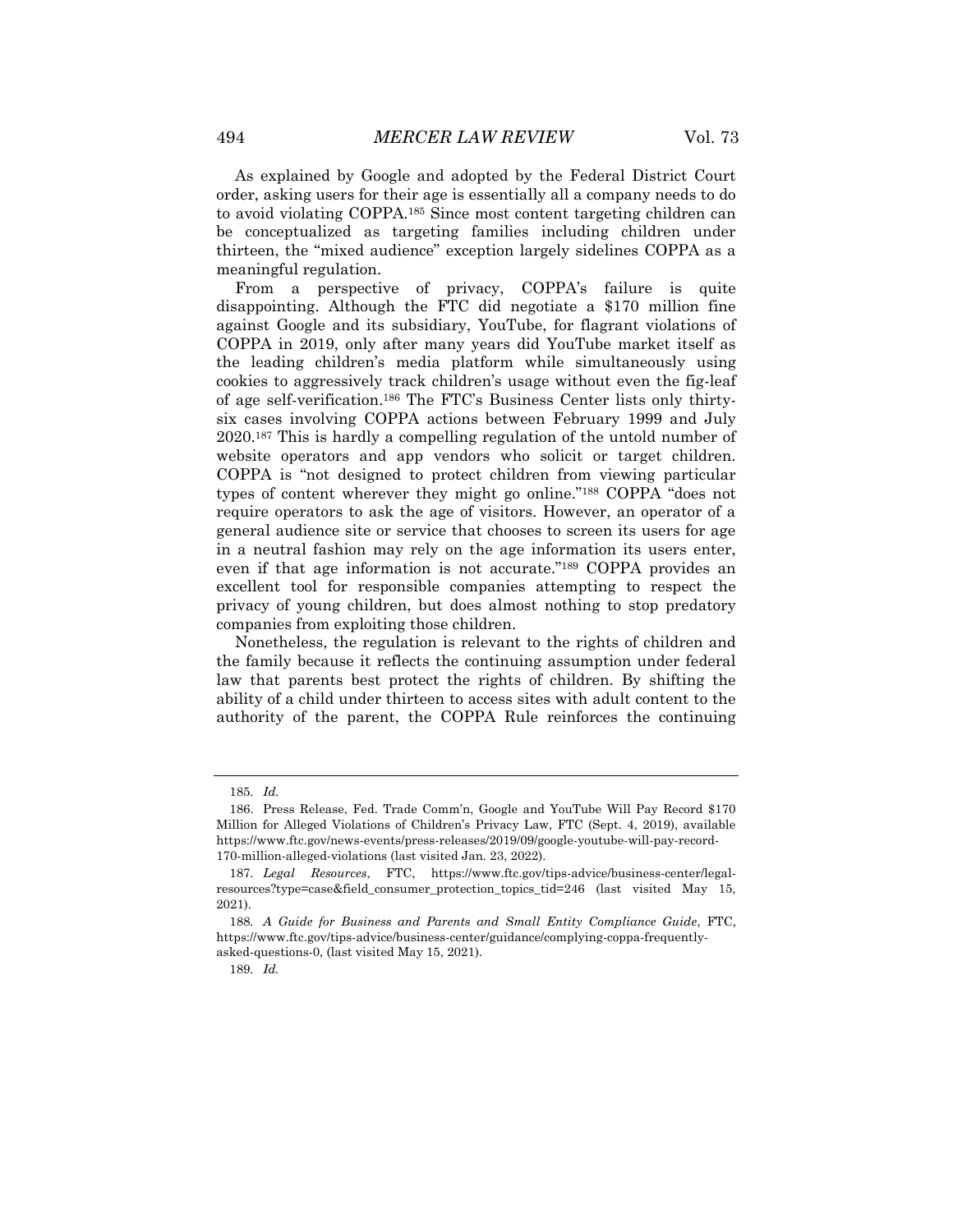expectation under U.S. law that the parents have the primary decisional authority over the minor's privacy.

Had COPPA worked, advocates might have litigated for minors even under the age of thirteen, so that they should have the right to access websites and apps with more adult content. As evidenced by the consent decree released by Google and YouTube, millions of children can access this content. Had the parental controls worked, there may have been a serious concern that those controls directly interfered with the minors' rights to access content, an important aspect of the First Amendment. COPPA's systemic failures are bad for privacy regulation but good for the free speech rights of those the law was designed to protect.

#### *B. In Cyberspace Everyone Is an Adult . . . Or a Dog*

In 1993, *The New Yorker* cartoonist, Peter Steiner, captured the essence of online anonymity with his famous cartoon with the text "[o]n the Internet, nobody knows you're a dog."<sup>190</sup> When the *New York Times* wrote about the cartoon in 2000, it reported that the panel had become the single most popular licensed image of *The New Yorker*. <sup>191</sup> The cartoon has spawned many variations and imitations. It also captures one version of Internet reality—the ability to move pseudonymously through cyberspace.<sup>192</sup> The prized anonymity of cyberspace and the power to project any identity one wishes contrasts with the vast amount of personal information collected by Internet host providers, websites, apps, and similar telecommunications information.<sup>193</sup>

The current state of the information society is on the cusp of another revolution. The government has no meaningful restrictions on non-private communications, and increasingly law enforcement actively monitors Internet activity, online content, and social media sites.<sup>194</sup> "[T]oday's surveillance analysts have a new source of information: social

<sup>190.</sup> Glenn Fleishman, *Cartoon Captures Spirit of the Internet*, N.Y. TIMES (Dec. 14, 2000), https://www.nytimes.com/2000/12/14/technology/cartoon-captures-spirit-of-theinternet.html.

<sup>191</sup>*. Id.*

<sup>192</sup>*. See* A. Michael Froomkin, *The Death of Privacy?*, 52 STAN. L. REV. 1461, 1472– 1501 (2000) (anticipating the transition from the age of anonymity to the era of surveillance).

<sup>193</sup>*. See* A. Michael Froomkin, *Lessons Learned Too Well: Anonymity in a Time of Surveillance*, 59 ARIZ. L. REV. 95 (2017).

<sup>194</sup>*. See id.* at 113 ("Where a decade ago it was still reasonable to see the constellation of technologies around the Internet as fundamentally empowering and anti-totalitarian, that optimism is increasingly difficult to sustain . . . ."); *see also* Rachel Levinson-Waldman & Ángel Díaz, *How to Reform Police Monitoring of Social Media*, BROOKINGS (Jul. 9, 2020), https://www.brookings.edu/techstream/how-to-reform-police-monitoring-of-social-media/.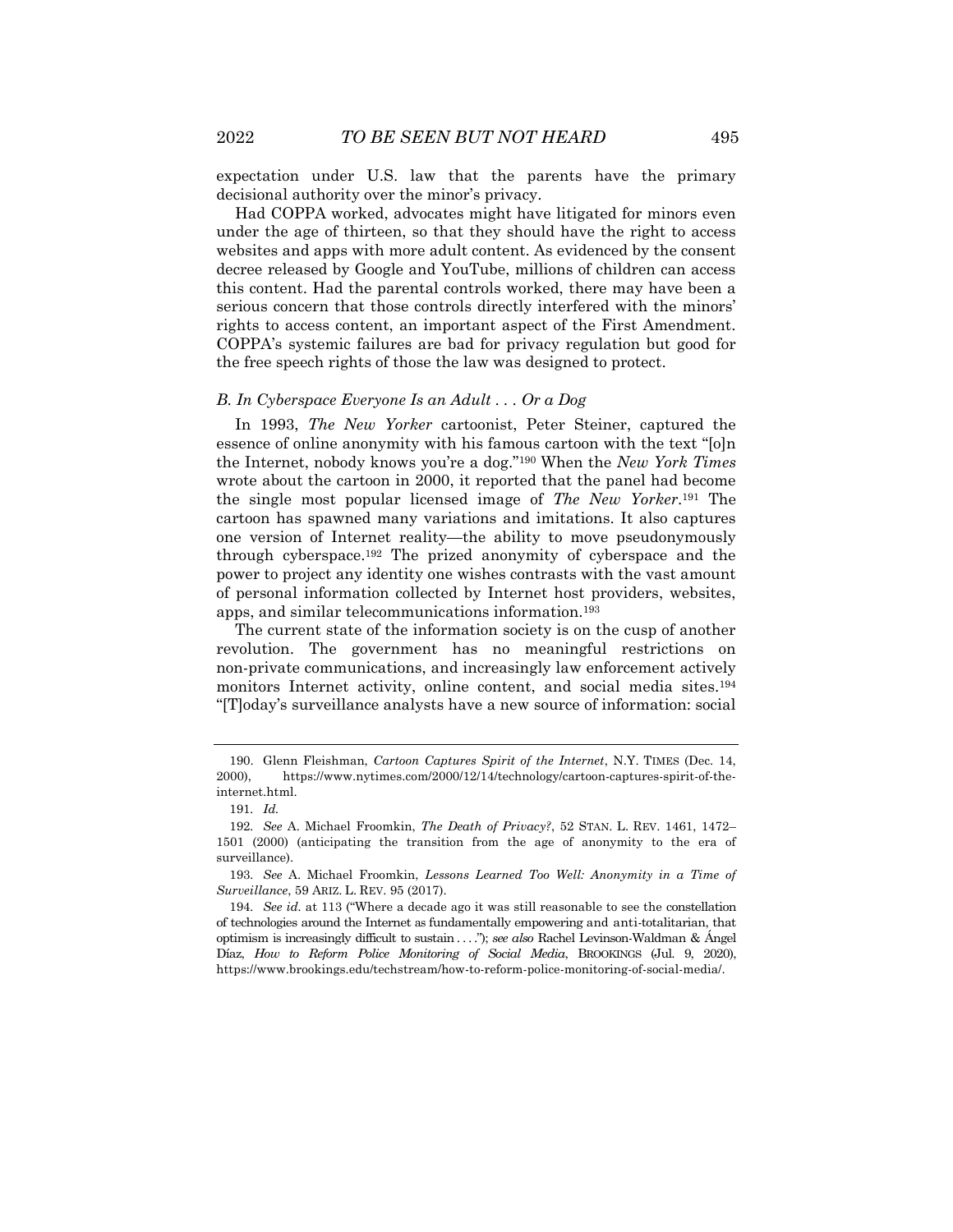media. Consider the recent protests over the police killings of George Floyd and Breonna Taylor. As demonstrations spread across the country, the FBI and local police monitored social media and made arrests based on what people have posted online."<sup>195</sup>

Adolescents are active participants in the online world, and social media plays a large part in the typical teen's life. For U.S. teens, smartphones have become ubiquitous. As of 2019, 84% of teens aged 13–18 owned their own smartphones.<sup>196</sup>

Surveys show that 90% of teens ages 13–17 have used social media. 75% report having at least one active social media profile, and 51% report visiting a social media site at least daily. Two-thirds of teens have their own mobile devices with Internet capabilities. On average, teens are online almost nine hours a day, not including time for homework.<sup>197</sup>

This heavy reliance on social media and mobile phones often means that many of teens' thoughts, associations, religious affiliations, gender identities, political views, and sexual activities are documented and shared in a manner that makes the information visible to ISPs, advertisers, potential employers, school districts, and colleges, as well as to state and federal law enforcement.

The Supreme Court has moved to limit unwarranted searches and seizures, but these cases have focused on private information. In *Riley v. California*, <sup>198</sup> the Supreme Court recognized the vast amount of information an individual might store on a cell phone and ruled that the Fourth Amendment protects cell phone searches.<sup>199</sup>

Guide/Social-Media-and-Teens-100.aspx.

<sup>195.</sup> Waldman & Díaz, *supra* note 194.

<sup>196</sup>*. Teen Social Media Statistics 2021 (What Parents Need to Know)*, SMART SOCIAL (Feb. 25, 2020), https://smartsocial.com/social-media-statistics/ (last visited Jan. 23, 2022). 197*. Social Media and Teens*, AACAP (Mar. 2018), https://www.aacap.org/AACAP/Families\_and\_Youth/Facts\_for\_Families/FFF-

<sup>198.</sup> 573 U.S. 373 (2014).

<sup>199</sup>*. Id.* at 393.

Cell phones differ in both a quantitative and a qualitative sense from other objects that might be kept on an arrestee's person. The term "cell phone" is itself misleading shorthand; many of these devices are in fact minicomputers that also happen to have the capacity to be used as a telephone. They could just as easily be called cameras, video players, rolodexes, calendars, tape recorders, libraries, diaries, albums, televisions, maps, or newspapers.

One of the most notable distinguishing features of modern cell phones is their immense storage capacity. Before cell phones, a search of a person was limited by physical realities and tended as a general matter to constitute only a narrow intrusion on privacy.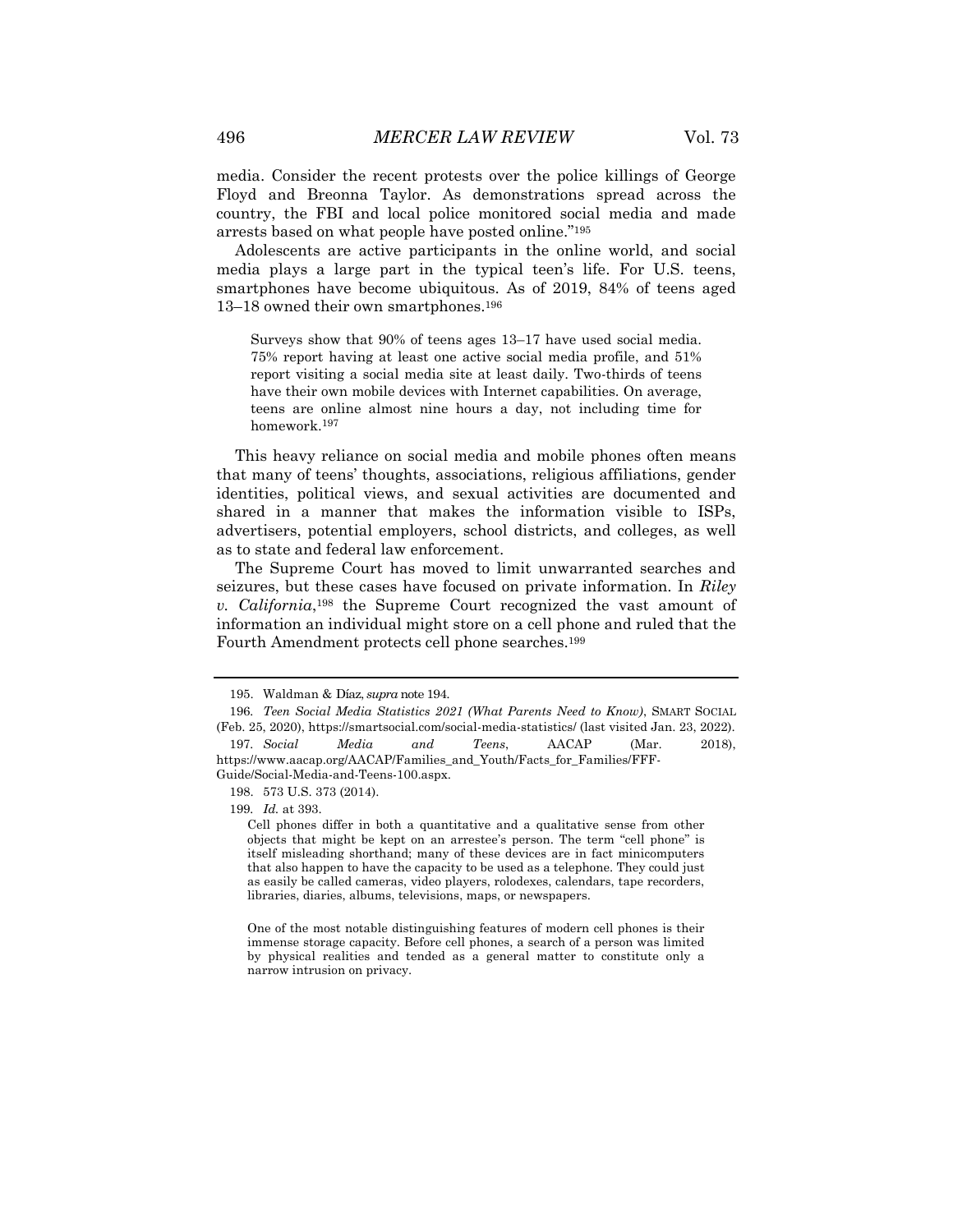Two years earlier, in *United States v. Jones*, <sup>200</sup> the Supreme Court rejected the use of monitoring a person's movements electronically, but the Court did so in an opinion that left questions of GPS monitoring, app-based surveillance, and other modern techniques largely unanswered.<sup>201</sup> The concurrence by Justice Sotomayor raised these concerns more directly, providing a roadmap for additional constitutional protections.<sup>202</sup> Most recently, in *Carpenter v. U.S*., <sup>203</sup> the Supreme Court has again expanded the warrant requirement by requiring a warrant when the government "accesses historical cell phone records that provide a comprehensive chronicle of the user's past movements."<sup>204</sup> *Carpenter* is more significant than earlier decisions because the cell phone records were under the legal control of the cellular telephone service providers.<sup>205</sup> The decision made a small incursion into the third-party doctrine that when a third party holds a person's records, the person did not have a reasonable expectation of privacy in those records.<sup>206</sup>

These Supreme Court decisions provide some modest hope that government access to personal information will not lead to widespread surveillance.<sup>207</sup> But, the reality of social media, expansion of facial recognition technologies, increased use of biometric information, and similar trends show an alarming ease for the government to track the information, movements, and preferences of everyone in the country.

201*. Id.* at 404–05.

<sup>200.</sup> 565 U.S. 400 (2012).

It is important to be clear about what occurred in this case: The Government physically occupied private property for the purpose of obtaining information. We have no doubt that such a physical intrusion would have been considered a "search" within the meaning of the Fourth Amendment when it was adopted.

<sup>202</sup>*. Id.* at 415 (Sotomayor J., concurring) ("GPS monitoring generates a precise, comprehensive record of a person's public movements that reflects a wealth of detail about her familial, political, professional, religious, and sexual associations.").

<sup>203.</sup> 138 S. Ct. 2206, 2211 (2018).

<sup>204</sup>*. Id.* at 2210–11.

<sup>205</sup>*. Id.* at 2212.

<sup>206</sup>*. See* U.S. v. Miller, 425 U.S. 435 (1976) (holding that there is no expectation of privacy in financial records held by a bank); *see also* Smith v. Md., 442 U.S. 735 (1979) (holding that there is no expectation of privacy in records of dialed telephone numbers conveyed to telephone company).

<sup>207.</sup> In practice, these hopes must be extremely modest. Prosecutors often use both a warrant and a gag order to secretly collect private information on a regular basis. *See* Jay Greene & Drew Harwell, *When the FBI Seizes Your Messages from Big Tech, You May Not Know It for Years*, WASH. POST (Sept. 25, 2021), https://www.washingtonpost.com/technology/2021/09/25/tech-subpoena-secrecy-fight/.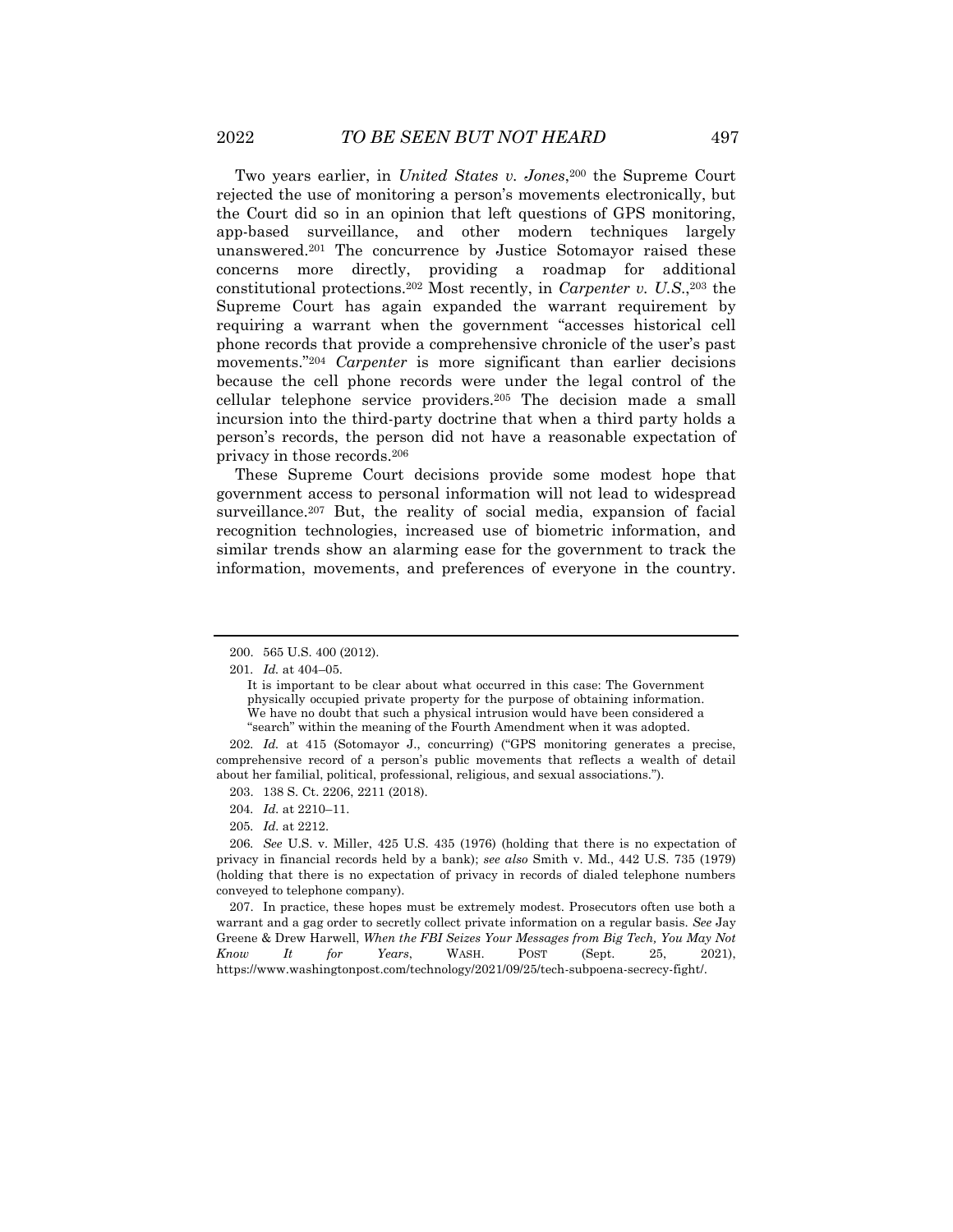The same is largely true across the globe, despite the protestations of some countries that employ self-restraint.<sup>208</sup>

The Court in *Carpenter*, however, made clear that the decision was not itself a broader limitation on governmental intrusion into thirdparty records or other forms of surveillance.<sup>209</sup>

Our decision today is a narrow one. We do not express a view on matters not before us: real-time CSLI or "tower dumps" (a download of information on all the devices that connected to a particular cell site during a particular interval). We do not disturb the application of Smith and Miller or call into question conventional surveillance techniques and tools, such as security cameras. Nor do we address other business records that might incidentally reveal location information. Further, our opinion does not consider other collection techniques involving foreign affairs or national security.<sup>210</sup>

*Carpenter*, therefore, puts a finger in the dike, but does not go far enough to stop most public surveillance. As noted earlier, COPPA selfregulation has resulted in companies primarily adopting the approach taken by YouTube and others to treat their online services as "mixed usage" to eliminate the need for COPPA compliance.<sup>211</sup> By its terms, COPPA covers only minors under the age of thirteen, treating teens between the ages of thirteen and seventeen as adults for all purposes of their online experience.<sup>212</sup> There are numerous federal laws governing sectoral privacy involving health care, financial records, credit, and other specific services, but these do not apply to the use of most private information presented on social media.<sup>213</sup> There are also an increasing number of state laws intended to reduce tracking for the purpose of behavioral advertising.<sup>214</sup>

Neither the sectoral privacy laws nor the state privacy law, however, address the complex problems that adolescents face in the online sphere. The modern Internet has lost its anonymity; the average teen

212*. Id.*

<sup>208</sup>*. See* Froomkin, *supra* note 193, at 120–22 ("The Canadian intelligence agency, the Communications Security Establishment ("CSE"), tracks millions of video and document downloads daily . . . . Meanwhile, some European governments found ways to circumvent data collection and transfer regulations in order to implement and facilitate identification requirements.").

<sup>209</sup>*. Carpenter*, 138 S. Ct. at 2220.

<sup>210</sup>*. Id.*

<sup>211</sup>*. New Mexico ex rel. Balderas,* 516 F. Supp. 3d at 1297–98.

<sup>213</sup>*. See generally*, JON M. GARON, THE SHORT AND HAPPY GUIDE TO PRIVACY AND CYBERSECURITY LAW (2020).

<sup>214</sup>*. Id.*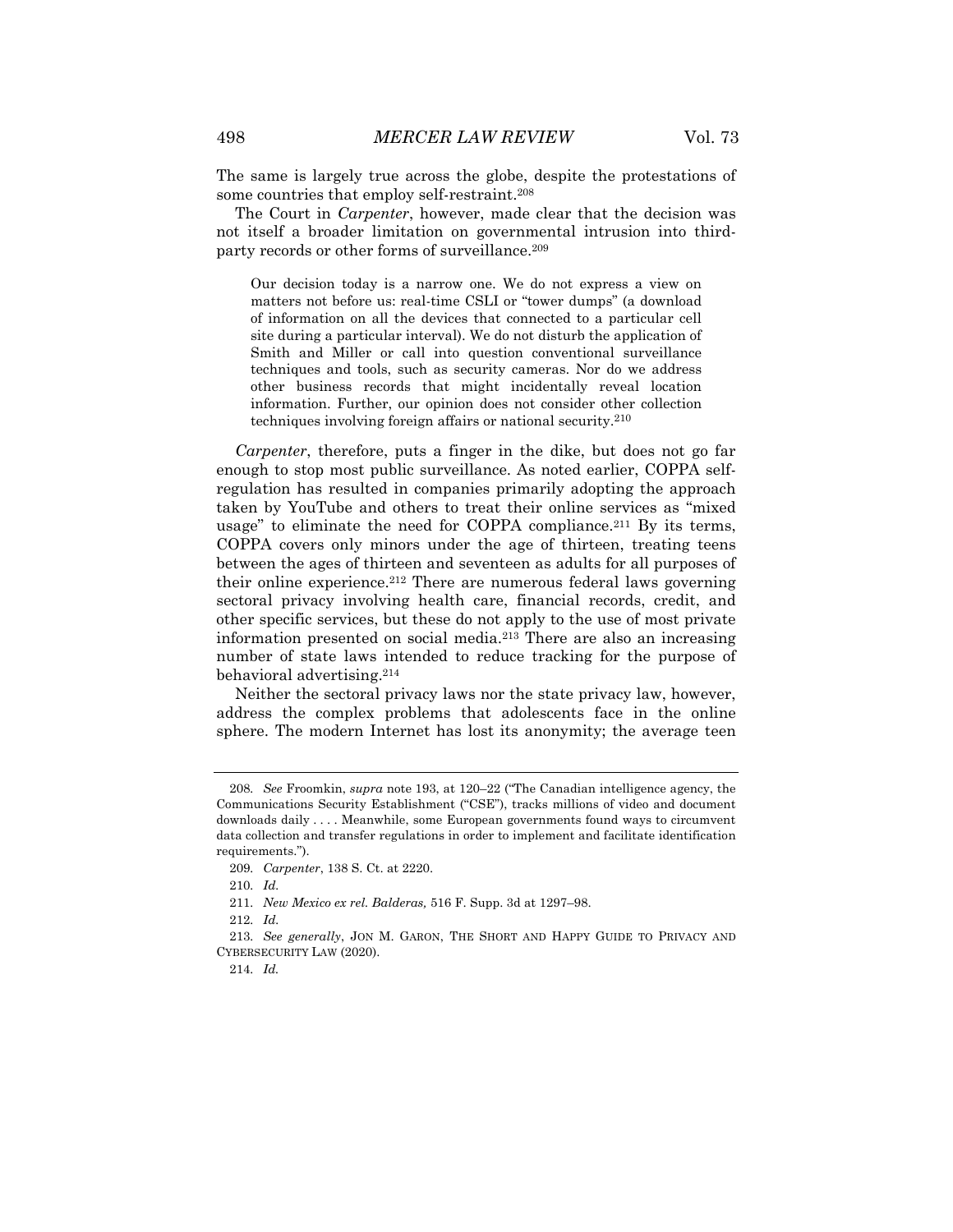spends the majority of the waking day connected through cell phones and online accounts; parents have little legal authority over what the teens do online or in the bedroom; yet the family is legally expected to be the primary authority for these teens' upbringing and well-being.

#### V. INEFFECTIVE STRATEGIES TO AVOID

#### *A. The Schoolhouse and Increased Discipline Are Not the Answer*

Teens need supervision and guidance. The law generally defers to parents as the providers of that support, but for many, the actual family situation is far removed from an idyllic model of domestic harmony. COPPA was never intended to solve this problem, and it has largely failed to provide a solution to the very limited problem it did address. Frustrated and struggling, parents and politicians have turned to the schools to become the source for the regulation of these concerns. Schools, however, are neither empowered nor equipped to take on this broad social obligation. A frustrated public-school teacher summed up the situation clearly:

The way a whole society behaves is called culture, and American culture is changing significantly, not always clearly for the better. Blaming schools for what we don't like about the way our culture is changing is a cheap out, and an abject failure to confront the real issues in all their breadth and complexity.<sup>215</sup>

The role of schools in behavioral discipline is highly contentious, particularly concerning student speech and privacy. *Tinker v. Des Moines Independent Community School District*, <sup>216</sup> was the first of the modern Supreme Court decisions addressing this issue. When young students wore black armbands to protest the ongoing war in Vietnam, the Supreme Court recognized their silent protest to be speech worthy of First Amendment protection.<sup>217</sup> The Court took a strong stance to protect the rights of the students to raise their political voices to a topic of considerable concern in the society surrounding them.<sup>218</sup> "Students in school as well as out of school are 'persons' under our Constitution.

<sup>215.</sup> Maureen Downey, *Are We Asking Teachers to Provide Parenting and Upbringing Only Families Can Provide?*, AJC (Nov. 16, 2018), https://www.ajc.com/blog/getschooled/are-asking-teachers-provide-parenting-and-upbringing-only-families-canprovide/ARNO9VXpJ47bNIvhR2sDQJ/.

<sup>216.</sup> 393 U.S. 503 (1969).

<sup>217</sup>*. Id.* at 508–10.

<sup>218</sup>*. Id.* at 513.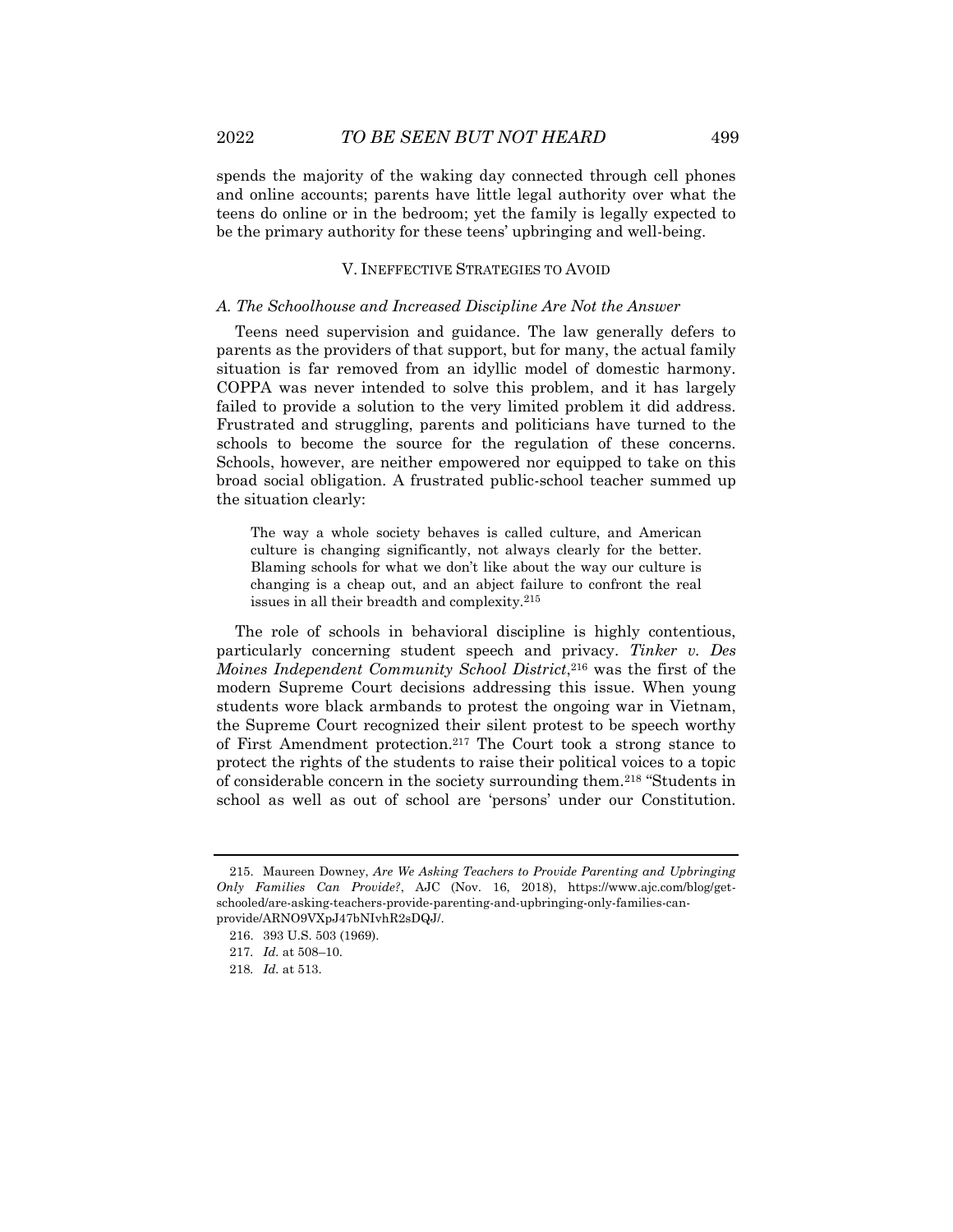They are possessed of fundamental rights which the State must respect, just as they themselves must respect their obligations to the State."<sup>219</sup>

Since *Tinker*, however, the Court has focused more on discipline and decorum than on the rights of the students. In *Bethel Sch. Dist. No. 403 v. Fraser*, <sup>220</sup> a student was suspended for a student assembly speech that dripped with sexual innuendo and allusions. Although the student did not use any profanity, he nonetheless delivered a ribald oration that many, but not all, of his fourteen-year-old classmates understood.<sup>221</sup> The Court in *Fraser* adopted the position that "public education must prepare pupils for citizenship in the Republic . . . . It must inculcate the habits and manners of civility as values in themselves conducive to happiness and as indispensable to the practice of self-government in the community and the nation."<sup>222</sup> The Court explained that "it is a highly appropriate function of public school education to prohibit the use of vulgar and offensive terms in public discourse."<sup>223</sup> Indeed, the "fundamental values necessary to the maintenance of a democratic political system disfavor the use of terms of debate highly offensive or highly threatening to others."<sup>224</sup>

The Supreme Court again addressed the concerns regarding the control a school can impose on a student in the context of academic content. In *Hazelwood School District v. Kuhlmeier*, <sup>225</sup> the Court addressed the extent to which a school may control the content of the school newspaper. The petitioner school district offered participation in the school newspaper as part of a high school journalism course.<sup>226</sup> The Court in *Hazelwood* reaffirmed the *Tinker* position that students "cannot be punished merely for expressing their personal views on the school premises," whether "in the cafeteria, or on the playing field, or on the campus during the authorized hour[.]"<sup>227</sup> But, the Court did so with the qualification on those rights and that they may be exercised unless

<sup>219</sup>*. Id*. at 511.

<sup>220.</sup> 478 U.S. 675 (1986).

<sup>221</sup>*. Id*. at 678–79. Fraser was given a three-day suspension, though he returned to school on the third day. "The hearing officer determined that the speech given by respondent was 'indecent, lewd, and offensive to the modesty and decency of many of the students and faculty in attendance at the assembly.'" *Id.*

<sup>222</sup>*. Id*. at 681 (quoting C. BEARD & M. BEARD, NEW BASIC HISTORY OF THE UNITED STATES 228 (1968)).

<sup>223</sup>*. Id*. at 676.

<sup>224</sup>*. Id.* at 683 ("The pervasive sexual innuendo in Fraser's speech was plainly offensive to both teachers and students—indeed to any mature person.").

<sup>225.</sup> Hazelwood Sch. Dist. v. Kuhlmeier, 484 U.S. 260 (1988).

<sup>226</sup>*. Id.* at 262.

<sup>227</sup>*. Id.* at 265–66.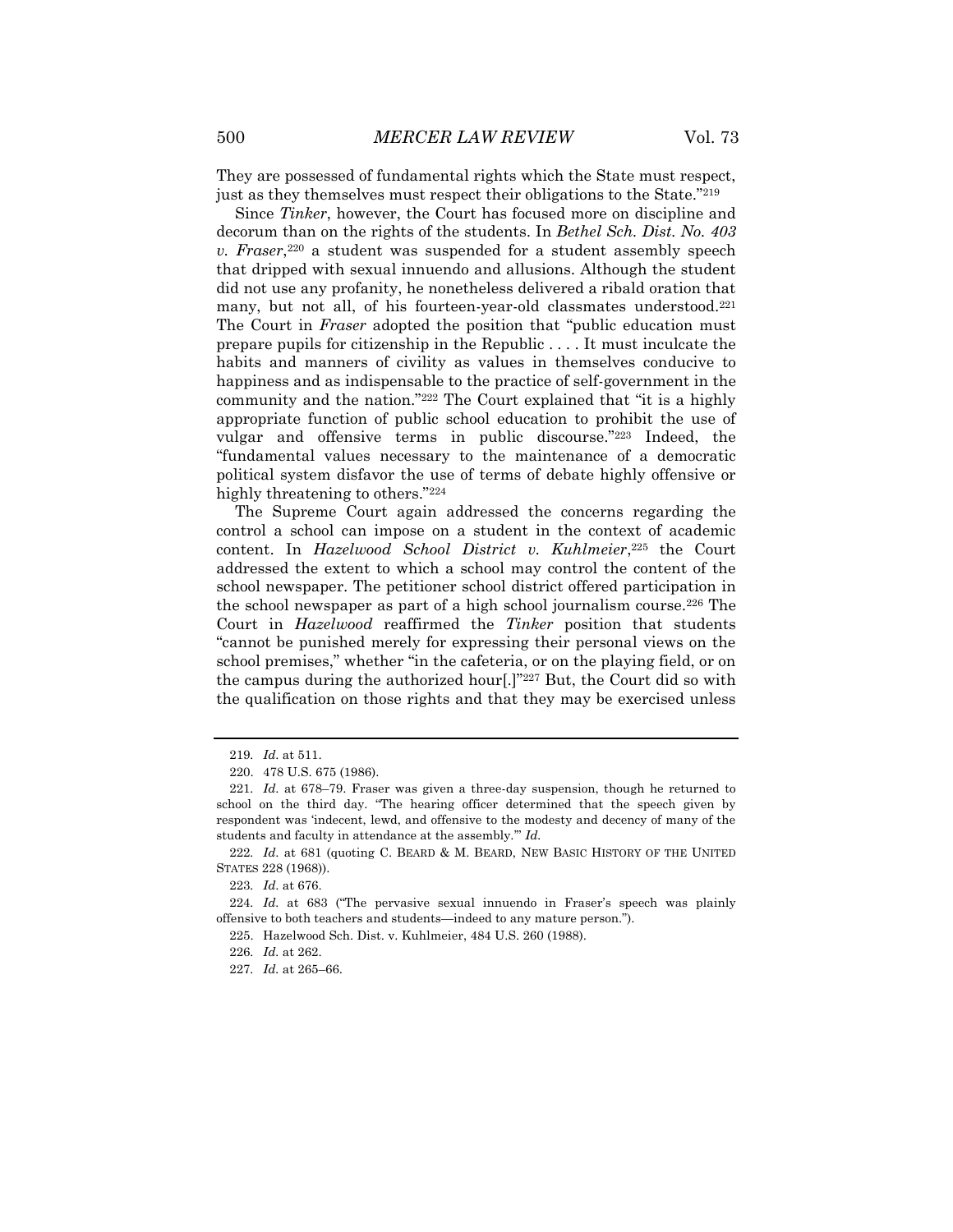school authorities have reason to believe that such expression will "substantially interfere with the work of the school or impinge upon the rights of other students."<sup>228</sup>

The Court distinguished the obligation to tolerate particular, non-disruptive student speech from the school district's obligation to affirmatively promote student speech that was inconsistent with the "imprimatur of the school."<sup>229</sup> The Court rejected any obligation of the school district to do so.<sup>230</sup> The Court dismissed the statements of the school district that the school newspaper's protection under the policy that "[s]chool sponsored student publications will not restrict free expression or diverse viewpoints within the rules of responsible journalism."<sup>231</sup> Instead of interpreting the school board policy, the Supreme Court made very clear that the school principal could override the classroom teacher and make the institutional determination of which stories could be permitted to run.<sup>232</sup>

In *Morse v. Frederick*, <sup>233</sup> the Supreme Court also allowed a school to discipline students for hanging a banner which read "Bong Hits 4 Jesus" at an Olympic torch relay. The event was treated as a school function because students were dismissed from class to stand along the parade route, participating "as an approved social event or class trip."<sup>234</sup> The Court framed *Morse* as a simple case: "[t]he question thus becomes whether a principal may, consistent with the First Amendment, restrict student speech at a school event, when that speech is reasonably viewed as promoting illegal drug use. We hold that she may."<sup>235</sup>

- 234*. Id.* at 396.
- 235*. Id.* at 403.

<sup>228</sup>*. Id.* at 266 (quoting *Tinker*, 393 U.S. at 509, 512–13).

<sup>229</sup>*. Id*. at 270–71.

The question of whether the First Amendment requires a school to tolerate particular student speech—the question that we addressed in *Tinker*—is different from the question whether the First Amendment requires a school affirmatively to promote particular student speech. The former question addresses educators' ability to silence a student's personal expression that happens to occur on the school premises. The latter question concerns educators' authority over school-sponsored publications, theatrical productions, and other expressive activities that students, parents, and members of the public might reasonably perceive to bear the imprimatur of the school. These activities may fairly be characterized as part of the school curriculum, whether or not they occur in a traditional classroom setting, so long as they are supervised by faculty members and designed to impart particular knowledge or skills to student participants and audiences.

<sup>230</sup>*. Id.* at 273.

<sup>231</sup>*. Id.* at 268.

<sup>232</sup>*. Id.* at 273.

<sup>233.</sup> 551 U.S. 393 (2007).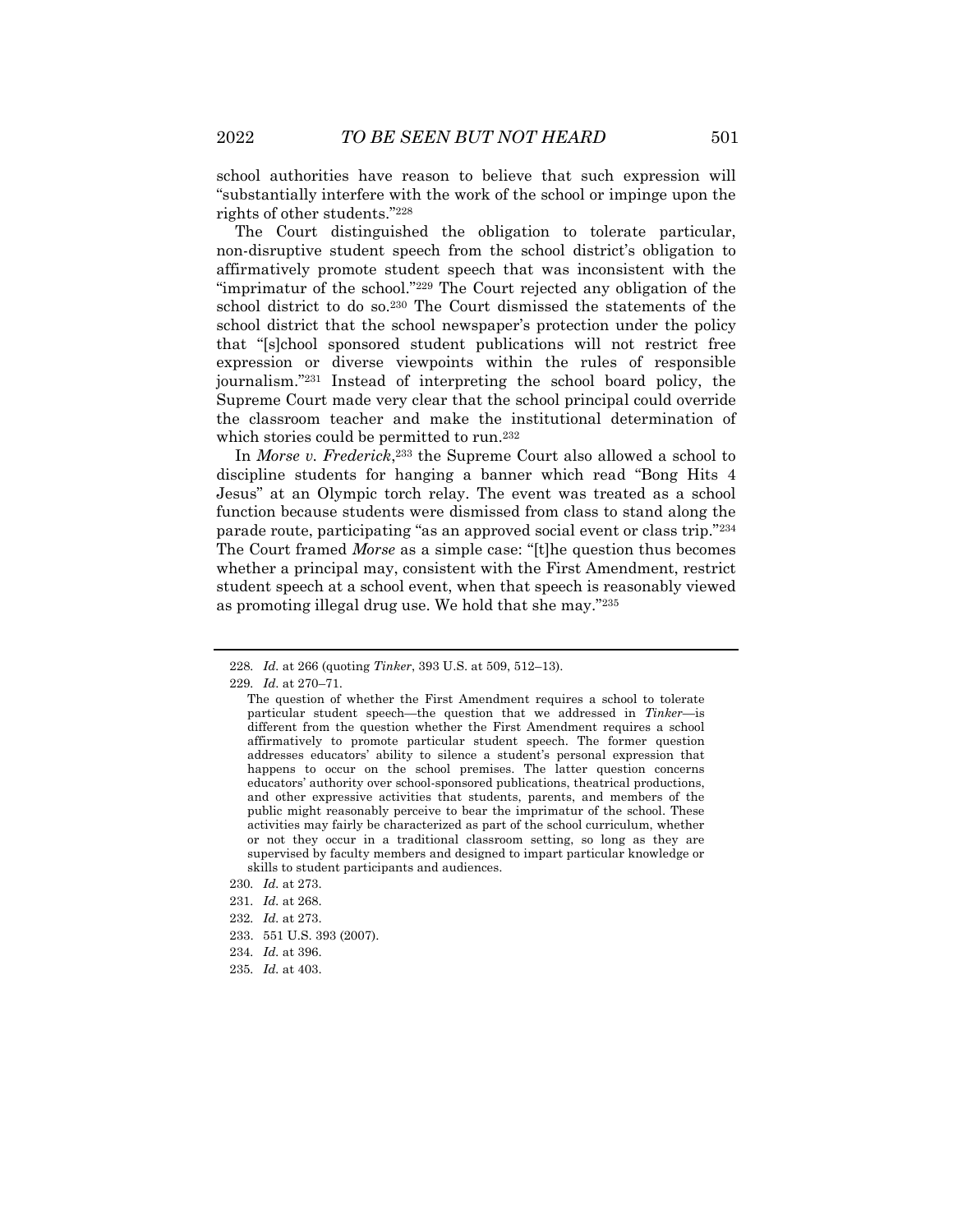The Supreme Court borrowed from the Fourth Amendment jurisprudence that diminished the full protection of the Constitution in the context of warrantless searches.<sup>236</sup> Largely shedding the robust protections originally espoused in *Tinker*, the Court emphasized that deterring drug use by schoolchildren is an "important—indeed, perhaps compelling" interest. "Drug abuse can cause severe and permanent damage to the health and well-being of young people."<sup>237</sup> The Court was not willing to label the banner "offensive" under the standard established in *Fraser*, but instead imbued the juvenile prank with the heightened advocational impact of an unprotected nature.<sup>238</sup>

In each of the four cases, the Supreme Court has been careful to establish that the school district's authority has been to manage and censor on-campus speech or speech that was part of the school's offcampus school-sanctioned activities. Off-campus speech posed a more challenging question. Still, most circuit courts had found schools to have jurisdiction when the speech is directed at the schools, is disrupted, or has a significant nexus to the school.<sup>239</sup> When the Third Circuit rejected this approach and highlighted the divergent lower court approaches, the Supreme Court took a cautious step to address the issue of student speech that occurs on social media.<sup>240</sup>

In *Mahanoy Area School District v. B.L.*, the Supreme Court took up a student's challenge to her suspension from the junior varsity cheerleading squad based on the cheerleader posting a Snapchat message to her friends in which she held up her middle finger to the camera with the words "f\*\*\* school f\*\*\* softball f\*\*\* cheer f\*\*\* everything" superimposed on the image.<sup>241</sup> The student, B.L., was upset because she was not elevated to the varsity cheerleading team. B.L. did not send her Snapchat beyond her 250 friends. Although her friends included other members of the cheerleading teams, none of the coaches

<sup>236</sup>*. See id*. at 406 (citing Vernonia Sch. Dist. 47J v. Acton, 515 U.S. 646, 655–56 (1995)) ("Fourth Amendment rights, no less than First and Fourteenth Amendment rights, are different in public schools than elsewhere . . ."); *see also* New Jersey v. T.L.O., 469 U.S. 325, 340 (1985); Pottawatomie Cty. v. Earls, 536 U.S. 822, 829–30 (2002) ("'special needs' inherent in the public-school context").

<sup>237</sup>*. Morse,* 551 U.S. at 407 (quoting *Vernonia*, 515 U.S. at 661).

<sup>238</sup>*. Id.* at 409.

<sup>239.</sup> B.L. v. Mahanoy Area Sch. Dist., 964 F.3d 170 (3d Cir. 2020), *cert. granted*, 141 S. Ct. 976 (2021). Other courts have required a "nexus" between the speech and the school's "pedagogical interests" or extended *Tinker* to speech that was "intentionally direct[ed] at the school community." *See* Kowalski v. Berkeley Cty. Schs., 652 F.3d 565, 573 (4th Cir. 2011); Bell v. Itawamba Cty. Sch. Bd., 799 F.3d 379, 394 (5th Cir. 2015) (*en banc*).

<sup>240.</sup> Mahanoy Area Sch. Dist. v. B.L. by and through Levy, 141 S. Ct. 2038 (2021).

<sup>241</sup>*. Id.* at 2043.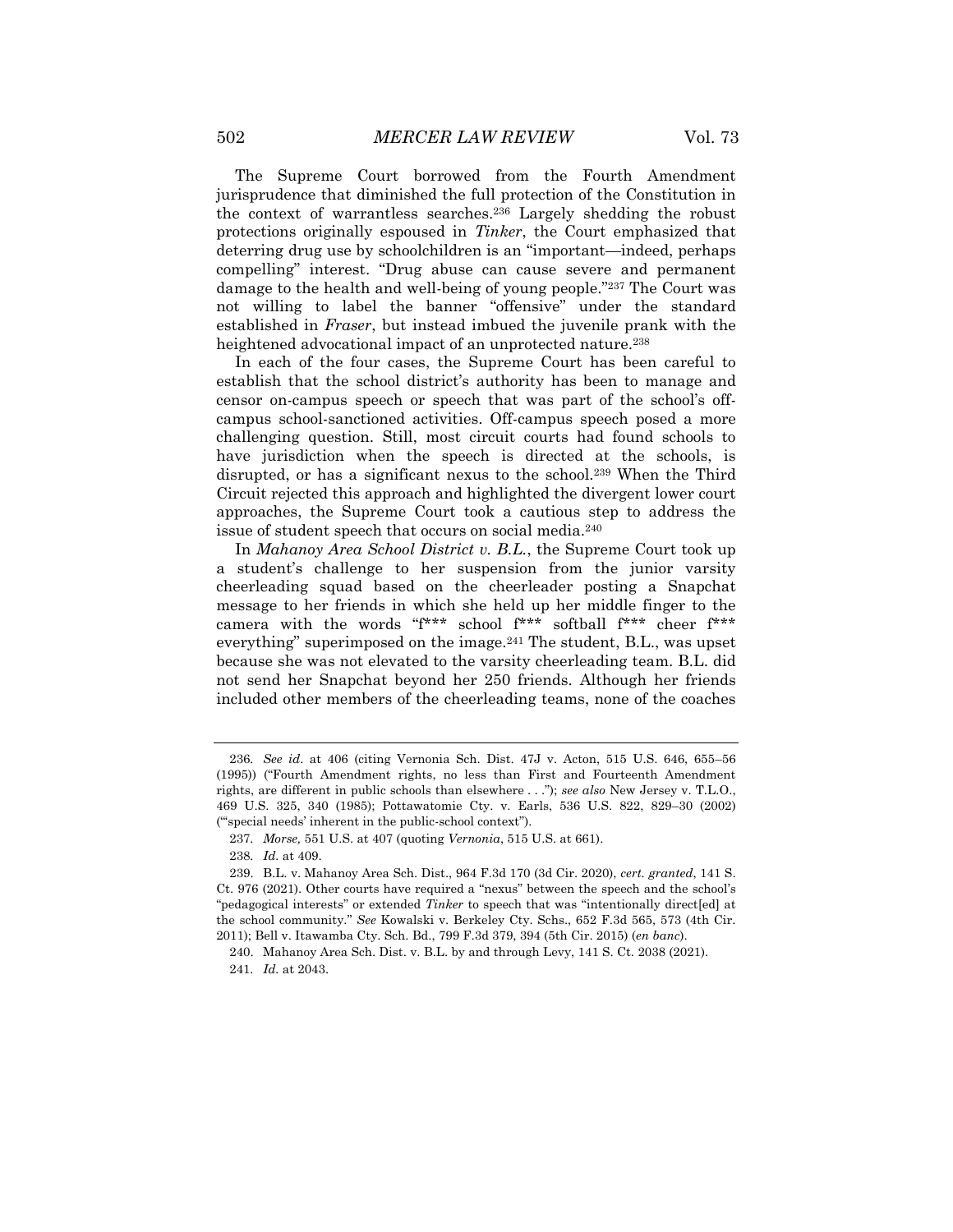or school administrators were included. Most importantly, the "student's speech took place outside of school hours and away from the school's campus."<sup>242</sup> The speech's location became the critical distinction because the Third Circuit ruled that as a result of the off-campus nature of the speech,  $243$  the school district had no authority to regulate the speech or punish the student.<sup>244</sup> The Third Circuit explained that "the First Amendment protects students engaging in off-campus speech to the same extent it protects speech by citizens in the community at large."<sup>245</sup> Although the Supreme Court affirmed the outcome of the case for the student cheerleader, it rejected the Third Circuit's blanket refusal to extend *Tinker*. <sup>246</sup> Instead, the Court held that while the school may have a valid interest in controlling student speech offcampus,<sup>247</sup> the school district violated B.L.'s First Amendment rights in reprimanding her for her post, which is protected speech.<sup>248</sup>

The lower courts had struggled to develop a standard that reflects the caselaw of *Tinker*, *Fraser*, *Frederick*, and *Kuhlmeier.* The Supreme Court used the framework of these four cases to provide some limited guidance for the courts and the school districts when regulating online speech.

We have made clear that students do not "shed their constitutional rights to freedom of speech or expression," even "at the school house gate." But we have also made clear that courts must apply the First Amendment "in light of the special characteristics of the school

<sup>242</sup>*. Id.* at 2042–43.

<sup>243.</sup> B.L. by and through Levy v. Mahanoy Area Sch. Dist., 964 F.3d 170, 180 (3d Cir. 2020), *aff'd on different grounds*, 141 S. Ct. 2038 (2021).

B.L. created the snap away from campus, over the weekend, and without school resources, and she shared it on a social media platform unaffiliated with the school. And while the snap mentioned the school and reached MAHS students and officials, J.S. and Layshock hold that those few points of contact are not enough.

<sup>244</sup>*. Id.* at 185–86.

<sup>245</sup>*. Id.* at 189 (quoting J.S. ex rel. Snyder v. Blue Mountain Sch. Dist., 650 F.3d 915, 936 (3d Cir. 2011) (en banc) (Smith, J., concurring)).

<sup>246</sup>*. Id.* at 190.

<sup>247.</sup> Mahanoy Area Sch. Dist. v. B.L. by and through Levy, 141 S. Ct. at 2045 ("Unlike the Third Circuit, we do not believe the special characteristics that give schools additional license to regulate student speech always disappear when a school regulates speech that takes place off campus. The school's regulatory interests remain significant in some offcampus circumstances.").

<sup>248</sup>*. Id.* at 2048 ("Although we do not agree with the reasoning of the Third Circuit's panel majority, for the reasons expressed above, resembling those of the panel's concurring opinion, we nonetheless agree that the school violated B. L.'s First Amendment rights. The judgment of the Third Circuit is therefore affirmed.").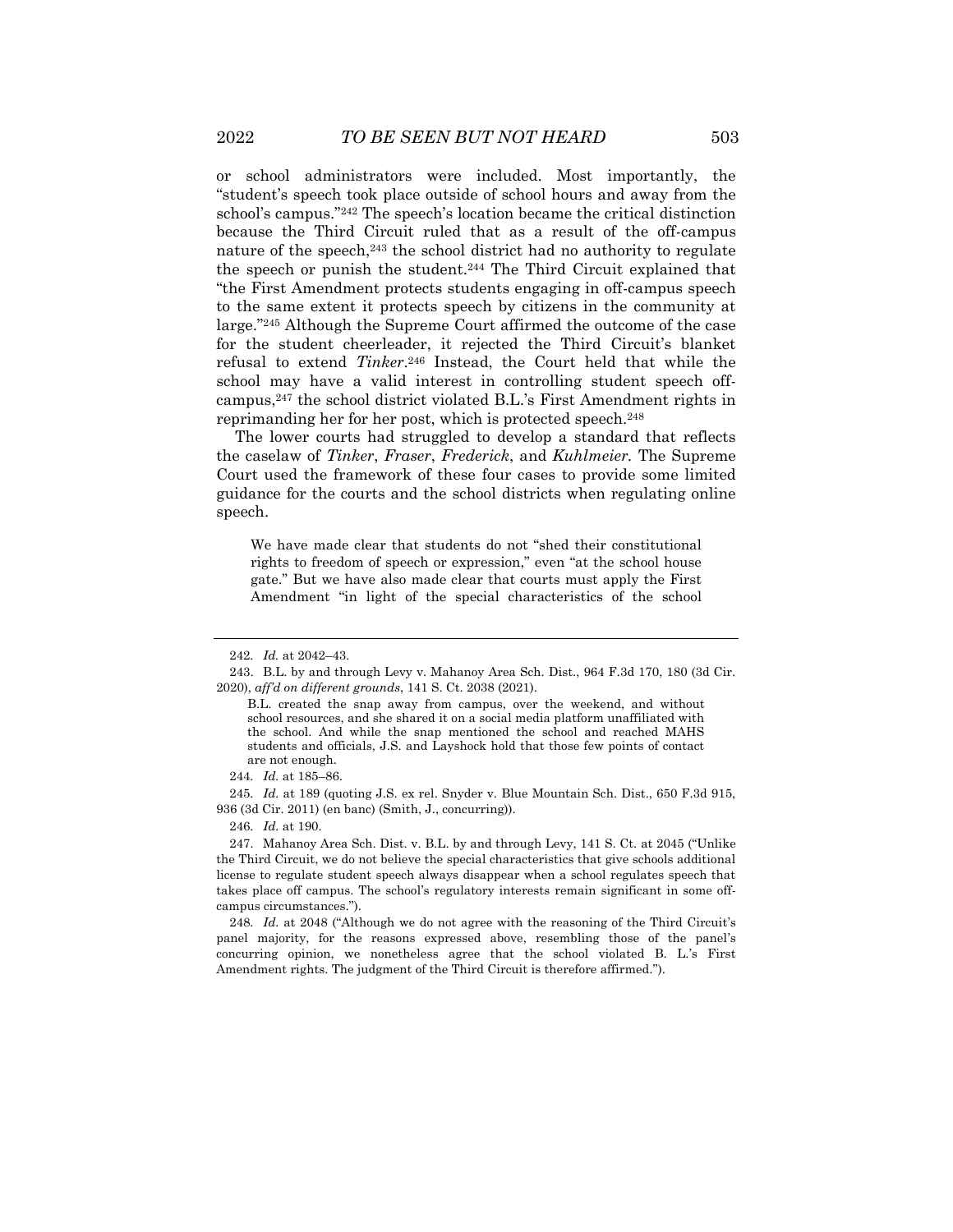environment." One such characteristic, which we have stressed, is the fact that schools at times stand *in loco parentis, i.e*., in the place of parents.<sup>249</sup>

This Court has previously outlined three specific categories of student speech that schools may regulate in certain circumstances: (1) "indecent," "lewd," or "vulgar" speech uttered during a school assembly on school grounds; (2) speech uttered during a class trip that promotes "illegal drug use,"; and (3) speech that others may reasonably perceive as "bear[ing] the imprimatur of the school," such as that appearing in a school-sponsored newspaper.<sup>250</sup>

The Court also recognized that the examples from prior Supreme Court decisions did not necessarily reflect the broader and more complex sets of facts facing lower courts and school districts that were parties to those cases.<sup>251</sup> The examples in the opinion included:

[S]erious or severe bullying or harassment targeting particular individuals; threats aimed at teachers or other students; the failure to follow rules concerning lessons, the writing of papers, the use of computers, or participation in other online school activities; and breaches of school security devices, including material maintained within school computers.<sup>252</sup>

The Supreme Court did not directly address these examples. By listing them, however, it encouraged—or at least permitted—lower courts to continue using prior opinions to reach problematic behavior in these situations. To help the lower courts, the Supreme Court instead provided three guidelines to help shape future decisions by schools and courts:

First, a school, in relation to off-campus speech, will rarely stand in loco parentis. The doctrine of in loco parentis treats school administrators as standing in the place of students' parents under circumstances where the children's actual parents cannot protect, guide, and discipline them. Geographically speaking, off-campus speech will normally fall within the zone of parental, rather than school-related, responsibility.

Second, from the student speaker's perspective, regulations of offcampus speech, when coupled with regulations of on-campus speech,

<sup>249</sup>*. Id.* at 2044–45 (quoting *Tinker*, 393 U.S., at 506; *Kuhlmeier*, 484 U.S. at 266).

<sup>250</sup>*. Id.* at 2045 (citing *Frederick*, 551 U.S. at 409; *Kuhlmeier*, 484 U.S. at 271).

<sup>251</sup>*. Id.* at 2045.

<sup>252</sup>*. Id.*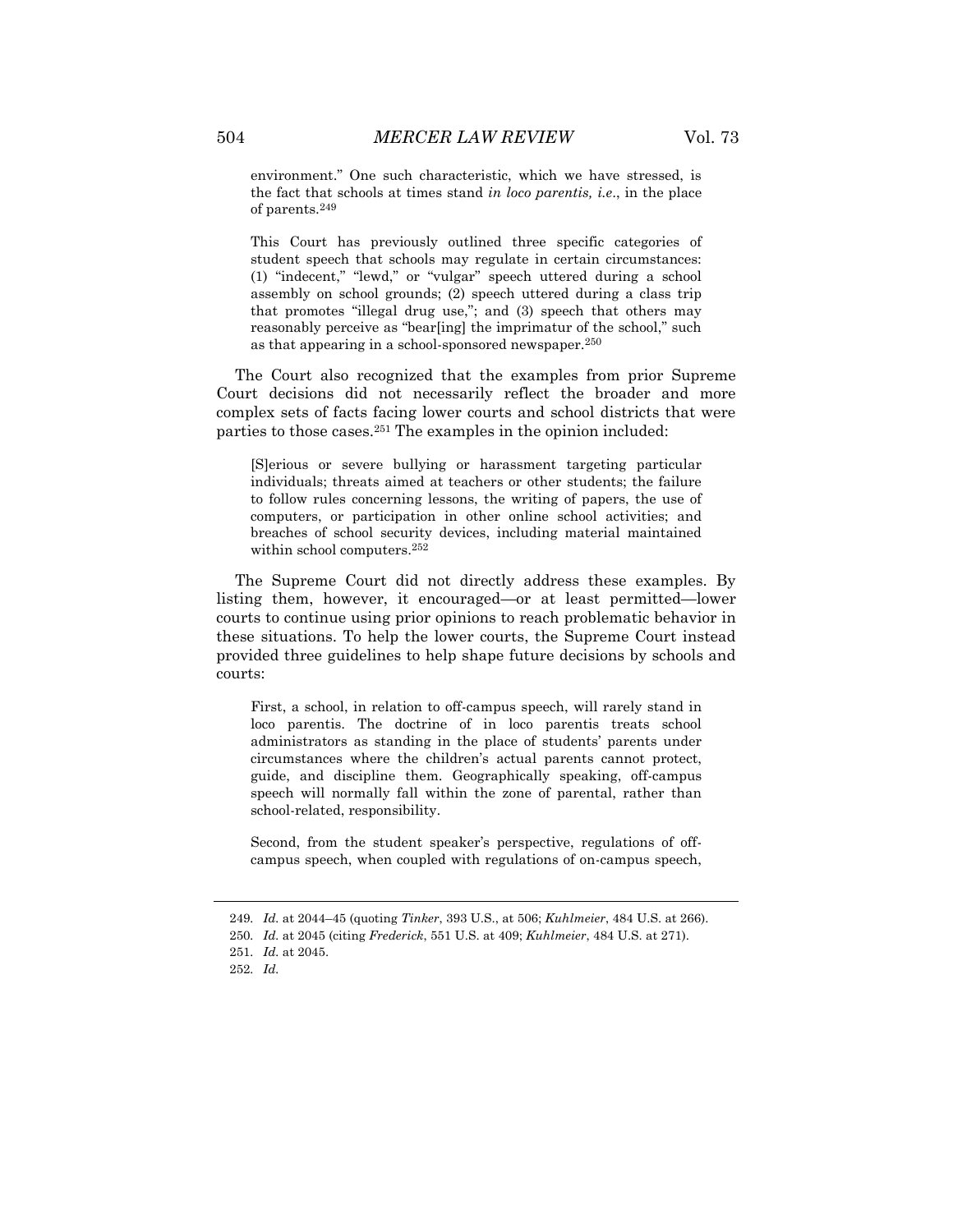include all the speech a student utters during the full 24-hour day. That means courts must be more skeptical of a school's efforts to regulate off-campus speech, for doing so may mean the student cannot engage in that kind of speech at all. When it comes to political

or religious speech that occurs outside school or a school program or activity, the school will have a heavy burden to justify intervention.

Third, the school itself has an interest in protecting a student's unpopular expression, especially when the expression takes place off campus. America's public schools are the nurseries of democracy. Our representative democracy only works if we protect the "marketplace of ideas." This free exchange facilitates an informed public opinion, which, when transmitted to lawmakers, helps produce laws that reflect the People's will. That protection must include the protection of unpopular ideas, for popular ideas have less need for protection. Thus, schools have a strong interest in ensuring that future generations understand the workings in practice of the well-known aphorism, "I disapprove of what you say, but I will defend to the death your right to say it."<sup>253</sup>

The decision in *B.L.* is consistent with prior jurisprudence. The Supreme Court has often expressed the "view that the education of the Nation's youth is primarily the responsibility of parents, teachers, and state and local school officials, and not of federal judges."<sup>254</sup> The most recent decision on off-campus speech and student discipline, therefore, reversed the trend since *Tinker* moved away from parental authority in favor of school authority.<sup>255</sup> With the new guidelines, the Court has rebalanced its jurisprudence to give *Tinker* far more weight.<sup>256</sup>

Schools retain the power to maintain decorum, control curriculum, and protect the welfare of their students, particularly in situations of harassment and bullying that often occur in junior high school and high school settings. As noted earlier, there are no federal programs to support school districts in addressing the more structural problems of bullying, harassment, or other forms of school discipline problems that occur when teens are in serious trouble.

Schools, however, have another problem when they become the alternative to parental control. Significant scholarship highlights that the discipline meted out by school districts are vastly different for

<sup>253</sup>*. Id.* at 2046. The opinion explains the attribution of the last quote in the section as follows: Although this quote is often attributed to Voltaire, it was likely coined by an English writer, Evelyn Beatrice Hall.

<sup>254</sup>*. Hazelwood Sch. Dist.*, 484 U.S. at 273.

<sup>255</sup>*. See Mahoney*, 141 S. Ct. at 2038.

<sup>256</sup>*. Id.*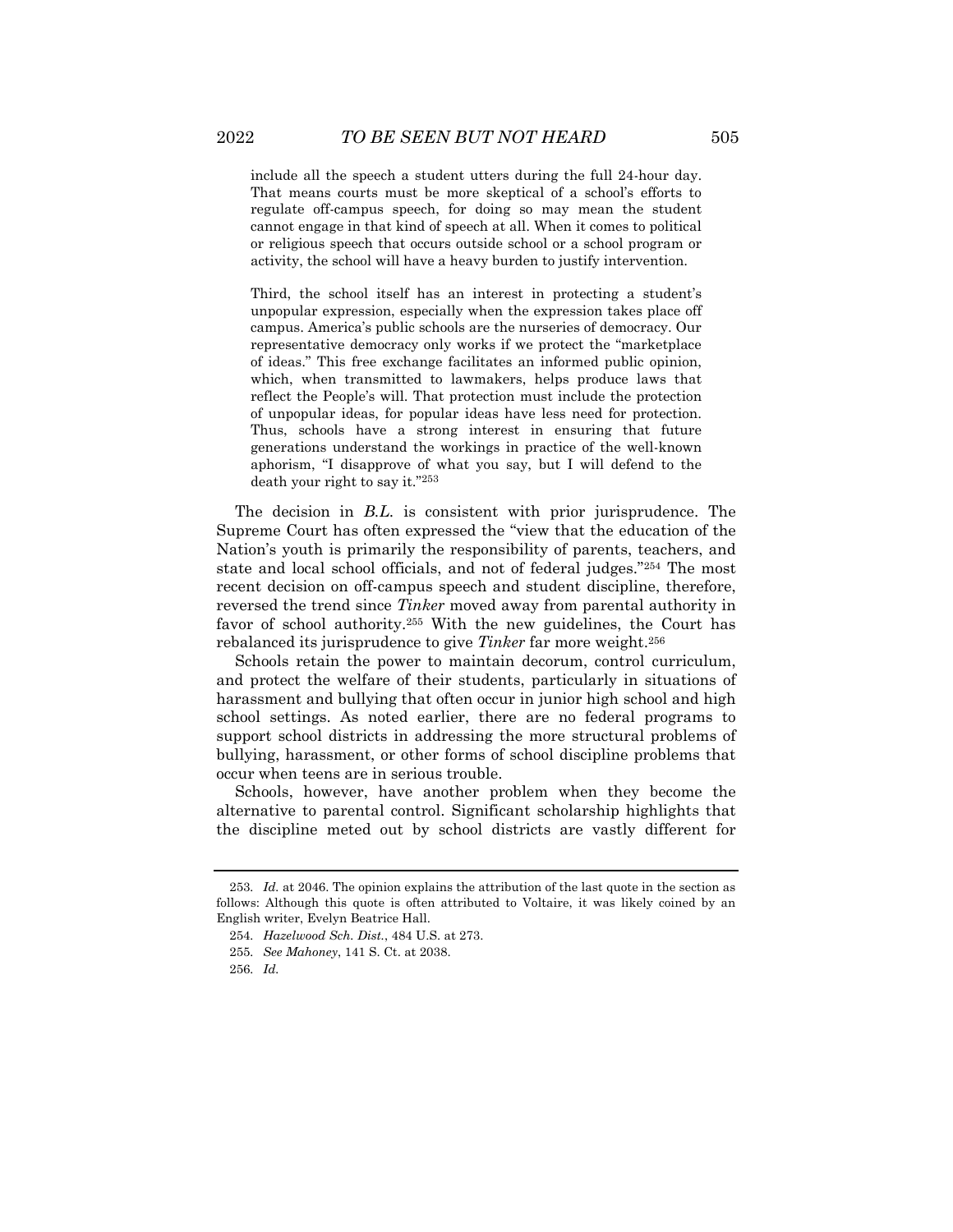minority students than Caucasian students.<sup>257</sup> "Black students in the United States are subject to disciplinary action at rates much higher than their white counterparts. These disciplinary actions put students at higher risk for negative life outcomes, including involvement in the criminal justice system."<sup>258</sup> While just 3.5% of white students received out-of-school suspensions as punishments, 13.46% of Black students received such a punishment.<sup>259</sup> Although school arrests are much less frequent, Black students are arrested nearly three and a half times more often than white students.<sup>260</sup> The differences have been statistically linked to systemic implicit bias and exacerbated by economic effects.<sup>261</sup> Another report provides that "[b]lack students are three times more likely to be suspended or expelled than white students, according to the Education Department's Office for Civil Rights, and research in Texas found students who have been suspended are more likely to be held back a grade and drop out of school entirely."<sup>262</sup>

Schools should be able to protect students from the aggressive conduct of other students. Schools are obligated to keep students safe while educating them and developing their potential. But the Supreme Court was correct to suggest that school districts should play a less important role rather than becoming the disciplinarians for society. The Supreme Court provided useful guidance on that question, but it did not address the resources needed to empower schools to make a difference.

#### *B. Making Victims into Criminals Is Not the Answer*

Another strategy that has been tried is to use strict enforcement of existing criminal laws to address problems of adolescent behavior. This strategy is reflected in the prior discussion of school incarcerations that are often directed at Black male teens.<sup>263</sup> Many other jurisdictions have expanded laws to prohibit the distribution or transmission of sexual content. Congress enacted the federal Prosecutorial Remedies and

<sup>257.</sup> Travis Riddle & Stacey Sinclair, *Racial Disparities in School-Based Disciplinary Actions are Associated with County-Level Rates of Racial Bias*, 116 PNAS 8255 (Apr. 2, 2019), www.pnas.org/cgi/doi/10.1073/pnas.1808307116 (last visited Jan. 24, 2022).

<sup>258</sup>*. Id.* at 8256.

<sup>259</sup>*. Id.*

<sup>260</sup>*. Id.* Black students experienced student arrests at the rate of 0.28% compared to white students who experienced the rate at 0.08%.

<sup>261</sup>*. Id.*

<sup>262.</sup> Libby Nelson & Dara Lind, *The School to Prison Pipeline, Explained*, VOX (Feb. 24, 2015), http://www.justicepolicy.org/news/8775 (last visited Jan. 24, 2022).

<sup>263</sup>*. See id.*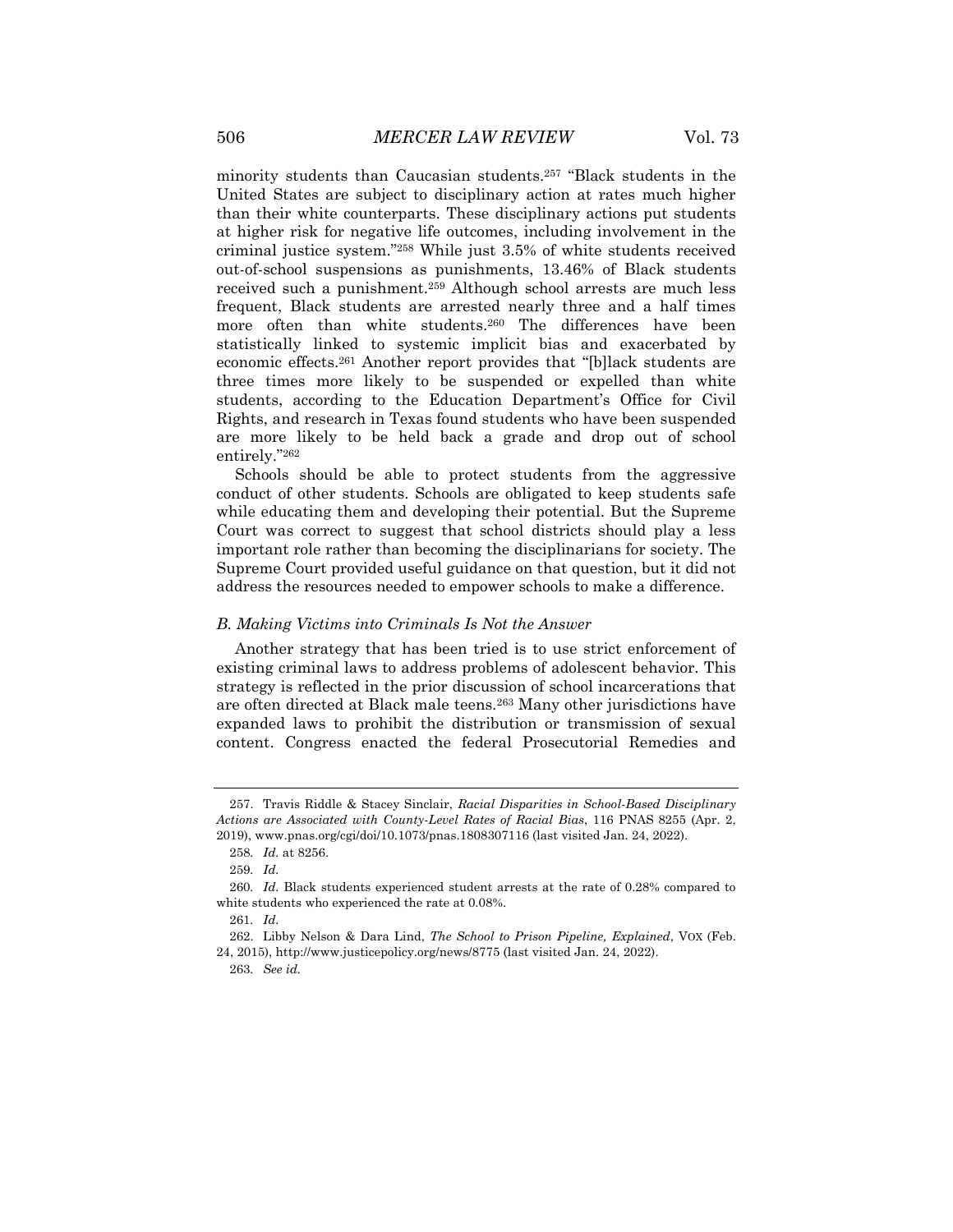Other Tools to end the Exploitation of Children Today (PROTECT) Act,<sup>264</sup> to strengthen anti-child-pornography remedies and heighten criminalization for pandering and solicitation.<sup>265</sup> State and federal authorities have "broad authority to proscribe child pornography."<sup>266</sup>

Nonetheless, that authority is not unlimited. For example, non-obscene pornography involving models who are over eighteen but look younger, computer-generated virtual images of young children, and artwork depicting minors are all protected speech.<sup>267</sup> The prohibition against child pornography does not apply in these examples because a minor does not participate in creating such works.<sup>268</sup> In contrast, even if one of the parties in a potential transaction does not involve actual child pornography, such as an undercover police officer, the specific intent to distribute or obtain child pornography at the heart of the transaction is sufficient to allow for a conviction.<sup>269</sup>

While the PROTECT Act provides law enforcement officers with additional tools to prosecute predators and pedophiles, it is sufficiently broad to cover a sexting conversation between two consenting minors. But, because the law gives these minors both First Amendment rights and the right to contraceptives and abortion, it does not seem appropriate to apply a five-year mandatory criminal sentence to the use of technology like texting. Teen nudity can trigger the consequences of significant prison time and registration as a sex offender. In one example, "[a] 15-year-old Ohio girl faces felony charges and may have to register as a sex offender for allegedly taking nude photos of herself and sending them to her high school classmates."<sup>270</sup>

There are much better ways to address these problems. Louisiana, for example, prohibits "[t]he transmission, delivery or utterance of any textual, visual, written, or oral communication depicting lewd or lascivious conduct, text, words, or images to any person reasonably believed to be under the age of seventeen and reasonably believed to be

270. Scott Michels, *Teen Charged with Sending Nude Pics of Herself*, ABC NEWS (Oct. 9, 2008), https://abcnews.go.com/TheLaw/story?id=5995084&page=1.

<sup>264.</sup> 18 U.S.C. § 2252A(a)(3)(B) (2018).

<sup>265.</sup> U.S. v. Williams, 553 U.S. 285 (2008).

<sup>266</sup>*. Id.* at 289.

<sup>267</sup>*. Id.*

<sup>268</sup>*. See* Ashcroft v. Free Speech Coalition, 535 U.S. 234, 249–51, 254 (2002) (childprotection rationale for speech restriction does not apply to materials produced without children).

<sup>269</sup>*. Williams*, 553 U.S. at 296 ("The defendant must 'intend' that the listener believe the material to be child pornography, and must select a manner of 'advertising, promoting, presenting, distributing, or soliciting' the material that he thinks will engender that belief—whether or not a reasonable person would think the same.").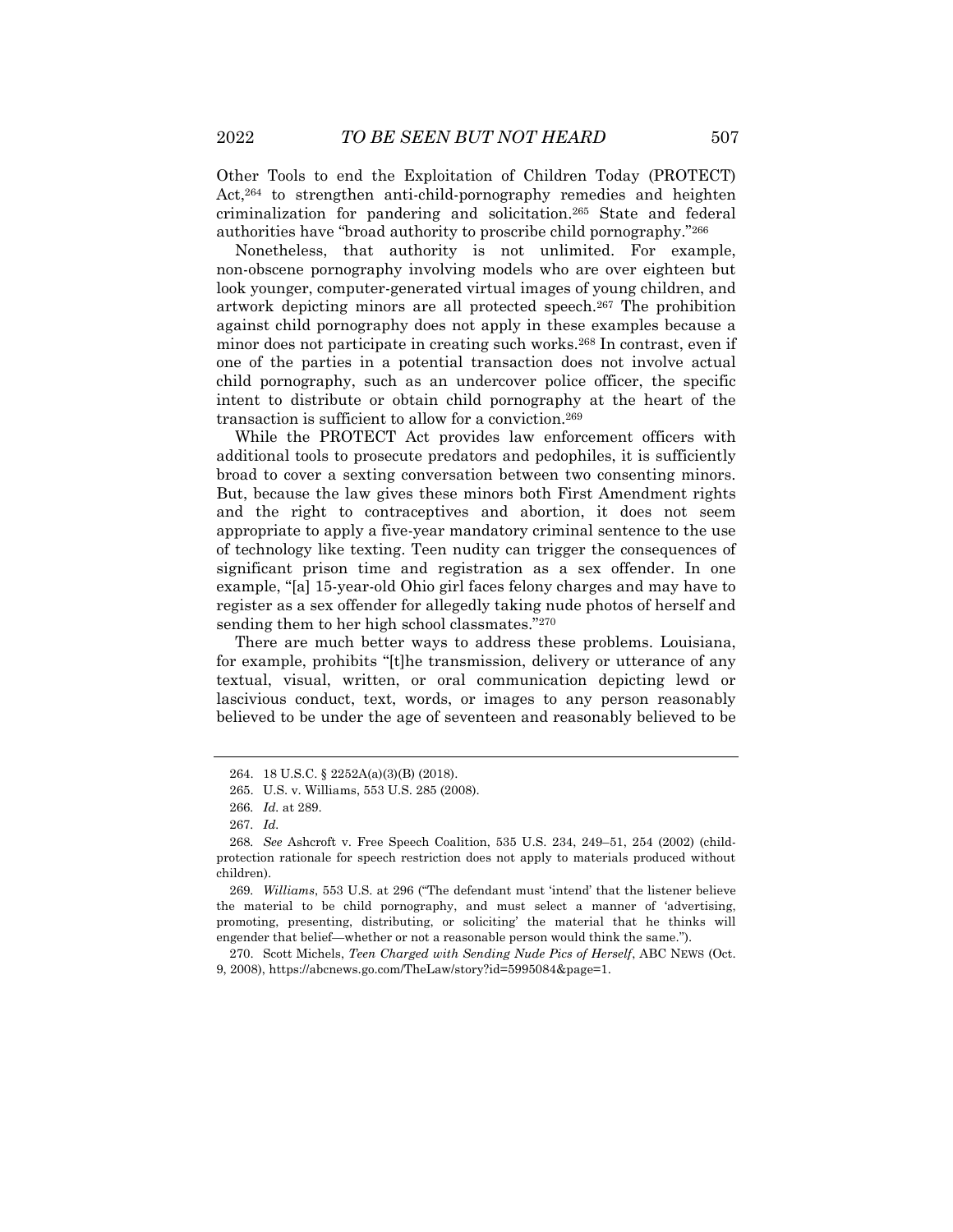at least two years younger than the offender."<sup>271</sup> To make the communication qualify as indecent behavior with juveniles, the offender must send the content "with the intention of arousing or gratifying the sexual desires of either person."<sup>272</sup> A law such as this is primarily designed to stop sexting and sexual harassment related to pedophilia. The exemption from the law for the age gap to be more than two years removes many of the concerns that the law could be used to punish consensual communications among classmates.

Protecting the constitutional rights of adolescents who send sexual images to their partners would still make the redistribution of images a crime, such as this example: "A 17-year-old in Wisconsin was charged in May with child pornography for allegedly posting naked pictures of his ex-girlfriend on the Internet. The girl had sent him the pictures. He told the La Crosse County Sheriff's Department he was just 'venting' after she broke up with him."<sup>273</sup> Unlike the situation in which the adolescents are retaining the images as part of their own, private intimate activities, this example of "revenge porn" is intended to shame the subject of the image and is distributed to strangers, including adults. The distinction is an important one. All individuals, including adolescents, have both a speech right to express themselves and their bodies, as well as a privacy interest that should ensure the exposure of one's nudity is not undertaken without express permission.

Taken in this light, the limitation on law enforcement suggested here should not interfere with the ongoing efforts to stop nonconsensual publication of nude and sexually explicit content. More than forty-six states plus the District of Columbia have enacted statutes designed to stop the practice of revenge porn and sexploitation.<sup>274</sup> All jurisdictions should provide such protections.

The narrow limit suggested on child pornography laws is intended to protect the minors who are often victims of those pictures being distributed without their permission. Any retransmission beyond the individual or the consenting couple, if the images involve sex acts, can and should still fall within the strong prohibitions against child pornography. But, in many of these cases, a young woman takes her own photo only to have her sexual partner or a third party distribute

<sup>271.</sup> LA. STAT. ANN. § 14:81 (2020).

<sup>272</sup>*. Id.*

<sup>273.</sup> Michels, *supra* note 270.

<sup>274.</sup> Ruobing Su, Tom Porter, & Michelle Mark, *Here's a Map Showing Which US States Have Passed Laws Against Revenge Porn—And Those Where It's Still Legal*, BUSINESS INSIDER (Oct. 30, 2019), https://www.businessinsider.com/map-states-whererevenge-porn-banned-2019-10.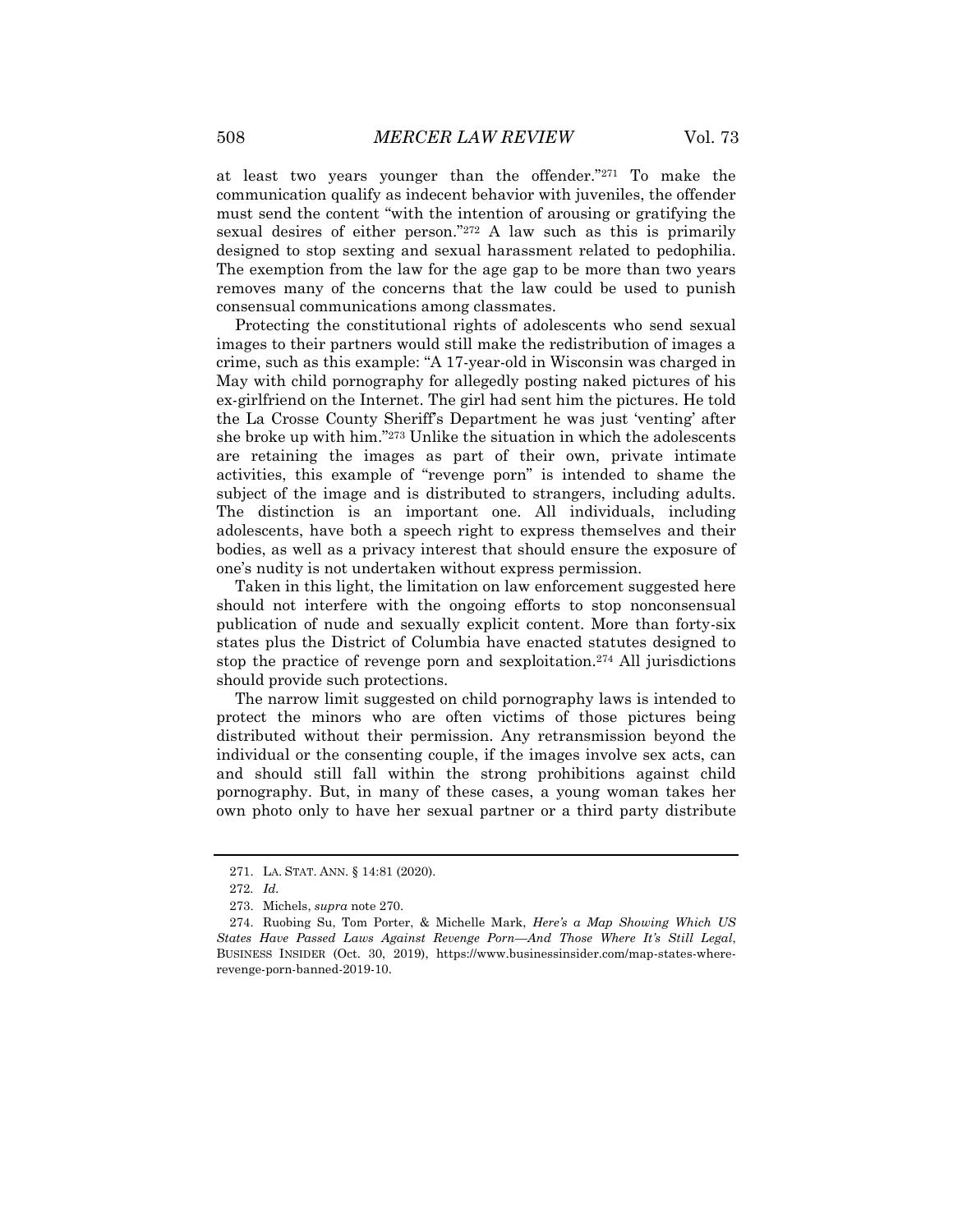that picture. She is the victim of that image being distributed; she is not a sexual predator. She should be constitutionally protected from

#### VI. MODERN SOLUTIONS THAT MATCH TEENS' REALITY

This Article highlights that the balance between free speech and privacy has been difficult for U.S. courts and intractable when dealing with minors. The tension inherent in the triangle between teens, parents, and state authorities to the privacy versus speech dynamic has left policymakers with wicked problems and few effective solutions. Into this mix, the predatory nature of social media conglomerates has left adolescents with heightened anxiety, less autonomy, and a sense of powerlessness.<sup>275</sup>

### *A. Tame Social Media With the Help of its Financial Enablers or Through Nonprofit Alternatives*

The first step is to tame the commercial vendors who put minors' mental health at risk in search of increased platform utilization.<sup>276</sup> "[T]ech companies and designers should offer a range of user-friendly tools that help parents create age-appropriate environments. They could also change the design to create an environment that is conducive to more meaningful conversations and less browsing and liking."<sup>277</sup> It is unlikely that these requests will occur because the companies are suddenly beneficent or altruistic. On the other hand, it is in advertisers' best interests to see that their ads and products are linked to socially beneficial platforms.<sup>278</sup> The Forbes Business Council framed the concern by asking the simple question: "Where is the warning label?"<sup>279</sup>

prosecution for child pornography.

<sup>275</sup>*. See* Henry Fersko, *Is Social Media Bad for Teens' Mental Health?*, UNICEF (Oct. 9, 2018), https://www.unicef.org/stories/social-media-bad-teens-mental-health.

It is no secret that social media platforms were deliberately designed to hold users' attention as long as possible, tapping into psychological biases and vulnerabilities relating to our desire for validation and fear of rejection. Too much passive use of social media–just browsing posts–can be unhealthy and has been linked to feelings of envy, inadequacy and less satisfaction with life. Studies have even suggested that it can lead to ADHD symptoms, depression, anxiety and sleep deprivation.

<sup>276</sup>*. Id.*

<sup>277</sup>*. Id.*

<sup>278</sup>*. See* Ines Schulze Horn, *et al*., *Business Reputation and Social Media: A Primer on Threats and Responses*, 16 JOURNAL OF DIRECT, DATA AND DIGITAL MARKETING PRACTICE 193 (2015), https://doi.org/10.1057/dddmp.2015.1.

<sup>279.</sup> Patrick Bensen, *The Warning Sign: How Social Media Companies Can Address Social Responsibility,* FORBES (Apr. 16, 2021),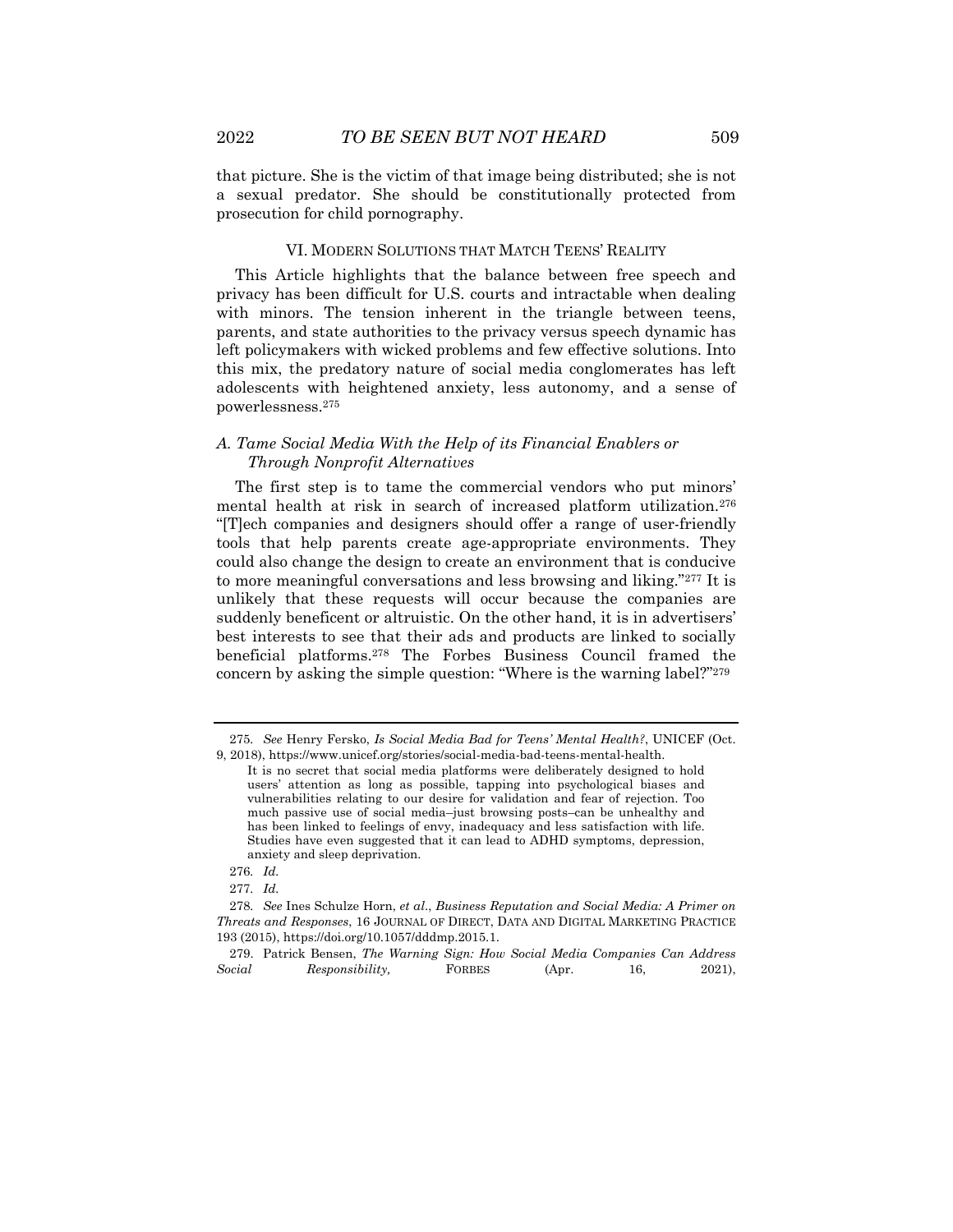The public saw a brief glimpse of the power of other businesses in the social media supply chain to impact content when OnlyFans announced it was planning to ban pornography from its service.<sup>280</sup> OnlyFans is a social media platform where content producers can post their original content in exchange for payment through subscriptions or tips.<sup>281</sup> Once a site dedicated to musicians and do-it-yourselfers, COVID changed the market. "The popularity of the social-media service exploded during the pandemic as sex workers, musicians and online influencers used it to charge fans for exclusive access to photos, videos, and other material. OnlyFans has attracted more than 130 million users."<sup>282</sup> The company then announced that due to mounting pressure from banks and payment providers, it would bar subscribers' adult content.<sup>283</sup>

A week later, this particular decision was reversed as the company announced it had received assurances from those banking and financial partners that the posting policies would remain unchanged.<sup>284</sup> In a rather startling reversal of public attitudes towards online content, OnlyFans' adult platform was seen as a safe haven for professional sex workers and others who turned to adult content because they could not work due to the pandemic.<sup>285</sup>

Among the lessons from the OnlyFans abortive announcement was the clear power that banks, financial companies, large advertisers, and other commercial enterprises have on social media platforms. If the world's professional and collegiate sports regulators, for example, restricted their content to those platforms that operated with a code of conduct that protected adolescents, then the behaviors of the platforms could quickly be held to a new standard.

An even more effective alternative at establishing new norms for the social media companies would be for a nonprofit conglomerate to provide an alternative to the predatory and profit-motivated solutions

https://www.forbes.com/sites/forbesbusinesscouncil/2021/04/16/the-warning-sign-howsocial-media-companies-can-address-social-responsibility/?sh=5e0b0e2a13b4.

<sup>280</sup>*. See* Ryan Browne, *OnlyFans Says It Will No Longer Ban Porn in Stunning U-Turn After User Backlash*, CNBC (Aug. 25, 2021) https://www.cnbc.com/2021/08/25/onlyfans-says-it-will-no-longer-ban-porn-after-backlashfrom-users.html.

<sup>281</sup>*. See How It Works*, ONLYFANS, https://onlyfans.com/how (last visited Jan. 25, 2022).

<sup>282.</sup> Lucas Shaw, *OnlyFans to Bar Sexually Explicit Videos Starting in October*, BLOOMBERG (Aug. 19, 2021), https://www.bloomberg.com/news/articles/2021-08- 19/onlyfans-to-block-sexually-explicit-videos-starting-in-october.

<sup>283</sup>*. Id.*

<sup>284</sup>*. See* Browne, *supra* note 280.

<sup>285</sup>*. Id.*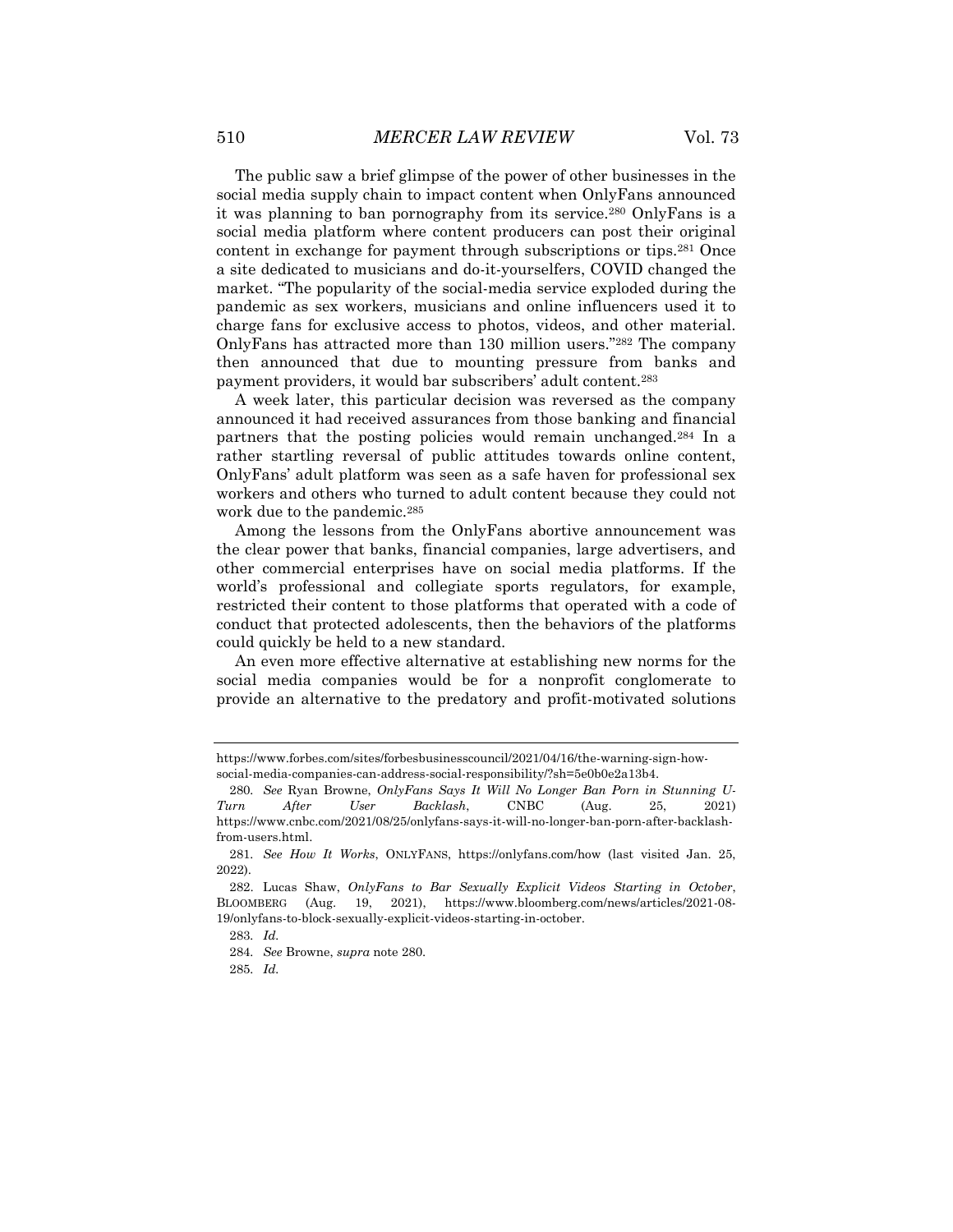presently on the market. Nonprofits such as Khan Academy, Edutopia, Wikipedia, Mozilla and others have provided tremendous social benefit to society through their services. National Public Radio and the Corporation for Public Broadcasting have delivered high-quality educational news and entertainment for decades. In addition, the nation's 4,000 colleges regularly generate original scholarship, training, and educational materials for their own students and the communities they serve. With these socially beneficial resources and rich content, a well-designed consortium could supplant the market-driven companies with content and content-moderation tools that would provide more control for the user and less incentive to pull the user into destructive compulsive behaviors. The for-profit sector could certainly choose to do this as well, but the metrics for economic success in Silicon Valley militate against such a for-profit, remaining true to its long-term goals.<sup>286</sup>

#### *B. Adopt "Empathy by Design" for Adolescent-Serving Institutions*

A new approach is needed to make online platforms and adolescentserving institutions healthier and more supportive for the teens they serve. One approach can be borrowed from the human-centered design approach promoted by IDEO<sup>287</sup> and the Institute of Design at Stanford.<sup>288</sup> At the heart of these efforts is the use of empathy to begin the design process:

Empathy is the centerpiece of a human-centered design process. The Empathize mode is the work you do to understand people  $\dots$ . It is your effort to understand the way they do things and why, their

<sup>286</sup>*. See e.g*., Jon M. Garon, *Searching Inside Google: Cases, Controversies, and the Future of the World's Most Provocative Company*, 30 LOY. L.A. ENT. L. REV. 429 (2010) (discussing the evolution of a company that once had "don't be evil" as its motto).

<sup>287.</sup> Jason Weeby, *Creating More Effective, Efficient, and Equitable Education Policies with Human-Centered Design*, BELLWETHER EDUCATION PARTNERS (2018), https://bellwethereducation.org/publication/creating-more-effective-efficient-andequitable-education-policies-human-centered-design ("The history of human-centered

design reaches back to the 1960s, but its popularization began in the 1990s with the creation of IDEO, one of the most well-known design firms in the world.").

<sup>288</sup>*. See An Introduction to Design Thinking Process Guide, Institute of Design at* **Stanford, STANFORD STANFORD UNIVERSITY,** https://web.stanford.edu/~mshanks/MichaelShanks/files/509554.pdf (last visited Jan. 26, 2022); Dennis Hambeukers, *Visualizing the Essence of Design Thinking in a Diagram, Part 2*, SERVICE DESIGN NOTEBOOK (Oct. 6, 2015), https://servicedesignnotebook.nl/visualizing-the-essence-of-design-thinking-in-a-diagrampart-2-62b7559f0e10.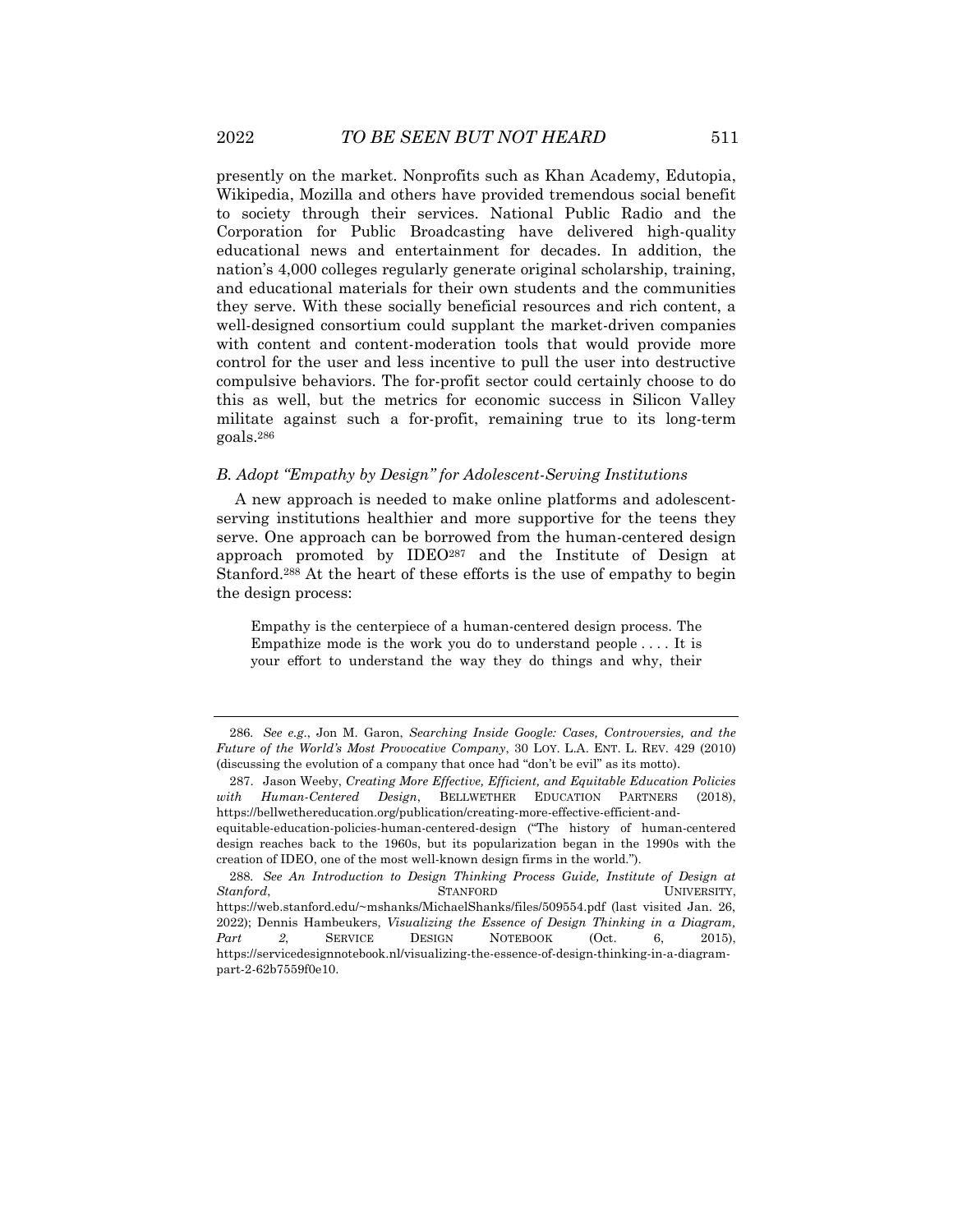physical and emotional needs, how they think about world, and what is meaningful to them.<sup>289</sup>

Applying human-centered design to teen services is not entirely new. "[H]uman-centered design in the education sector tends to focus on the creation of products, services, and experiences. It has been used to create curriculum, learning spaces, apps, lunchtime, and even entire school systems."<sup>290</sup> At the same time, the actual use of this approach has been relatively rare.<sup>291</sup>

Among the many challenges institutions face designing solutions for children is the tendency to overgeneralize. The empathy-by-design approach must be informed by starting with the individual student rather than groups or populations. This lesson derives from the foundational need to develop youth programs featuring age-appropriate child development strategies and effective teaching strategies and human rights principles.<sup>292</sup>

Although this Article uses the label of "empathy-by-design," there are many others. Writing for Save the Children, Dr. Joan Durrant uses the term "positive discipline" to reflect many of these same underlying concepts. Dr. Durrant explains that positive discipline is based on "children's rights to health development, protection from violence and active participation in their learning."<sup>293</sup> Based on the U.N. Convention on the Rights of the Child, childrens' right to participate in decisionmaking includes expressing their opinions and having their opinions respected; having a say in matters affecting them; having access to information; and freely associating with other people.<sup>294</sup> This right to be heard and participate is the corollary of the obligation to use empathy in designing systems that govern student learning, discipline, and behavior.

Program developers and planners have had consistent success when they step into the shoes of the students they plan to serve before designing systems on their behalf.<sup>295</sup> A study of university advising, for

<sup>289</sup>*. An Introduction to Design Thinking Process Guide, Institute of Design at Stanford*, *infra* note 304, at 2.

<sup>290.</sup> Weeby, *supra* note 287, at 14.

<sup>291</sup>*. Id.*

<sup>292.</sup> Joan E. Durrant, *Positive Discipline in Everyday Teaching*, SAVE THE CHILDREN (2010), https://resourcecentre.savethechildren.net/library/what-positive-disciplinepositive-discipline-everyday-teaching (last visited Jan. 27, 2022).

<sup>293</sup>*. Id.*

<sup>294</sup>*. Id.*

<sup>295.</sup> There are multiple psychological definitions of empathy, including Adam Smith's explanation that empathy is "imagining how one would think and feel in another person's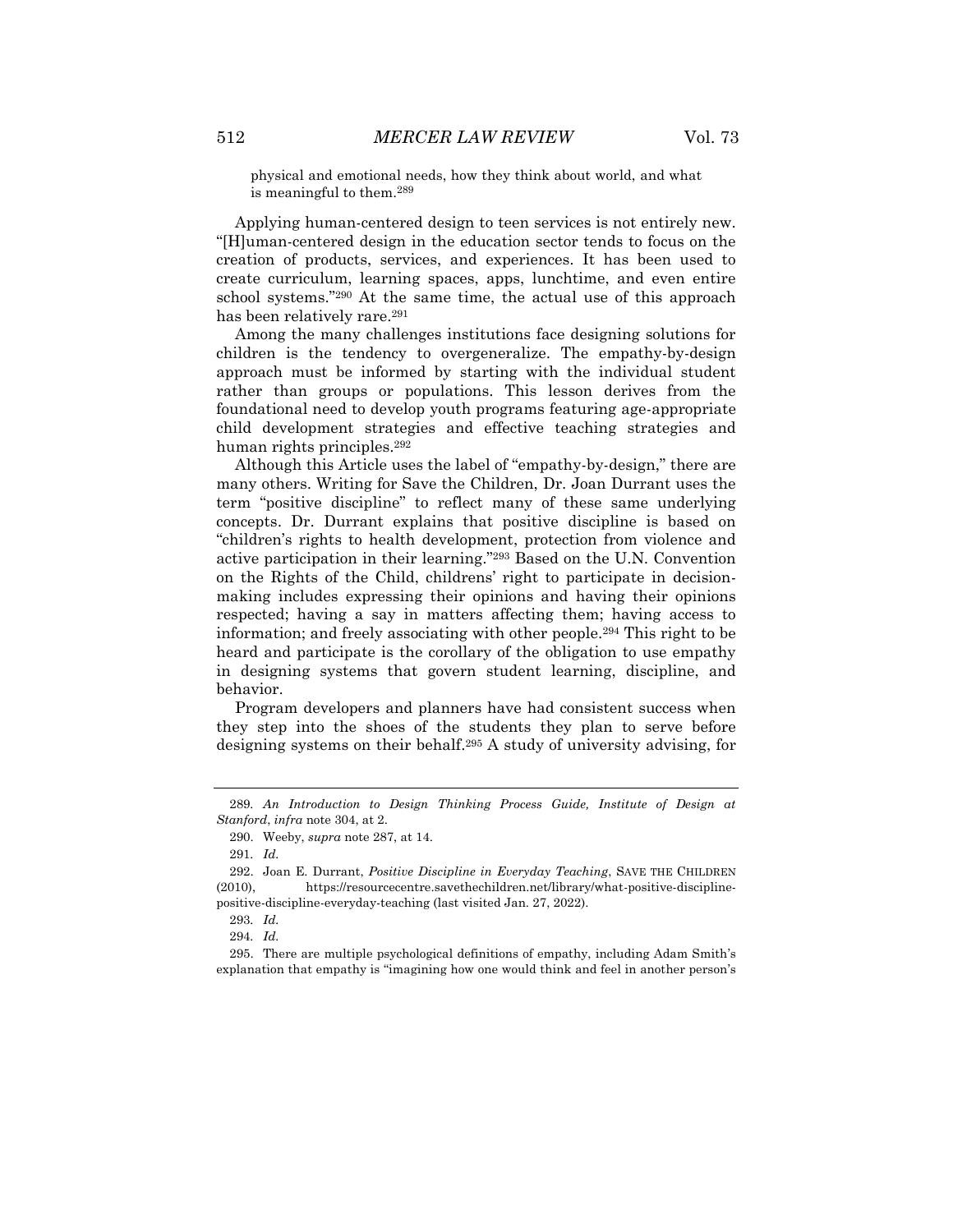example, found that effective advising was responsible for increasing graduation rates, reducing the number of semesters needed for students to complete college (which reduced student cost), and decreasing withdrawals from college.<sup>296</sup> A recent study showed the same thing is true when high schools provide effective student counseling.<sup>297</sup> These strategies directly impacted the reduction of racial and ethnic disparities in graduation rates.<sup>298</sup>

Teens need a different system to address their privacy needs, their free speech interests, and supplement the parents' roles beyond the school systems. Courts are serving as an *in loco parentis* alternative in the case of pregnancy, but there is no real national resource for adolescents seeking the broader range of services that they might need if they cannot get them outside the household. "[T]oday's world has become increasingly complex, technical, and multicultural, placing new and challenging demands on young people in terms of education, training, and the social and emotional skills needed in a highly competitive environment."<sup>299</sup>

By looking at the wide range of teen rights and limits, a coalition of nonprofits could become the foundation for a comprehensive social support initiative. Given that almost all court decisions on judicial bypass provide consent for the young pregnant woman to get an abortion, these agencies might also be designated as surrogates to arrange this permission. As part of that role, the young woman would

299*. Community Programs to Promote Youth Development*, *supra* note 4, at 2.

situation," intuiting or projecting oneself into another's situation, and a variety of related concepts for cognitive empathy, emotional recognition, and many others. *See* C. Daniel Batson, *These Things Called Empathy: Eight Related but Distinct Phenomena*, SOCIAL NEUROSCIENCE OF EMPATHY (2009). *See also* Jennifer Gerarda Brown, *Deeply Contacting the Inner World of Another: Practicing Empathy in Values-Based Negotiation Role Plays*, 39 WASH. U. J.L. & POLICY 189, 194–95 (2012) ("Sometimes, the same word—empathy—is used to talk about different things (cognitive understanding vs. emotional connection and resonance). At other times, referring to what may be the same phenomenon, we use different words ('empathy' vs. 'recognition').").

<sup>296</sup>*. See* Allison Bailey, et. al., *Turning More Tassels*, BCC & SASPA, https://success.gsu.edu/download/turning-

moretassels/?wpdmdl=6472357&refresh=61449d80523b01631886720 (last visited Jan. 26, 2022).

<sup>297.</sup> Christine Mulhern, Better School Counselors, Better Outcomes, 21 EDUCATION NEXT (Fall 2021), https://www.educationnext.org/better-school-counselors-betteroutcomes-quality-varies-can-matter-as-much-as-with-teachers/ (effective counselors improved high school graduation rates, attendance at four-year colleges, and persistence at those colleges into second year) (last visited Jan. 26, 2022).

<sup>298</sup>*. See id.* ("These impacts are generally larger for students who are not white, scored below average on the state test in 8th grade, or are from low-income families."); *Turning More Tassels*, *supra* note 296.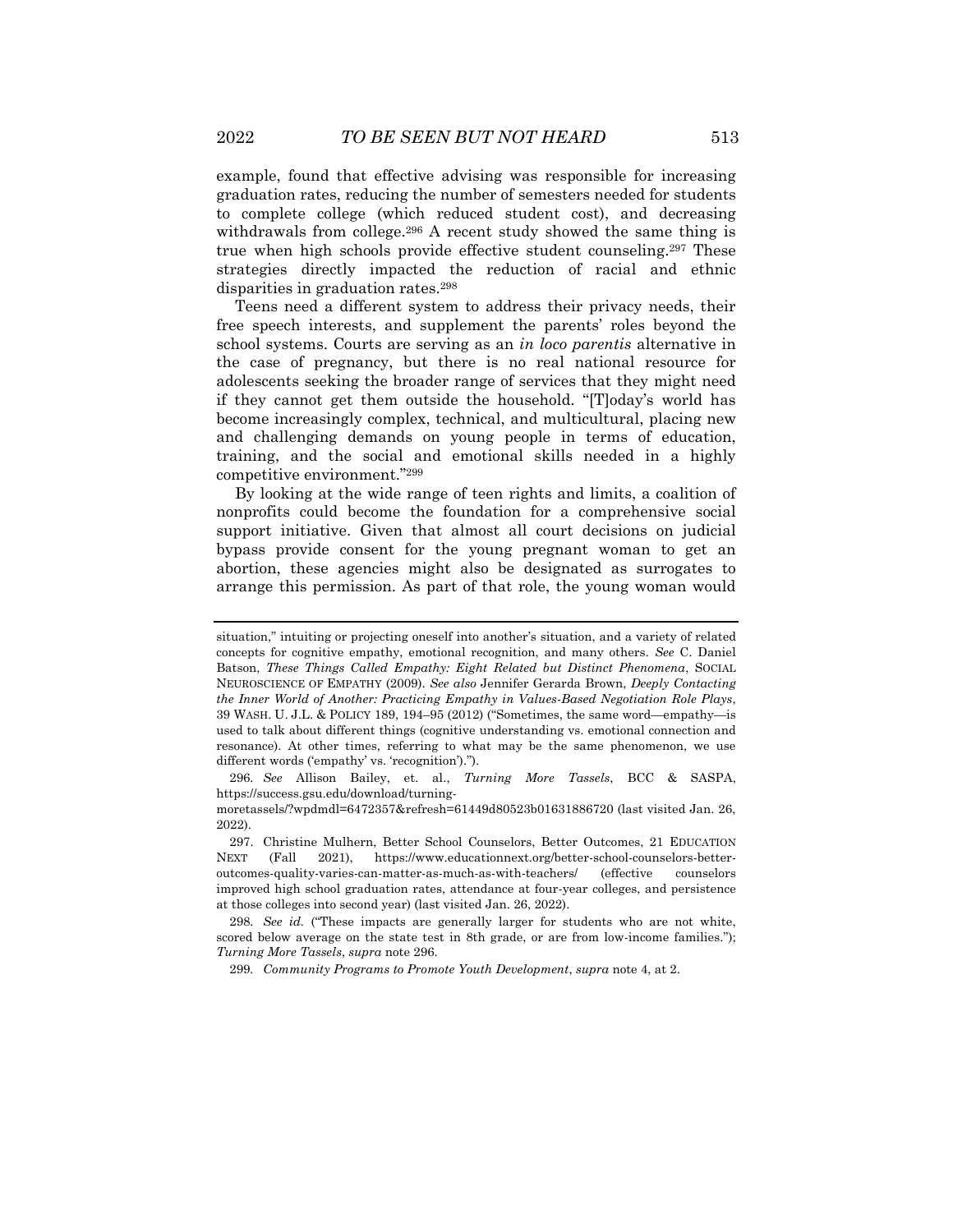be provided with additional social services that a judge does not provide.

In 2002, the National Academy of Science embraced this approach, promoting "a broader, more holistic view of helping youth to realize their full potential is gaining wider credence in the world of policy and practice."<sup>300</sup> The 2002 report, however, did not anticipate the influence of social media, cell phones, and much of the technology that now mediates the adolescent's online experience. In its conclusion, the report noted that "[a] combination of factors have weakened the informal community support once available to young people."<sup>301</sup>

There are many skills and coping strategies needed for adolescents to develop and thrive in the current environment.<sup>302</sup> In the area of online privacy, these organizations could work with teens to help prevent bullying and harassment, but they could also be trained to provide services to the teens who are victims of such abuse. Notably, these are not always distinct categories. Those who are bullied have also been known to bully others. Moreover, as discussed below, empathy training can help reduce antisocial behavior and improve coping skills. By serving as advocates and supporters, rather than disciplinarians, for the teens, these social service agencies could provide the mental health referrals and other resources to keep the teens who are victims of online abuse from spiraling into depression, self-harm, or suicide.

Many agencies already provide a range of social services to teens, including YMCA, Urban League, JCC, 4H, and municipal community centers. What is missing is a national program addressing the vastly changed norms of growing up with a cell phone in one hand and social media watching every step one takes. Teens have more rights than ever before, but they do not have the resources to address the modern world. Schools are ill-equipped to help. And, for too many adolescents, their parents cannot provide them with the support they need.

Such programs could also provide the alternative to schools and courts as the source for conflict resolution involving some of the bullying and harassment activities that occur online and adjacent to school environments. If such programs proved effective over time, those organizations could also collaborate with the major social media

<sup>300</sup>*. Community Programs to Promote Youth Development*, *supra* note 4, at 3.

<sup>301</sup>*. Community Programs to Promote Youth Development*, *supra* note 4, at 297.

<sup>302</sup>*. See* GARON, *supra* note 131, at 76–80 (discussing information literacy, digital literacy, privacy, and security literacy, as well as "the attributes essential to build lives of meaning and fulfillment."); *see also Community Programs to Promote Youth Development*, *supra* note 4, at 301 (discussing settings providing physical and psychological security, emotional support, opportunities to develop relationships, and other similar attributes).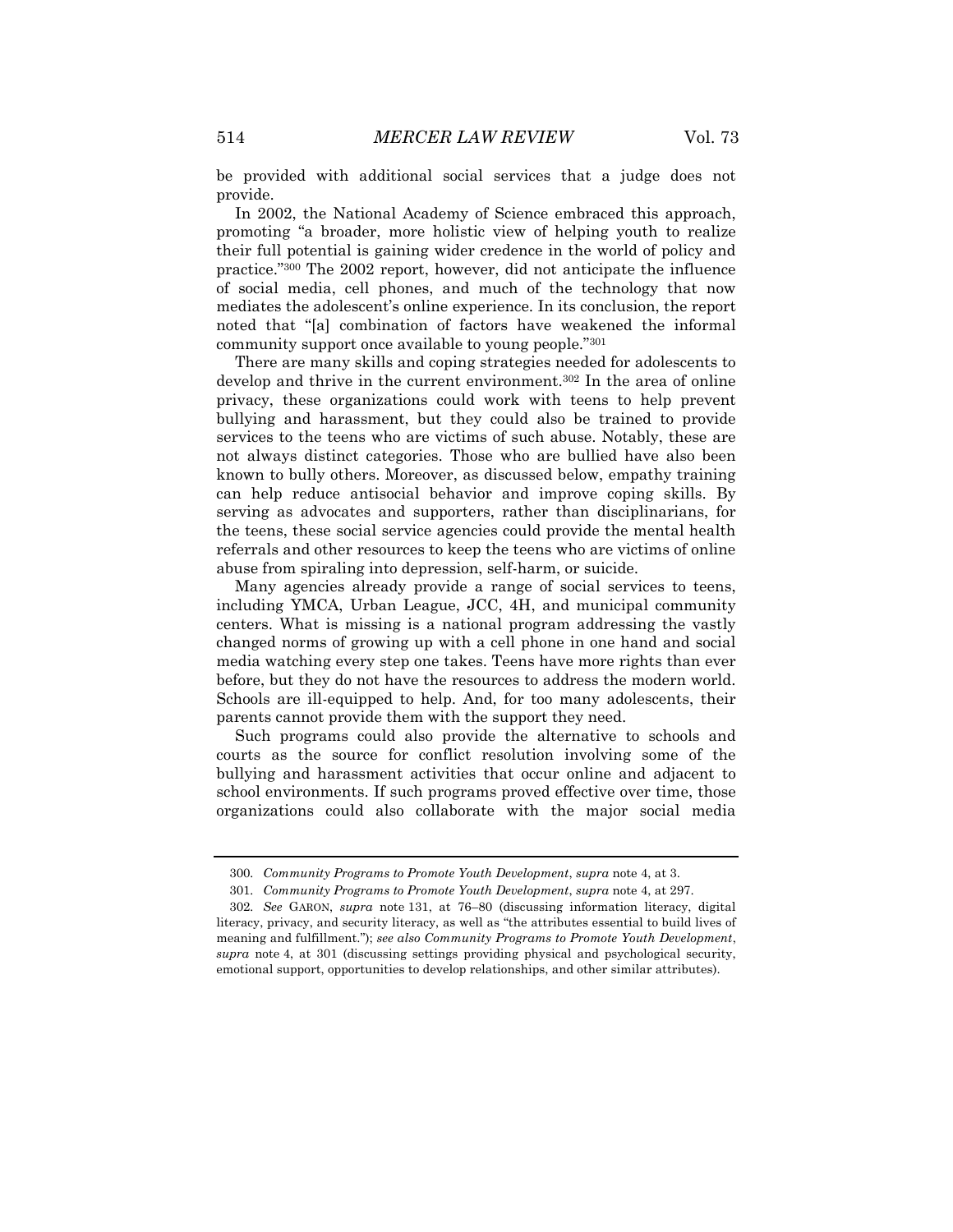platforms. In such an arrangement, the victim of online bullying could inform the nonprofit social service organization. It would have a "preferred status" to red flag harmful content and conduct, alerting the social media platforms of such content that singled out individuals, violated the terms of service for these platform providers, and helping assure an expeditious removal of the content which violated the community norms of the platforms.

Responsible social media hosts should be expected to welcome the help if it can be established that these organizations can make informed decisions balancing the speech interests of their teen participants and the need for their teen participants to be free from harassment, bullying, and stalking. Although voluntary, this approach is much more intentional and supportive than the current model. If combined with conflict-resolution programs and similar tools, these programs—run by the premiere network of existing social service agencies—could make a significant difference in the lives of countless teens.

#### *C. Expand Restorative Justice Strategies*

Additional benefits will be found by expanding efforts to utilize restorative justice or restorative practice strategies in many areas involving adolescent discipline, particularly those that fall into the gray area between parental authority and institutional authority.<sup>303</sup> For teens, these restorative practices may be summarized as "a transformative force that addresses healing and accountability at personal and structural levels of society, and . . . a tool to address interpersonal harm . . . ."<sup>304</sup> "Research has established a myriad of

<sup>303</sup>*. See* Thalia González, *The Legalization of Restorative Justice: A Fifty-State Empirical Analysis,* 2019 UTAH L. REV. 1027, 1035 (2019) ("In the education system, restorative justice requires 'a philosophical and practical shift away from punitive and retributive control mechanisms . . . to prioritize individual and community growth to support safe and healthy school culture.'") (quoting Thalia González, *Restorative Justice from the Margins to the Center: The Emergence of a New Norm in School Discipline*, 60 HOW. L.J. 267, 270–71 (2016)).

<sup>304.</sup> Carl Stauffer & Sonya Shah, *Restorative Justice: Taking the Pulse of a Movement* 19 (2018) (unpublished manuscript) (on file with Zehr Institute for Restorative Justice), http://zehr-institute.org/publications/docs/introduction.pdf [https://perma.cc/T42Z-XL6Q]. *See also* Vogel, *infra* note 311, at 572 ("Restorative justice requires, at a minimum, that we address victims' harms and needs, hold offenders accountable to put right those harms, and involve victims, offenders, and communities in this process.") (quoting HOWARD ZEHR, THE LITTLE BOOK OF RESTORATIVE JUSTICE, 1, 25 (2002)).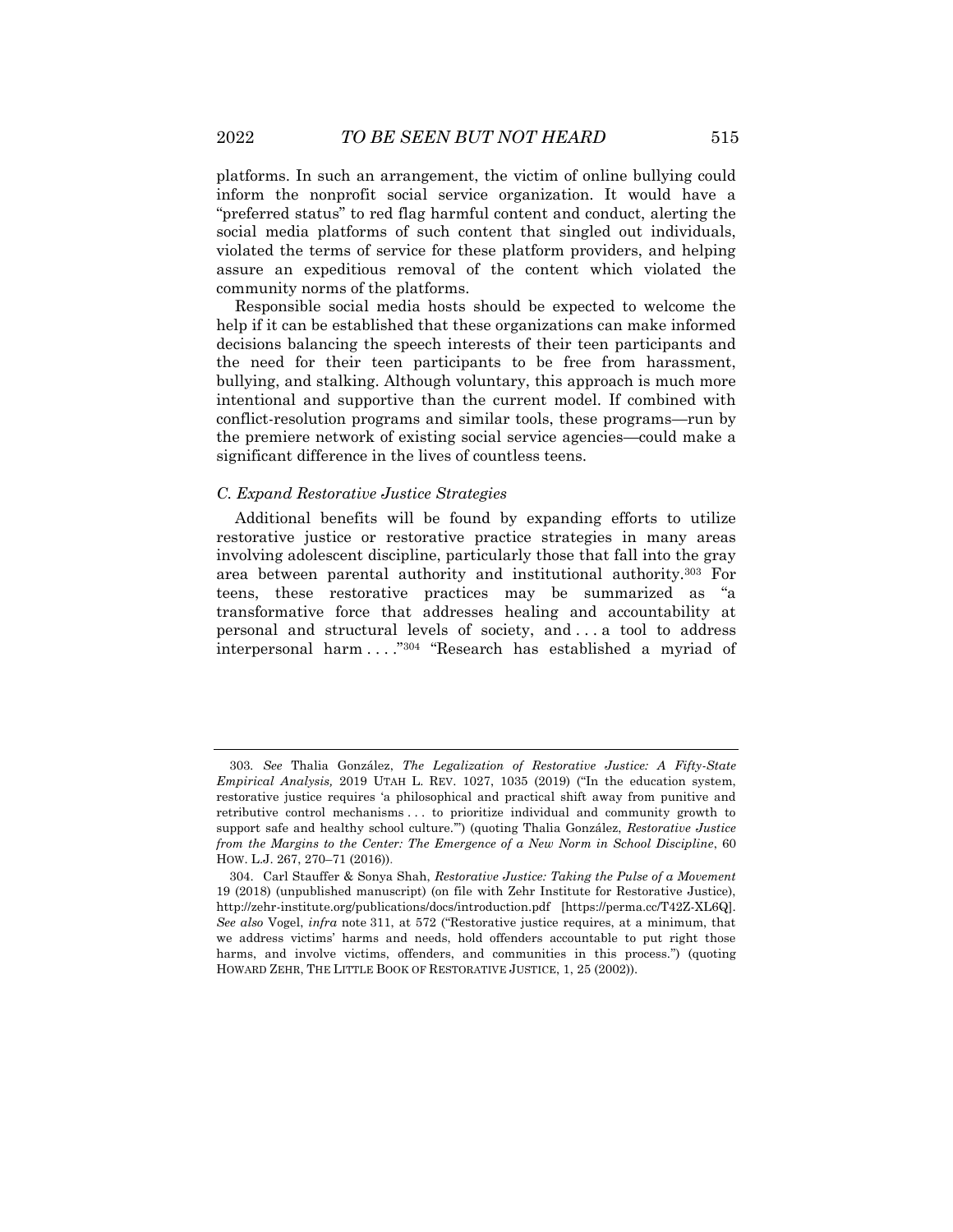benefits that flow from nonpunitive approaches utilizing restorative justice concepts and other holistic approaches."<sup>305</sup>

Restorative justice [(RJ)] has its origins in indigenous communities . . . . For First Nations people, the Navajo, and other native people, this worldview has been a way of being that prioritizes relationships, interdependency, fairness, shared decision making, solidarity, and healing. Although Western iterations of RJ emerged initially as an alternative approach to responding to harm and crime, schools are returning to the historical roots of RJ, with people adopting a more holistic framing and recognizing the importance of living well together in communities.<sup>306</sup>

Like positive discipline and empathy by design, restorative justice education is predicated on an empathetic, holistic model of engagement, dignity, and mutual respect.<sup>307</sup> It is initially thought of as a system for criminal or tortfeasor accountability, but the role of restorative justice applies more appropriately as a method of conflict resolution, applicable whether or not prior conduct has resulted in some community members taking criminal or otherwise antisocial action.<sup>308</sup> "School-based practices that (a) center healthy relationships, (b) work to heal harms and transform conflict, and (c) advocate for justice and equity include both preventative and responsive practices." <sup>309</sup> Each of these three goals is an essential component of community building. Professor Marie Failinger has written that restorative justice practices can help support unwed teen mothers.<sup>310</sup> In her work, she outlines five critical components for understanding the model:

<sup>305.</sup> Khin Mai Aung, *Pitting Our Youth Against Each Other: Moving School Harassment and Bullying Policy from A Zero Tolerance Discipline to Safe School Environment Framework*, 3 UC IRVINE L. REV. 885, 897 (2013).

<sup>306.</sup> Anne Gregory and Katherine R. Evans, *The Starts and Stumbles of Restorative Justice in Education: Where do We Go from Here?*, NAT. ED. POLICY CENTER (Jan. 2020), http://nepc.colorado.edu/publication/restorative-justice (internal citations omitted) (last visited Jan. 26, 2022).

<sup>307</sup>*. Id.*

<sup>308.</sup> Brian Littlechild and Helen Sender, *The Introduction of Restorative Justice Approaches in Young People's Residential Units: A Critical Evaluation, Centre for Community Research*, U. HERTFORDSHIRE (Feb. 2010), www.nspcc.org.uk/inform ("The conflict resolution and restorative approaches outlined in this report can be an effective way of dealing with criminal behaviour for both victims and perpetrators, as well as for developing positive social and interpersonal attitudes within residential units.") (last visited Jan. 26, 2022).

<sup>309.</sup> Gregory & Evans, *supra* note 306, at 8.

<sup>310.</sup> Marie A. Failinger, *Ophelia with Child: A Restorative Approach to Legal Decision-Making by Teen Mothers*, 28 L. & INEQUAL. 255, 278–80 (2010).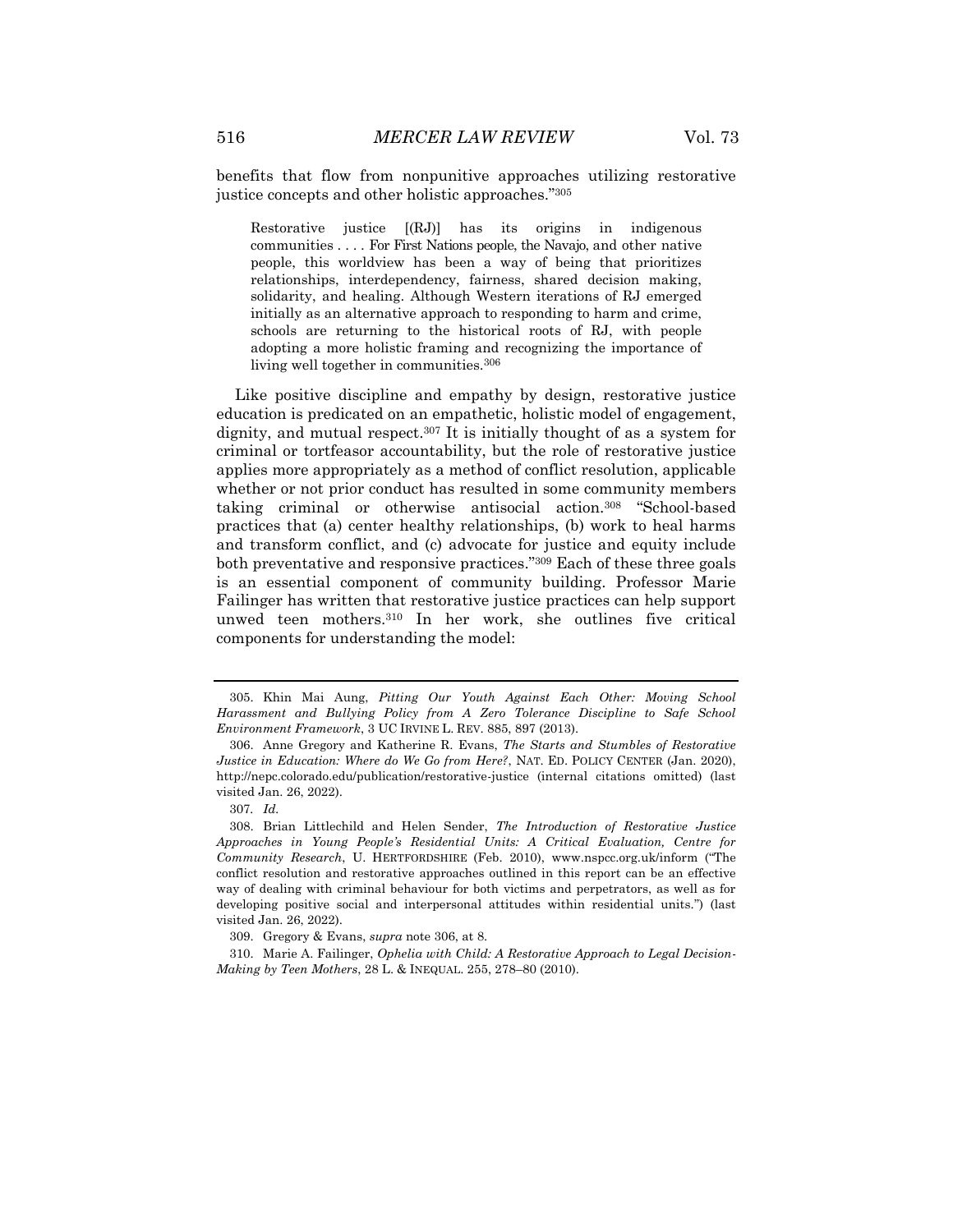[T]he restorative justice movement has re-imagined the nature of the individual's relationship to the state in five important ways . . . .

First, the restorative movement recognizes the reality and value of interdependence, and makes legally visible those relationships with family, friends, and community that exercise dynamic and interactive influences on the subject of government intervention .... [T]he restorative movement recognizes that in each moment, the individual is acting on and being acted upon by others related to him or her, and that these relationships constitute the warp and woof of the individual's capacity to make successful choices.

Second, the restorative . . . planners understand that human beings often make choices that undermine their well-being for a variety of reasons, ranging from confusion about what is in their best interests, to impulsivity, to a sense of worthlessness and hopelessness. Restorative planners bring the community in to surround offenders for a long-term process expected to confront behavioral reverses.

Third, the restorative movement demands accountability to others harmed, both those who suffer immediate injuries from the offender's actions and those whose community is more indirectly impaired because of the fear, anger, or other emotions caused by the offender's conduct . . .

Fourth, accountability for change is reflexive in the restorative model—not only is the offender accountable to those closest to him or her, but the community is accountable for "seeing" the offender as a whole person with strengths as well as flaws, without excusing or ignoring the offender's blame for his or her condition . . .

Fifth, restorative justice is built on reality-tested hope. As Professor Howard Vogel has described it, restorative justice is "rooted in a wager about the nature of reality and the human condition," specifically that every person wants to create positive connections with others and, in a "safe space," we can "take action through dialogue to build community so that all life might flourish."<sup>311</sup>

Restorative justice's emphasis on all stakeholders helps the minor, the minor's parents, and the institutions continue to stress within their triangular dynamic. "Restorative justice enhances social and emotional intelligence—the ability to identify and navigate emotions within oneself and with others. It also sensitizes participants to the value of

<sup>311</sup>*. Id.* (quoting Howard J. Vogel, *The Restorative Justice Wager: The Promise and Hope of a Value-Based, Dialogue-Driven Approach to Conflict Resolution for Social Healing*, 8 CARDOZO J. CONFLICT RESOL. 565 (2007)).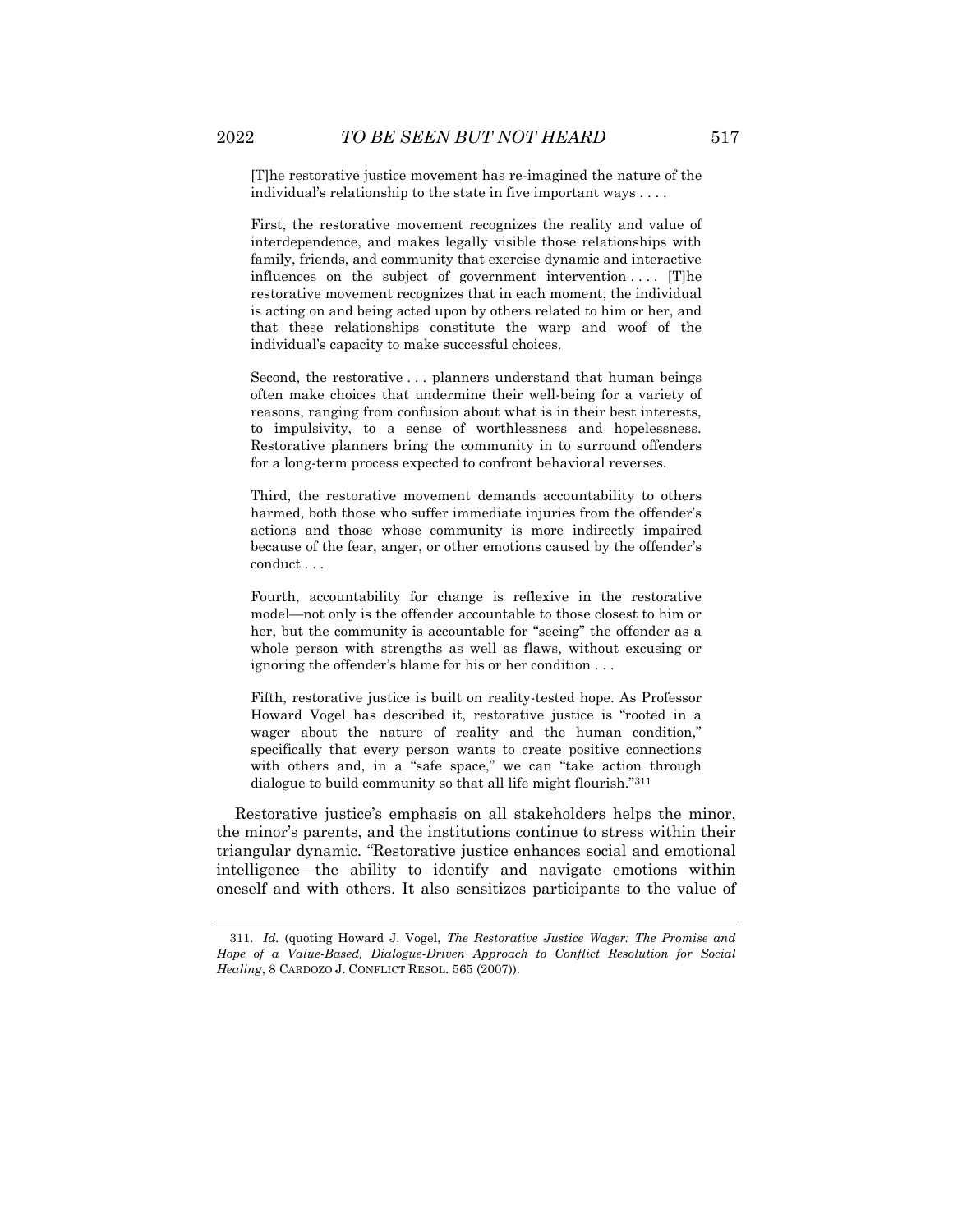relationships within and between social groups, and it strives to teach responsibility, accountability, honesty, empathy, and the satisfactions provided by work."<sup>312</sup>

To bring restorative justice into school systems, community centers, judicial diversionary programs, and other realms where such tensions exist, the participants facilitating the restorative practices must not lose sight of the five values identified by Professor Failinger. Empathy and respect for each participant, beginning with the minor at the center of the process, remains essential for the program to work. Facilitators need sufficient training and experience to deliver these outcomes, often needing to educate the participants as a component of providing the service. In practice, this means "restorative justice in schools is playing a positive role, but schools must work hard to avoid the pitfalls that can blunt the programs' impact—usually the result of faulty design and implementation."<sup>313</sup>

It must also be recognized that restorative justice and empathy by design are necessary but not sufficient. "Despite the laudable goals of school reform measures such Restorative Justice and Positive Behavioral Interventions and Supports, all of these efforts will not yield systemic reform without addressing implicit bias."<sup>314</sup> Conflict resolution strategies will necessarily fall short where racial bias and inequitable processes or programs exist at the core of the conflict. Again, starting with the empathy-by-design approach may help identify some of these structural barriers to unequal treatment. By combining these principles, conflicts can be minimized while structural changes can be implemented.

Restorative justice practices can even be explored for online communities. Again, the core values of the restorative practice model are relationships, interdependency, shared decision making, and a community spirit, which are often found in the rhetoric of social media platforms but rarely in their algorithmic design. Changing the goals of social media platforms to match community-based, collaborative, and healthy interactive networks would facilitate a positive change in

<sup>312.</sup> Lisa Abregú, *Restorative Justice in Schools: Restoring Relationships and Building Community*, 18 DIS. RES. MAG. 10, 11 (Summer 2012).

<sup>313.</sup> Tim Walker, *Restorative Practices in Schools Work . . . But They Can Work Better*, NEA TODAY (Jan. 30, 2020), https://www.nea.org/advocating-for-change/new-fromnea/restorative-practices-schools-work-they-can-work-better (last visited Jan. 26, 2022).

<sup>314.</sup> Laura R. McNeal, *Managing Our Blind Spot: The Role of Bias in the School-to-Prison Pipeline*, 48 ARIZ. ST. L.J. 285, 298 (2016) (citing Khin Mai Aung, *Pitting Our Youth Against Each Other: Moving School Harassment and Bullying Policy from a Zero Tolerance Discipline to Safe School Environment Framework*, 3 U.C. IRVINE L. REV. 885, 897–98 (2013)).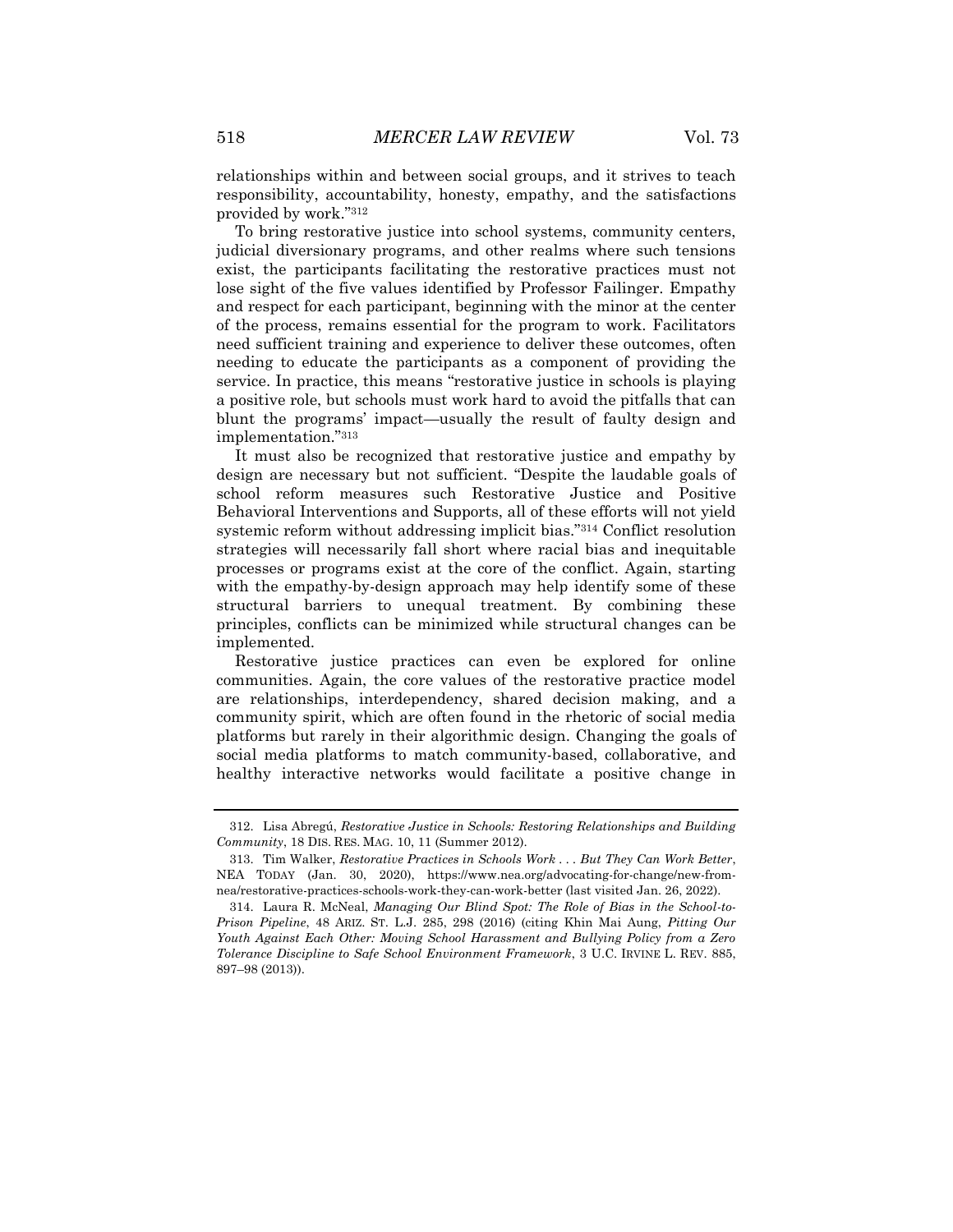minors' online experiences, promoting the best technology has to offer while mitigating the known harms. Restorative justice provides a philosophical roadmap that dovetails with the empathy-first model of human-centered design and hopefully captures in the empathy-bydesign model for system interactions.

#### *D. Teach the Skills and Substance of Empathy*

Empathy permeates the heart of restorative justice, requiring both empathies by the perpetrator of antisocial acts towards the victims of those acts as well as by those victims towards the perpetrator.<sup>315</sup> "Empathy is a critical element of the restorative justice process."<sup>316</sup> But, empathy is not easy and should not be presumed readily available from all perpetrators of antisocial activities, nor from all victims of those behaviors. Even outside the restorative justice framework, it is asking quite a bit to simply expect that all community members are empathetic to the plight of those around them. Empathy requires:

[S]tanding in another person's shoes to feel and think as they do. Empathy must then be followed by a desire to reduce the other's suffering, a desire that must be sufficiently intense to prod you into suffering-reducing action. But empathy requires imagination, and the suffering-alleviation urge turns on social norms that dictate when we should feel and then act on certain emotions.<sup>317</sup>

Rather than calling for the implementation of empathetic strategies in the context of criminal behavior or antisocial conflict in schools, the empathy-by-design approach requires that empathy is viewed as a building block to create healthy schools and communities to lessen the likelihood of conflict and address those conflicts once they occur. To do this, the schools and institutions that serve teens need to invest their resources to value empathy as more than an abstract ideal. These schools and institutions need to teach about the importance of empathy, train students to be more empathetic, and model empathetic

<sup>315.</sup> Renee Warden, *Where Is the Empathy? Understanding Offenders' Experience of Empathy and Its Impact on Restorative Justice*, 87 UMKC L. REV. 953, 957 (2019) ("Empathy is an essential component of offenders' respect for the law and rights of others. It also has the potential to explain and to heal what is broken in offenders' relationships to society."); Andrew E. Taslitz, *In General, Should Excuses Be Complete or Partial?: Why Did Tinkerbell Get off So Easy?: The Roles of Imagination and Social Norms in Excusing Human Weakness*, 42 TEX. TECH L. REV. 419, 420 (2009).

<sup>316.</sup> Amanda Cooper, *A Case for Diversionary Restorative Justice in Cases Involving the Embezzlement of Funds from Small Businesses*, 22 CARDOZO J. CONFL. RES. 627, 643 (2021).

<sup>317.</sup> Taslitz, *supra* note 315, at 420.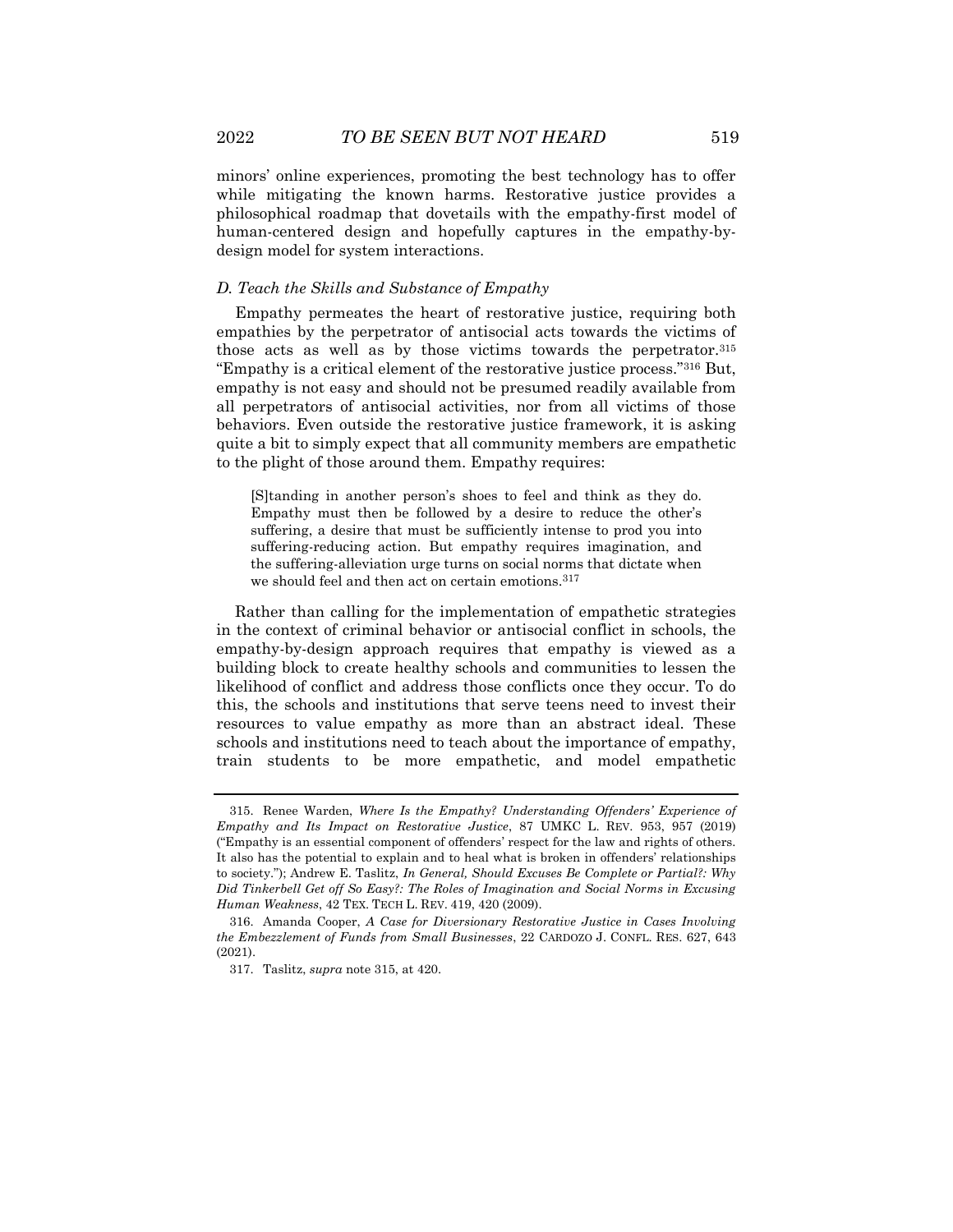experiences in age-appropriate pedagogies.<sup>318</sup> The goal with these programs should be to increase the student's "empathetic accuracy," meaning the "extent to which such everyday mind reading attempts are successful."<sup>319</sup> Empathic accuracy first requires '[e]mpathic inference,' . . . the everyday mind reading that people do whenever they attempt to infer other people's thoughts and feelings."<sup>320</sup>

Studies show that the efforts to develop empathetic accuracy can pay dividends: "Studies relating empathy to such prosocial behaviors as cooperation, sharing, donating, and other altruistic acts have generally yielded positive findings, especially in adults."<sup>321</sup> The data are less clear for children because of the wide variety of tests and measures used. Nonetheless, "[i]nvestigations that have addressed the relationship in children between empathy and cooperation and studies entailing the training of empathy have yielded more consistent positive outcomes."<sup>322</sup> The research supports findings of a reduction in social prejudice and aggression while increasing academic achievement and emotional intelligence.<sup>323</sup> Other studies in primary education have produced similar, positive outcomes.<sup>324</sup> For example, in a study conducted amongst fifth-grade South Korean students, empathy-based learning was used in the student's social studies classes. The results produced statistically significant changes in behavior and attitudes as well as garnering positive feedback from the students.<sup>325</sup>

319. William Ickes, *Empathic Accuracy: Its Links to Clinical, Cognitive, Developmental, Social, and Physiological Psychology*, SOCIAL NEUROSCIENCE OF EMPATHY, 1, 57 (2009).

321. Norma Deitch Feshbach & Seymour Feshbach, *Empathy and Education*, SOCIAL NEUROSCIENCE OF EMPATHY, 1, 85 (2009).

323*. Id.* at 86–88.

324*. See, e.g.*, June Lee, Yunoug Lee, & Mi Hwa Kim, *Effects of Empathy-Based Learning in Elementary Social Studies*, ASIA-PACIFIC EDU RES 510 (2018), https://doi.org/10.1007/s40299-018-0413-2 (last visited Jan. 27, 2022).

325*. Id.* at 516–18. "The results showed that empathy-based instruction had stronger positive effects on students' empathy and academic engagement than traditional lectureoriented instruction. In addition, the students and teacher in the experimental group indicated that they were satisfied with the empathy-based class and acknowledged the importance of empathy in the interviews." *Id.* at 517.

<sup>318</sup>*. See*, *e.g*., Brown, *supra* note 295, at 189.

Teachers of law are preparing students to be peacemakers—or, at least, to facilitate peace by helping clients resolve conflict in particular ways. I have come to believe that if we take this peacemaking business seriously, our job as legal educators is not only to teach students the doctrine, theory, and practical skills associated with lawyering, but also to . . . nurture of their growth not only intellectually, but also socially, emotionally, and (dare I say it) morally.

<sup>320</sup>*. Id.*

<sup>322</sup>*. Id.*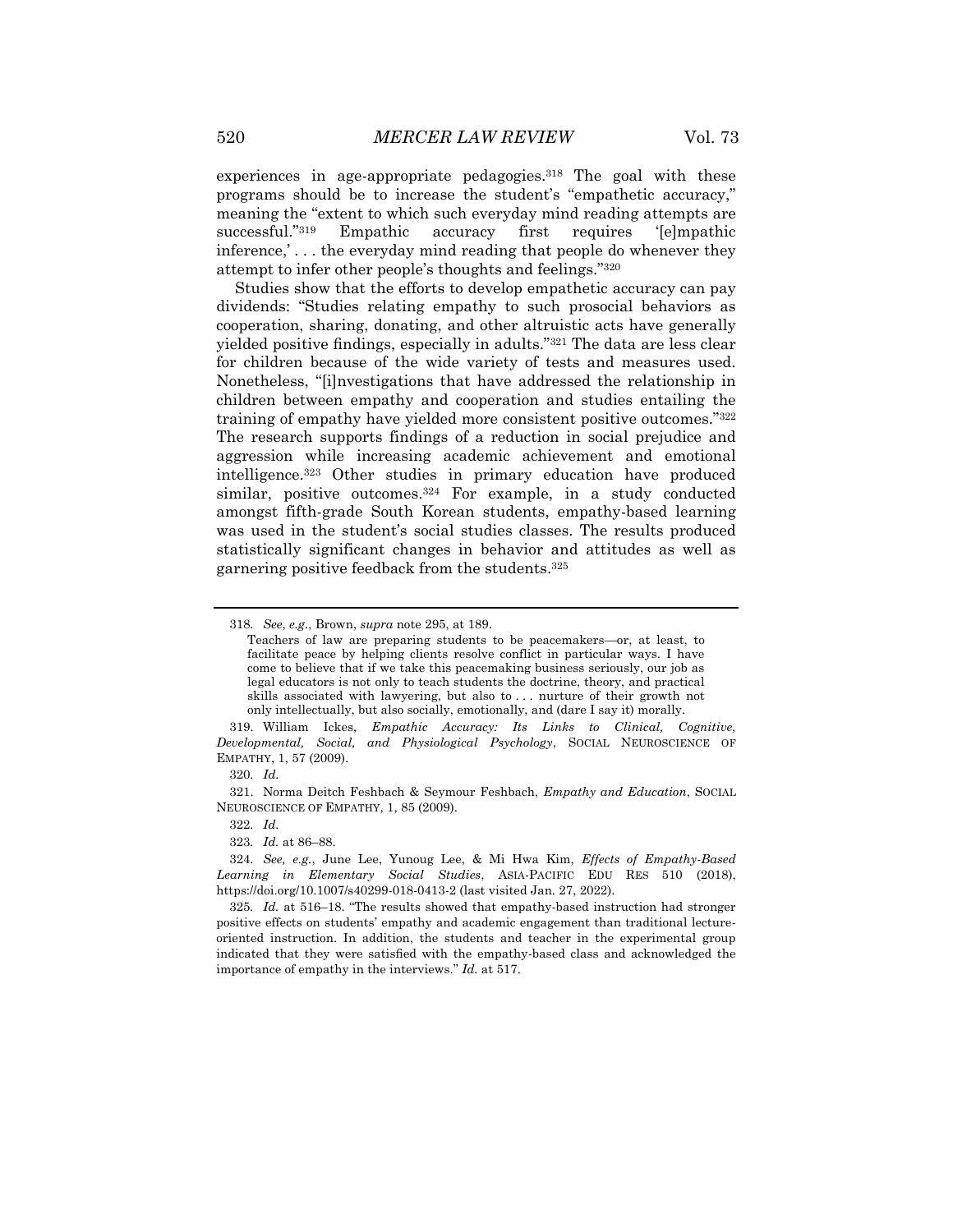Students are much more likely to use empathetic approaches to problem solving and conflict resolution if they are taught the importance of these techniques and trained in their use throughout their education than if they are required only when the students are in crisis. Although untested, it is reasonable to predict that students' online aggressiveness and bullying behavior would be reduced if they had been trained previously to be empathetic towards others and reflect on the negative consequences of bullying posts before making them.

Comprehensive training could well prove the missing element to make restorative practices easier to adopt and administer and to reverse the negative trends for minors in their online experiences. Reinforcing the importance of empathy could then be built into community messaging surrounding online activities, and eventually be built directly into the social media filters themselves.<sup>326</sup> The work has already begun. "Cutting-edge companies are layering AI techniques such as clustering, feature extraction and natural language processing on top of more traditional algorithmic approaches to gain intelligent, prescriptive and empathetic insights that can be rapidly understood and used by business and technical users."<sup>327</sup>

A combination of empathy-by-design pedagogy and technology can make a difference for minors, enabling a future that is less fraught with anxiety and better designed to support empathetic and caring communities. But, if schools and institutions do not embrace empathyby-design, then the experiences for minors will continue to make mental health worse and increase the size and scale of conflicts at home and school—conflicts the Supreme Court has largely sidestepped in ruling on minors' rights.

#### VII. CONCLUSION

Social media, the Internet, cell phones, and the always-on, interconnected world have fundamentally changed the nature of adolescence. Parents remain the primary authority for raising children, but many children have only one parent at home, and some have none. Teens struggle with online bullying, mental health issues, and the challenges of becoming adults in a world much different than the one in which their parents grew up.

Adolescents do have constitutional rights, including the right to privacy and the rights protected by the First Amendment. Society,

<sup>326</sup>*. See*, *e.g.*, Agata Bugaj, *Using AI to Drive Human Empathy at Machine Scale*, AI AUTHORITY TECH. INSIGHTS (Mar. 23, 2021), https://aithority.com/machine-learning/usingai-to-drive-human-empathy-at-machine-scale/ (last visited Jan. 26, 2022).

<sup>327</sup>*. Id.*